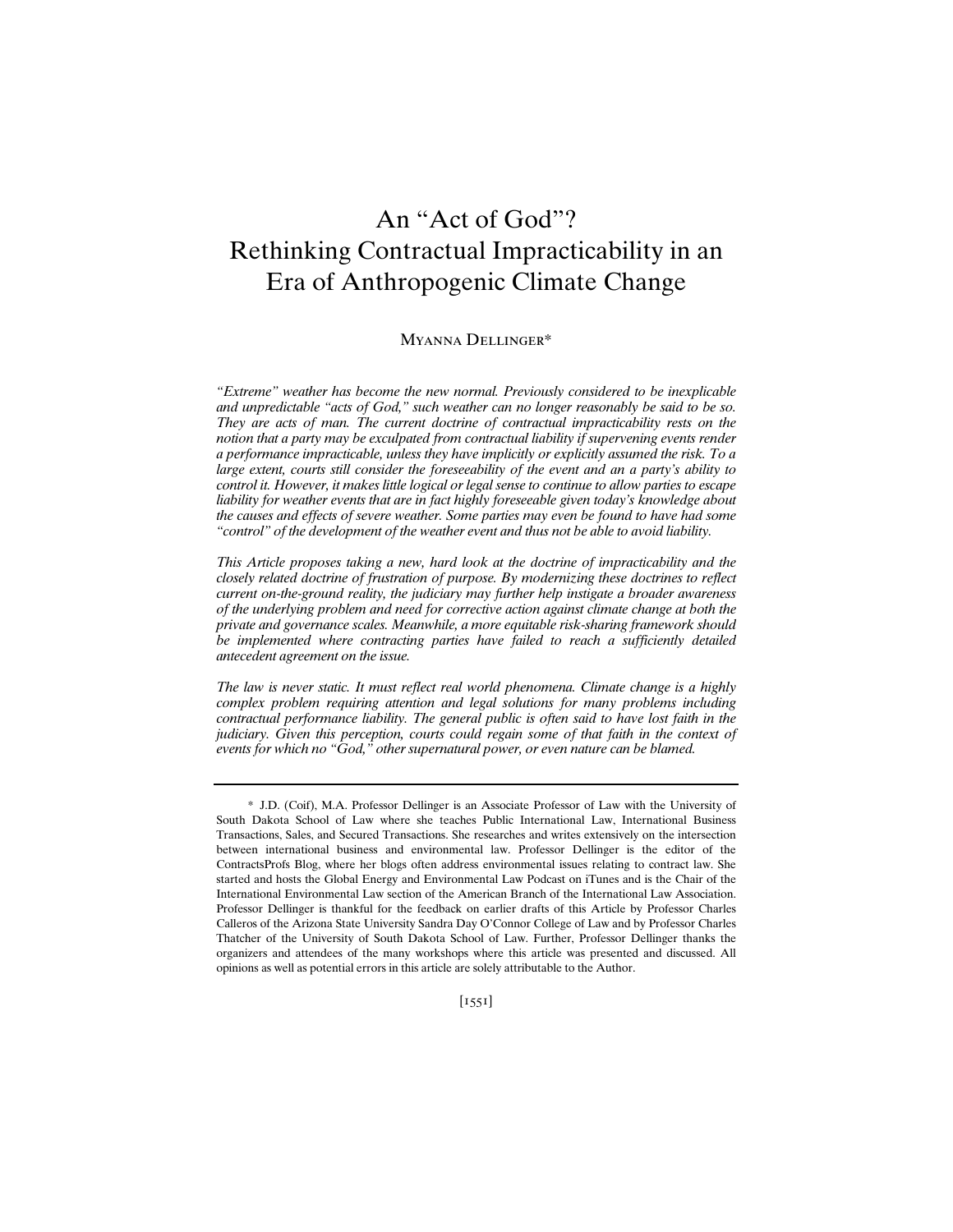## 1552 *HASTINGS LAW JOURNAL* [Vol. 67:1551

# Table of Contents

| II. HISTORY OF "ACTS OF GOD" AND THE IMPRACTICABILITY     |  |  |  |
|-----------------------------------------------------------|--|--|--|
|                                                           |  |  |  |
|                                                           |  |  |  |
| IV. IMPRACTICABILITY AND FORCE MAJEURE IN MODERN          |  |  |  |
|                                                           |  |  |  |
| A. DEFINITIONS AND OTHER THRESHOLD MATTERS  1570          |  |  |  |
| EXAMPLES OF FORCE MAJEURE CLAUSES  1573<br>$\mathbf{B}$ . |  |  |  |
|                                                           |  |  |  |
|                                                           |  |  |  |
| 2. "Basic Assumption" of the Contract and                 |  |  |  |
|                                                           |  |  |  |
|                                                           |  |  |  |
|                                                           |  |  |  |
|                                                           |  |  |  |
|                                                           |  |  |  |
|                                                           |  |  |  |
|                                                           |  |  |  |

#### **INTRODUCTION**

Climate change is real and is already affecting humankind as well as our natural surroundings. The list of evidence is persuasive and almost never-ending. For example, over the last century, the global average temperature has increased by more than  $1.3^{\circ}$ F.<sup>1</sup> Fifteen of the top sixteen warmest years on record have occurred since 2000.<sup>2</sup> Unsurprisingly, 2015 was the warmest year on record at  $1.62 \text{°F}$  (0.90°C) above the twentieth century average, more than twenty percent higher than the previous highest departure from average.<sup>3</sup> Temperatures reached their highest levels in the history of modern records during the 2001–2010 time period and continue to rise at a rate that is unprecedented in the past 1,300

<sup>1</sup>. *Climate Change Science Overview*, U.S. EPA, http://www.epa.gov/climatechange/science/ overview.html (last visited Aug. 5, 2016) (stating that the average temperature in the Arctic rose by almost twice as much during the same period and will continue to warm more rapidly than the global mean); IPCC, *2013: Summary for Policymakers*, Climate Change 2013: The Physical Science Basis 20 (2013), http://www.climatechange2013.org/images/report/WG1AR5\_SPM\_FINAL.pdf.

<sup>2</sup>. Brandon Miller, *2015 Is Warmest Year on Record, NOAA and NASA Say*, CNN (Jan. 20, 2016, 5:55 PM), http://www.cnn.com/2016/01/20/us/noaa-2015-warmest-year/.

<sup>3</sup>. *Id.*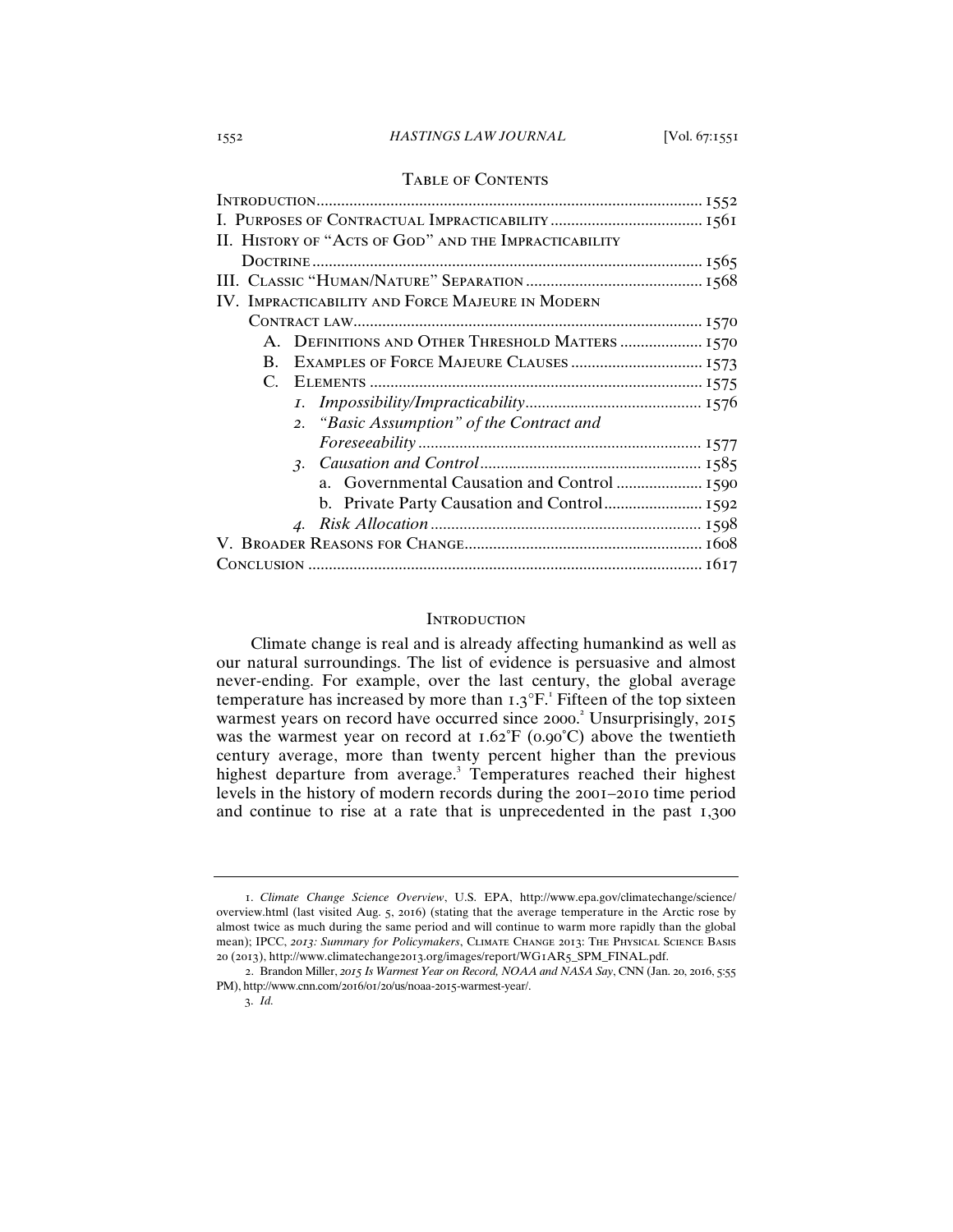years.<sup>4</sup> This situation will worsen unless drastic policy change is made at the global scale *and* implemented on the ground. The Intergovernmental Panel on Climate Change ("IPCC") has found it "likely" that the global mean temperature by the end of the twenty-first century, compared to 2005 levels, will increase by as much as  $8.6^{\circ}F$  (4.8 $^{\circ}C$ ) unless effective steps are taken to counter the temperature trend.<sup>5</sup>

Climate change has been recognized to cause a wide range of problems such as heat-related human deaths and illnesses (physical and mental), rising seas, increased storm intensity and frequency, extreme and prolonged droughts and wildfires in some regions, as well as extreme cold spells and snowfall in others. Some currently colder regions on Earth may stand to benefit in a limited manner from warmer  $temperatures$ , but even that may be offset by problems with, for example, crop and other plant diseases the extent of which is not yet fully known. Add to this the risks of civil unrest, riots, mass migrations and perhaps wars caused by water and food shortages. It is no longer reasonably debatable that climate change will take a huge toll on human health and prosperity as well as pose significant risks to national security if it is not curbed.

#### What causes climate change? Human activity:

Anthropogenic greenhouse gas emissions have increased since the preindustrial era, driven largely by economic and population growth, and are now higher than ever. This has led to atmospheric concentrations of carbon dioxide, methane and nitrous oxide that are unprecedented in at least the last 800,000 years. Their effects, together with those of other anthropogenic drivers, have been detected throughout the climate system and are extremely likely to have been the dominant cause of the observed warming since the mid-20th century.<sup>8</sup>

<sup>4</sup>. World Meteorological Org., The Global Climate 2001–2010: A Decade of Climate Extremes 1 (2013); *Climate Change: How Do We Know?*, NASA's Jet Propulsion Lab, Cal. Inst. Tech., http://climate.nasa.gov/evidence/ (last visited Aug. 5, 2016).

<sup>5</sup>. IPCC, *supra* note 1.

<sup>6</sup>. In August 2013, for example, the journal *Science* reported that shifts in climate are strongly linked to human violence around the world, such as spikes in domestic violence in India and Australia, increased assaults and murders in the United States, ethnic violence in Europe, land invasions in Brazil, police violence in Holland, and civil conflicts throughout the tropics. Kathleen Maclay, *Warmer Climate Strongly Affects Human Conflict and Violence Worldwide, Says Study*, Berkeley News (Aug. 1, 2013), http://news.berkeley.edu/2013/08/01/climate-strongly-affects-human-conflict-and-violence-worldwidesays-study/.

<sup>7</sup>. This once famously caused Russian President Putin to point out that "an increase of two or three degrees wouldn't be so bad for a northern country like Russia. We could spend less on fur coats, and the grain harvest would go up." Fred Pearce, *Global Warming 'Will Hurt Russia*,*'* New Scientist (Oct. 3, 2003), http://www.newscientist.com/article/dn4232-global-warming-will-hurt-russia.html#.VN6HPikhPOE.

<sup>8</sup>. IPCC, *supra* note 1, at 1.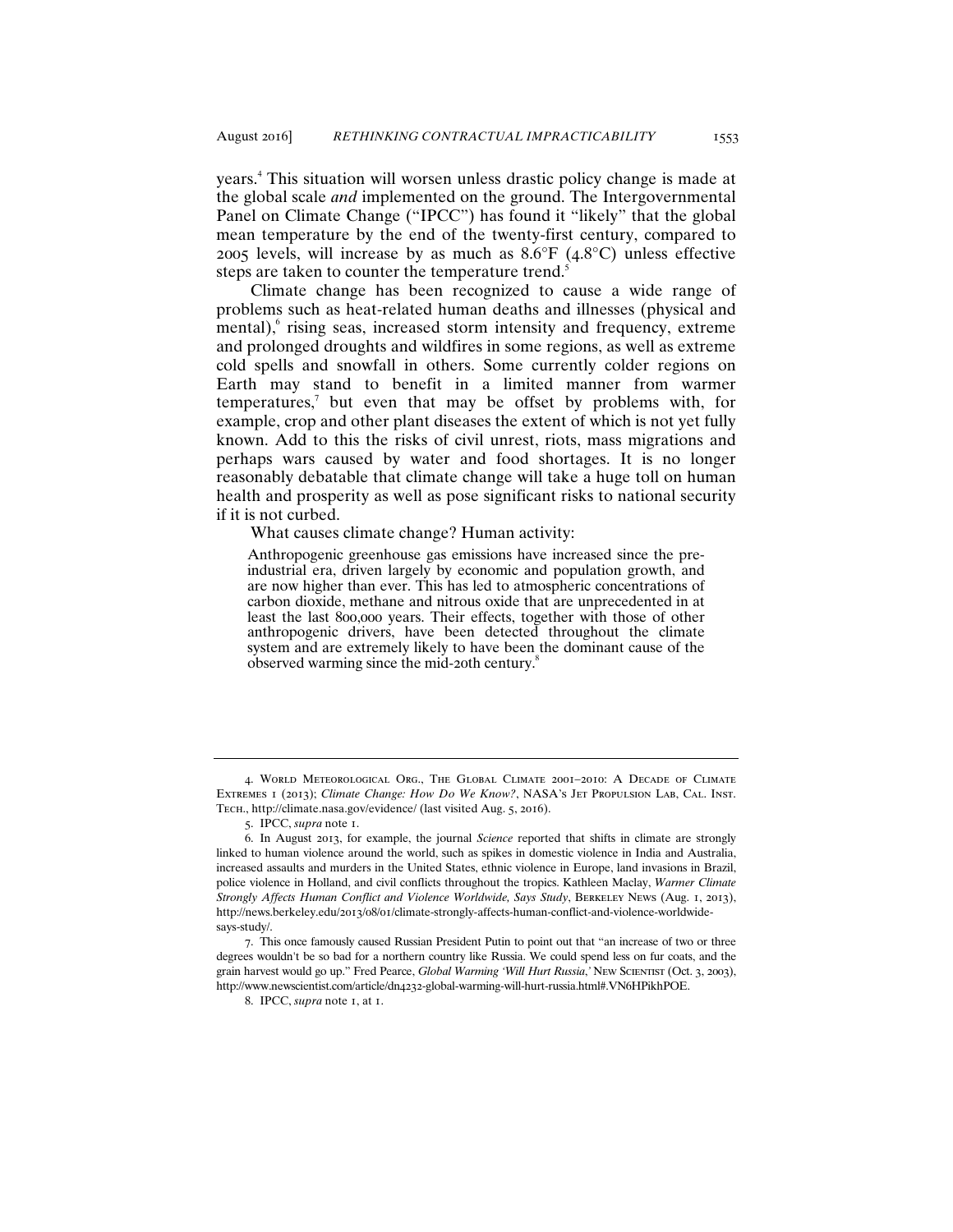"Extremely likely" means to a 95-100% degree of certainty;<sup>9</sup> these words of estimative probability are rarely used by the scientific community, further buttressing the strength of their findings.

Continued emissions of greenhouse gases will cause further warming and long-lasting changes in all components of the climate system, increasing the likelihood of severe, pervasive, and irreversible impacts for people and ecosystems. Limiting climate change will require substantial and sustained reductions in greenhouse gas emissions that, together with adaptation, can limit the risks posed by climate change. No less than twenty-five years after the adoption of the United Nations Framework Conference on Climate Change ("UNFCCC") at reducing greenhouse gas emissions worldwide, the global governance system only recently, with the Paris Agreement ("Agreement"), decided to limit the increase in the global average temperature to "well below" 2°C above pre-industrial levels, and to "pursu[e] efforts to limit the temperature increase to  $1.5^{\circ}$ C above pre-industrial levels" by 2100.<sup>10</sup> Although widely lauded, for good reason, as a historical agreement following its adoption in December 2015, the Agreement is not the panacea that many had hoped for and that truly would have been in order given the significance of the problem.

However, reason to remain skeptical towards the ultimate effectiveness of the Agreement exists. For example, the Agreement contains few legally binding provisions. The implementation horizon is long: the first "nationally determined contributions," promises submitted by each nation about its planned individual action to reach the overall target will be reviewed for the first time in 2023 and every five years thereafter.<sup>11</sup> The ultimate goal must be reached by  $2100$ . Many things—good and bad both—could happen in that long time horizon. Nations have committed to the "highest possible ambition," but the agreement does not set numeric targets for action to be taken.<sup>12</sup> Global peaking of greenhouse gas emissions should be reached "as soon as possible," with "rapid reductions thereafter."<sup>13</sup> This wording sends a clear message to global society that the world's remaining reserves of coal, oil, and gas must stay in the ground. In contrast to a previous version of the agreement, the adopted text does not, however, call for "reaching greenhouse gas emissions neutrality in the second half of the century," a

<sup>9</sup>. *Id.* at 4, n.2.

<sup>10</sup>. U.N. Framework Convention on Climate Change, *Adoption of the Paris Agreement*, U.N. Doc. FCCC/CP/2015/L.9/Rev.1 (Dec. 12, 2015).

<sup>11</sup>. *Id.*

<sup>12</sup>. This, of course, would have made the agreement unacceptable to some nations such as the United States. *Id.*

<sup>13</sup>. U.N. Framework Convention on Climate Change, *supra* note 10.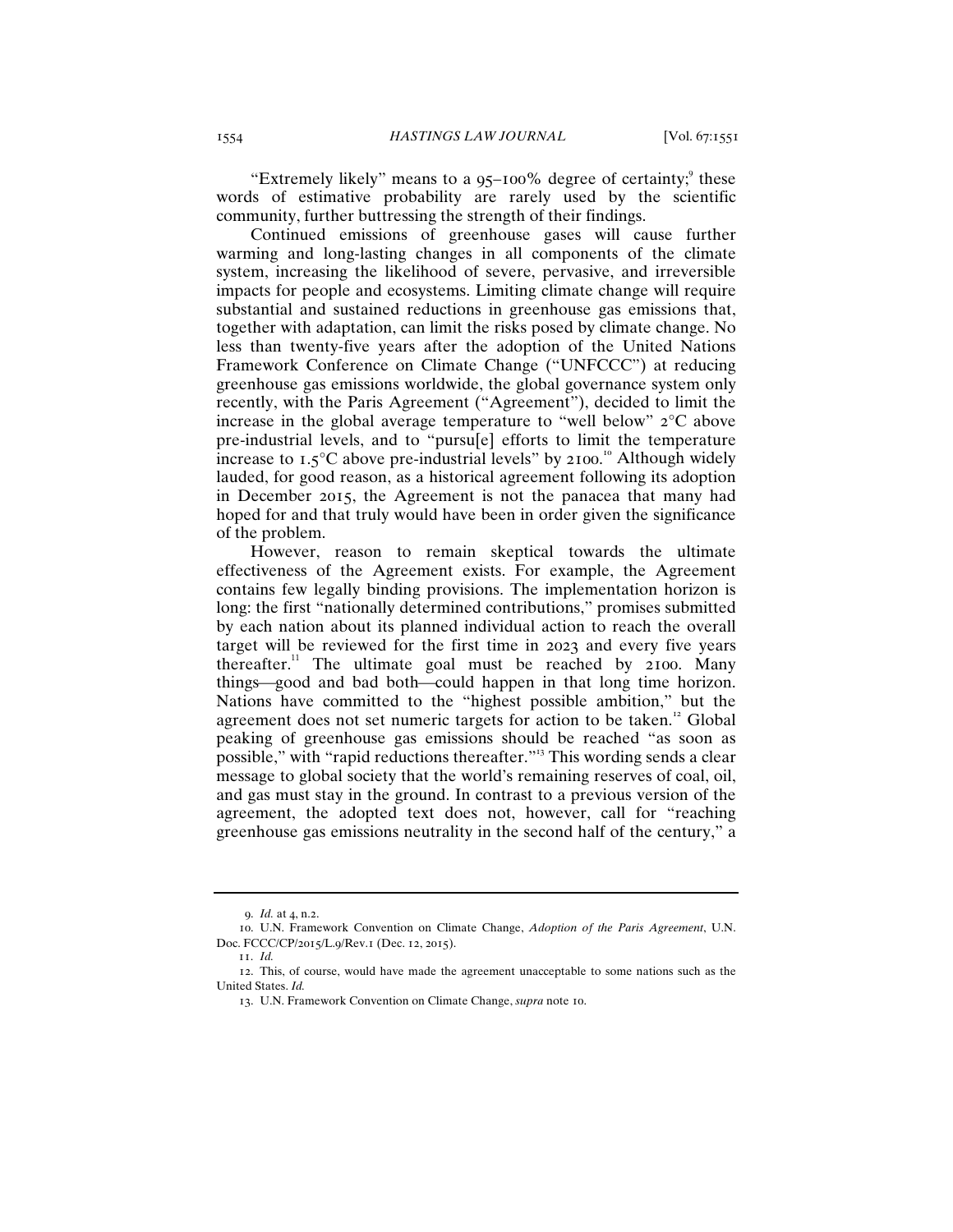provision that oil producers fiercely resisted.<sup>14</sup> Further, developed nations are expected to assist developing nations in reaching the goals, but no specific goal was agreed upon in this context. An aspirational \$100 billion-a-year-goal is included in the "decision" part of the document and not the "action" part to avoid triggering review in the United States.<sup>15</sup> To be sure, the Agreement is better supranational climate treaty news than what nations have been able to produce over the past many years. However, time will tell whether this time around nations will live up to their promises.

In one way, the Paris Agreement is not all that different from what nations originally promised to do via the 1992 Convention under which nations committed to "[stabilizing] greenhouse gas concentrations in the atmosphere at a level that would prevent dangerous anthropogenic interference with the climate system,<sup> $\hat{m}$ </sup> which has since been recognized to be the  $1.5^{\circ}/2^{\circ}$ C temperature increase listed in the Agreement. Thus, although a numerical value has now been attached to what constitutes dangerous anthropogenic greenhouse gas emissions, the substance of the promise is still much the same as in 1992. This is troublesome, as the fact remains that since 1992, greenhouse gas emissions have not been sufficiently curbed at the global scale. In short, there is much reason to be optimistic about the new Agreement, but it is not a fail-proof instrument by any stretch of the imagination.<sup>17</sup> Solutions may have to come from the purely national levels or from narrower national

<sup>14</sup>. Sewell Chan, *The Road to a Paris Climate Deal*, N.Y. Times, Dec. 12, 2015, http://www.nytimes. com/interactive/projects/cp/climate/2015-paris-climate-talks/key-points-of-the-final-paris-climate-draft.

<sup>15</sup>. *Id.*

<sup>16</sup>. U.N. Framework Convention on Climate Change, *supra* note 10.

<sup>17</sup>. For example, on January 9, 2016, the U.S. Supreme Court placed a temporary stay on the implementation of the federal Clean Power Plan, which was said to be the "biggest game in town" in terms of achieving the then only two-month-old Paris Agreement. Michael B. Gerrard, *The Supreme Court Stay of the Clean Power Plan and the Paris Pledges*, Columbia Law School: Climate Law Blog (Feb. 10, 2016) (last visited Aug. 5, 2016), http://blogs.law.columbia.edu/climatechange/2016/02/10/thesupreme-court-stay-of-the-clean-power-plan-and-the-paris-pledges/. The stay may be lifted only when all legal challenges to the Plan have been heard. Lyle Denniston, *Carbon Pollution Controls Put on Hold*, SCOTUSblog (Feb. 9, 2016), http://www.scotusblog.com/2016/02/carbon-pollution-controls-put-on-hold/. The division of the Court along ideological lines, with conservative justices all supporting the stay while the liberal justices opposed, is troublesome. And, "[i]f these divisions hold, the Clean Power Plan may suffer further setbacks in the Supreme Court which may ultimately render it useless." Matt McGrath, *Obama Climate Initiative: Supreme Court Calls Halt*, BBC (Feb. 10, 2016), http://www.bbc.com/news/ science-environment-35538350 (last visited Aug. 5, 2016). A host of other measures are needed to meet the United States goals under the new Paris Agreement. Gerrard, *supra*. Many have been set forth in the Second Biennial Report of the United States under the UNFCCC. U.S. DEPT. OF STATE, SECOND BIENNIAL Report of the United States: Under the United Nations Framework Convention on Climate Change (2016), https://unfccc.int/files/national\_reports/biennial\_reports\_and\_iar/submitted\_biennial\_ reports/application/pdf/2016\_second\_biennial\_report\_of\_the\_united\_states\_.pdf (last visited Aug. 5, 2016). But even all of those goals are not enough to meet the 2025 goals. Gerrard, *supra*.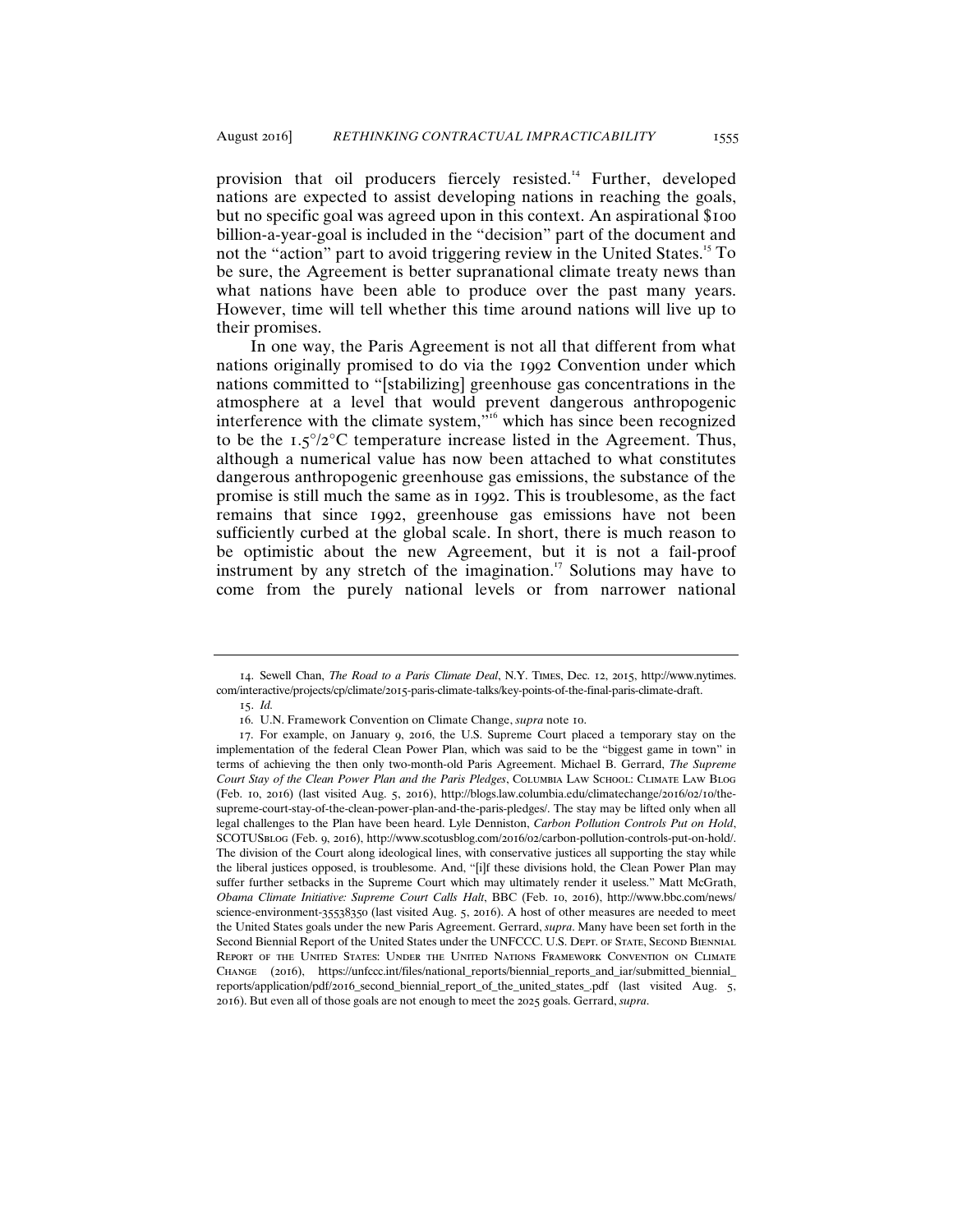constellations.<sup>18</sup> The dangerous temperature increase trajectory on which we currently find ourselves will hopefully be altered for the better, but it is unfortunately far from a given that this will be the case.

It already seems as if more parties are affected by natural disasters than ever before.<sup>19</sup> One explanation may be as follows:

More people are affected by natural disasters today because there are more people in the world to be affected. But beyond basic statistics, natural disasters may be getting more expensive because more people are building more expensive infrastructure in areas that are prone to natural disasters, like coastal areas, fire-prone forests, steep mountain slopes, and riverbanks. If disasters are having a greater impact today, . . . the culprit is not Mother Nature, it's human nature.<sup>2</sup>

With respect to hurricanes alone, some experts believe that increases in losses are "changes in society, not in climate fluctuations."<sup>21</sup> Among such changes are increased population densities. For example, "more people lived in south Florida's Miami-Dade and Broward counties in 1990 than in the entire 103 counties along the hurricane-prone Atlantic and Gulf coasts from Texas through Virginia in 1930."<sup>22</sup> Around the world, hundreds of millions of people live in disaster-prone areas.<sup>23</sup> The number of people affected by "disasters" has been growing by six percent each year since 1960. <sup>24</sup> Seen from one point of view, natural "disasters" are disastrous simply because so many people *choose* to live and conduct business in harm's way.

However, that view does not bar closer scrutiny. The problem is simply not solely attributable to our choice of geographical location. Research clearly shows that "[t]he number of weather-related natural catastrophes in North America has risen from around 50 a year in the early 1980s to around 200 a year, at an annual cost of approximately \$110 billion in 2012."<sup>25</sup> The frequency and intensity of severe weather has worsened over recent decades. Weather is thus not just an environmental

<sup>18</sup>. *See generally* Myanna Dellinger, *Localizing Climate Change Action*, 14 Minn. J.L. Sci. & Tech. 603, 616, 651–67 (2013); Myanna Dellinger, *Narrowed Constellations in a Supranational Climate Change Regime Complex: The "Magic Number" is Three*, 37 FORDHAM INT'L L.J. 373, 433-40 (2014), [hereinafter Dellinger, *Narrowed Constellations*].

<sup>19</sup>. *The "Nature" of the Problem: Population and Natural Disasters*, NASA, http://earthobservatory. nasa.gov/Features/RisingCost/rising\_cost2.php (last visited Aug. 5, 2016).

<sup>20</sup>. *Id.*

<sup>21</sup>. *Id.*

<sup>22</sup>. *Id.*

<sup>23</sup>. David Ropeik, *Putting the Disaster in Natural Disasters. Why Do We Live in Harm's Way?*, BigThink, http://bigthink.com/risk-reason-and-reality/putting-the-disaster-in-natural-sisasters-why-dowe-live-in-harms-way (last visited Aug. 5, 2016).

<sup>24</sup>. Secretariat for the International Strategy for Disaster Reduction, *Percentage of Population Living in Hazard Prone Areas*, U.N., http://www.un.org/esa/sustdev/natlinfo/indicators/methodology\_ sheets/natural\_hazards/population\_hazard\_proneareas.pdf.

<sup>25</sup>. Michael B. Gerrard & Shelley Welton, Symposium Commentary, *US Federal Climate Change*  Law in Obama's Second Term, 3 TRANSNAT'L ENVTL. L. 111, 122 (2014).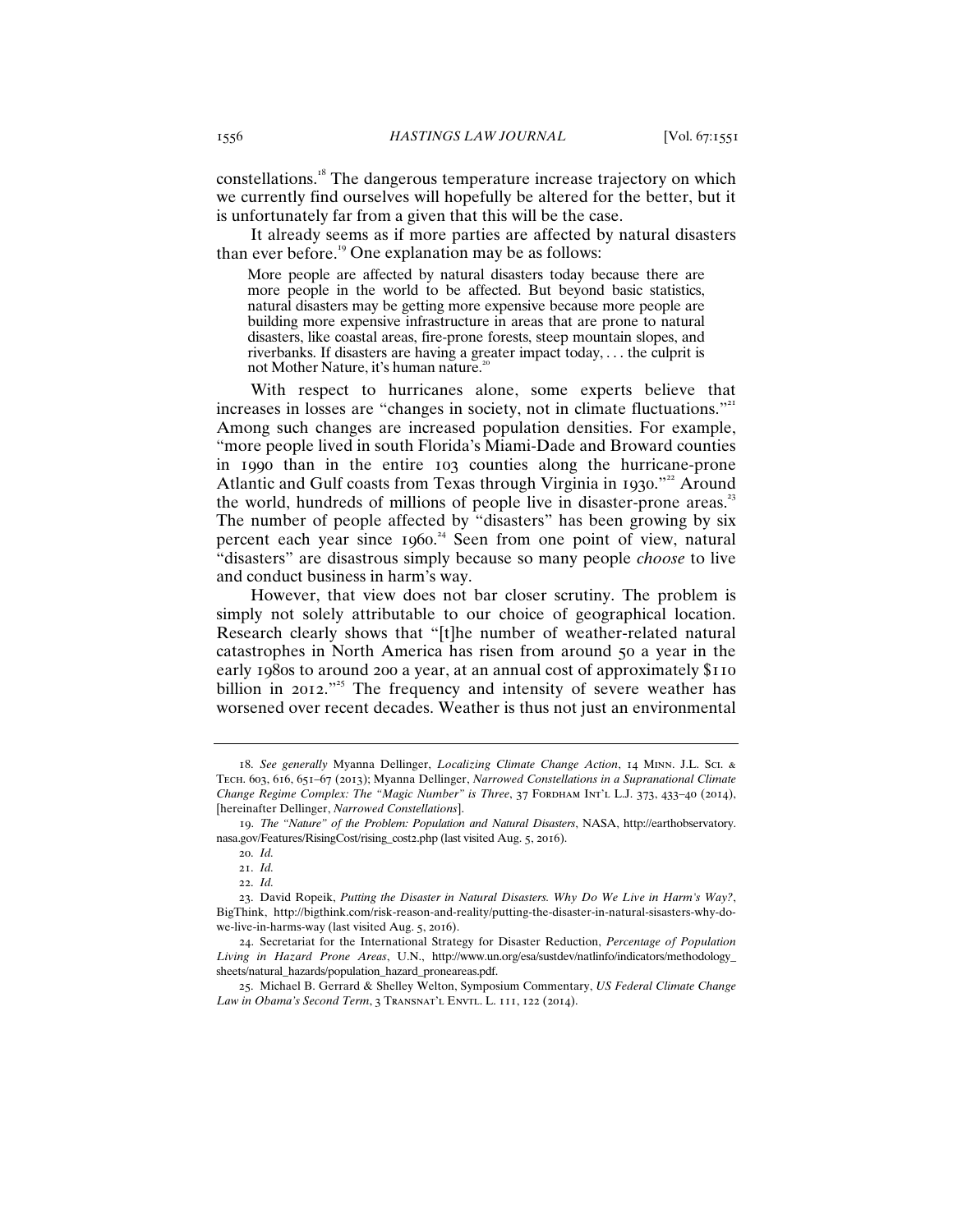issue—it's a major economic factor as well. "At least \$1 trillion of our economy is weather-sensitive."<sup>26</sup> The fourteen most extreme weatherrelated events in 2011 cost the United States economy more than \$55 billion.<sup>27</sup> A related problem is that today's many high-tech goods and machinery are more susceptible to damage than functionally similar items of the past. $28$  This too adds to the financial risks of contracting.

What does this mean for contract law? Climate change is already affecting and will continue to affect, at least for some time to come, myriad aspects of modern industrialized life, and thus contractual relations. Think, for example, of private and government transactions ranging from farming, power and water contracts to urban and rural planning projects, construction agreements, private and public transportation deals, the sale and delivery of goods, and health, home, and business insurance.<sup>29</sup> Contracting parties may undertake obligations that it will become increasingly difficult or even impossible to perform on time or at all if failing to take the increased likelihood of extreme weather events into account at the contract negotiation stages. Realistic planning already mars the contract drafting and execution landscape when it comes to "extreme" weather. If history serves as an indicator of problems to arise in the future, parties may still have a difficult time incorporating new climate realities into their contracts for some time to come.

Some sectors—in particular the insurance sector—are paying heed to the effects of climate change and extreme weather on their business performances. In other sectors, parties continue to conduct "business as usual." The problem with this approach is that there *is* no "usual" anymore when it comes to assessing the risks associated with "extreme" weather events. If it were possible to accurately pinpoint which events would happen where and when, contract drafting would be much simpler. Contracts could then specifically address the risks rather than allocating the risks of unforeseen occurrences, as is currently often the case. However, doing so is at the same time both easier and more difficult. Easier because extreme weather events must now be expected to take place to a greater extent and degree of severity than before, and more difficult because the human imagination often still does not-or cannot—accurately predict what could happen and where. For example,

<sup>26</sup>. Jeffery W. Meyers & Adam H. Sheinkin, *The Ins and Outs of Fair "Weather Clauses" in Power Project Contracts*, 27 NAT. RESOURCES & ENV'T 18 (2012).

<sup>27</sup>. *Id.*

<sup>28</sup>. *The "Nature" of the Problem: Population and Natural Disasters*, *supra* note 19.

<sup>29</sup>. Although the insurance industry is significantly affected by, and concerned with, the on-theground and potential future effects of extreme weather events, it is beyond the scope of this Article to go in depth with insurance contracts per se or the insurance industry in general.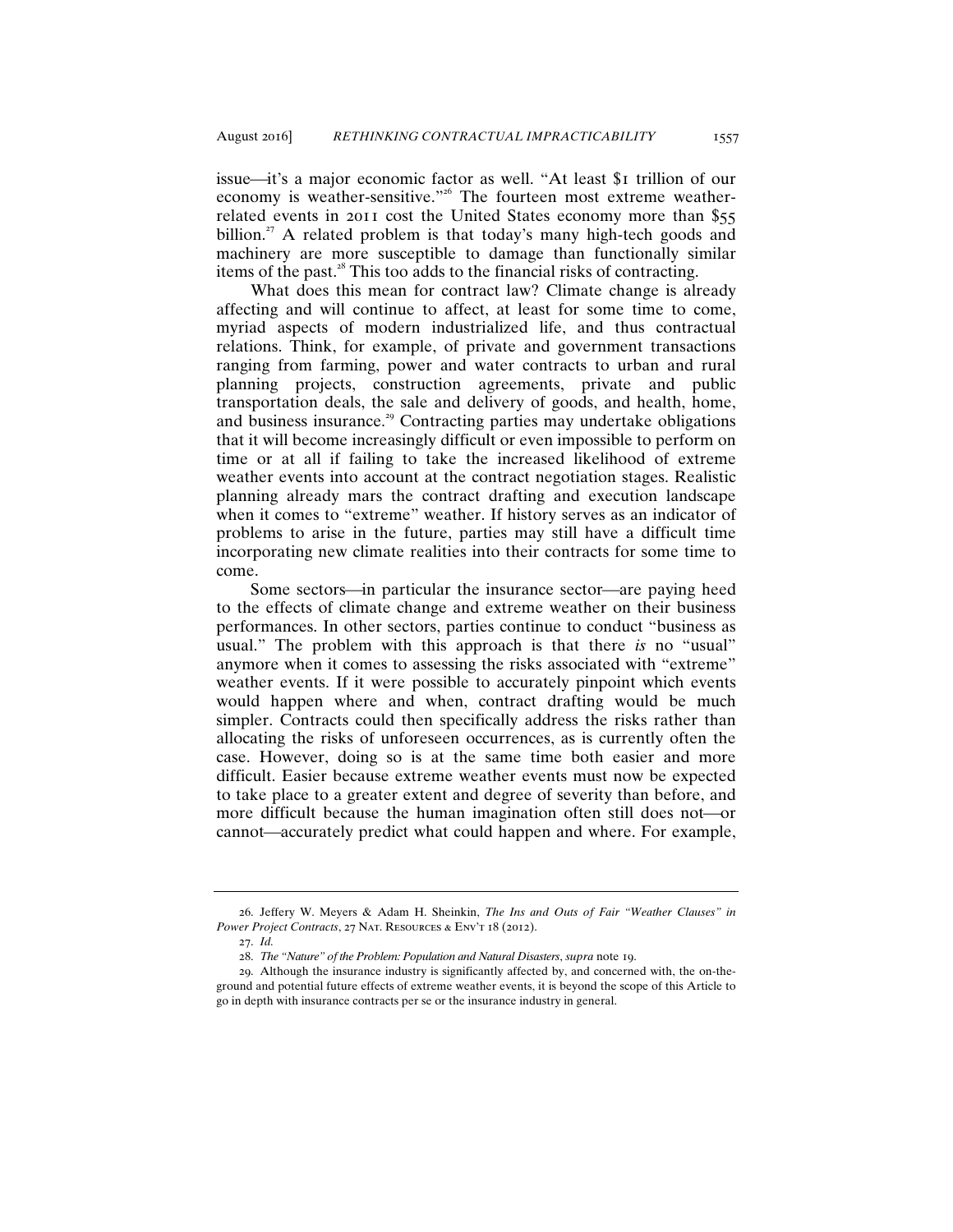earthquakes are now traced to our insatiable need for fossil fuels.<sup>30</sup> Oklahoma—home of numerous fracking activities—saw a fivefold surge in earthquakes in 2014 with twice as many earthquakes as California, although Oklahoma is only half the size of California.<sup>31</sup> Additionally, the shifting of the weight of ice previously placed on the various parts of Earth's crusts could change the stresses acting on earthquake faults and volcanoes and thus exacerbate already existing risks from this angle.<sup>32</sup> In 2014, a tornado pounded Los Angeles with high winds and heavy rain in December, although the Los Angeles area normally does not experience tornadoes.<sup>33</sup> The intense 2003 and 2010 heat waves in Europe were blamed for more than 100,000 deaths,<sup>34</sup> although deadly heat waves and extreme cyclones have been far from common in relatively temperate Europe.

Business parties will benefit from carefully considering their contract drafting and performance obligations as they may be presented with a Sophie's choice of sorts if weather poses a problem to their performances: if parties *fail* to draft the contract with sufficient accuracy in relation to the weather risks intended to be covered by the contract, courts may interpret the contract differently than if the parties *had* been more accurate. Conversely, if parties very narrowly describe their desired risk allocation, fewer arguments can be made that unspecified events that may well happen are covered by the agreement.

At bottom, the problem is very much one of awareness and conscious risk consideration. A central cause of this problem is the human misunderstanding of, or inability to understand, risk and probability. For example:

<sup>30</sup>. *See, e.g.*, *How Oil and Gas Disposal Wells Can Cause Earthquakes*, StateImpact, https:// stateimpact.npr.org/texas/tag/earthquake/ (last visited Aug. 5, 2016); Anastasia Pantsios, *Confirmed: Oklahoma Earthquakes Caused By Fracking*, EcoWatch (Apr. 23, 2015, 10:26 AM), http://www. ecowatch.com/confirmed-oklahoma-earthquakes-caused-by-fracking-1882034344.html (last visited Aug. 5, 2016).

<sup>31</sup>. Mike Soraghan, *Earthquakes: Shaken More than 580 Times, Okla. Is Top State for Quakes in 2014*, EnergyWire (Jan. 5, 2015), http://www.eenews.net/stories/ 1060011066 (last visited Aug. 5, 2016).

<sup>32</sup>. Andrea Thompson, *Global Warming Might Spur Earthquakes and Volcanoes*, LiveScience (Aug. 30, 2007), http://www.livescience.com/ 7366-global-warming-spur-earthquakes-volcanoes.html.

<sup>33</sup>. Melissa Pamer et al*.*, *Rare Tornado Pounds South Los Angeles Neighborhood with Damaging Winds*, KTLA5, (Dec. 12, 2014, 11:23 PM), http://ktla.com/2014/12/12/tornado-strikes-south-l-aneighborhood-rips-roof-off-building-residents/ (last visited Aug. 5, 2016).

<sup>34</sup>. Wynne Parry, *Recent Heat Waves Likely Warmest Since 1500 in Europe*, Science (Mar. 17, 2011, 2:02 PM), http://www.livescience.com/ 13296-european-russia-heat-waves-climate-change.html (last visited Aug. 5, 2016).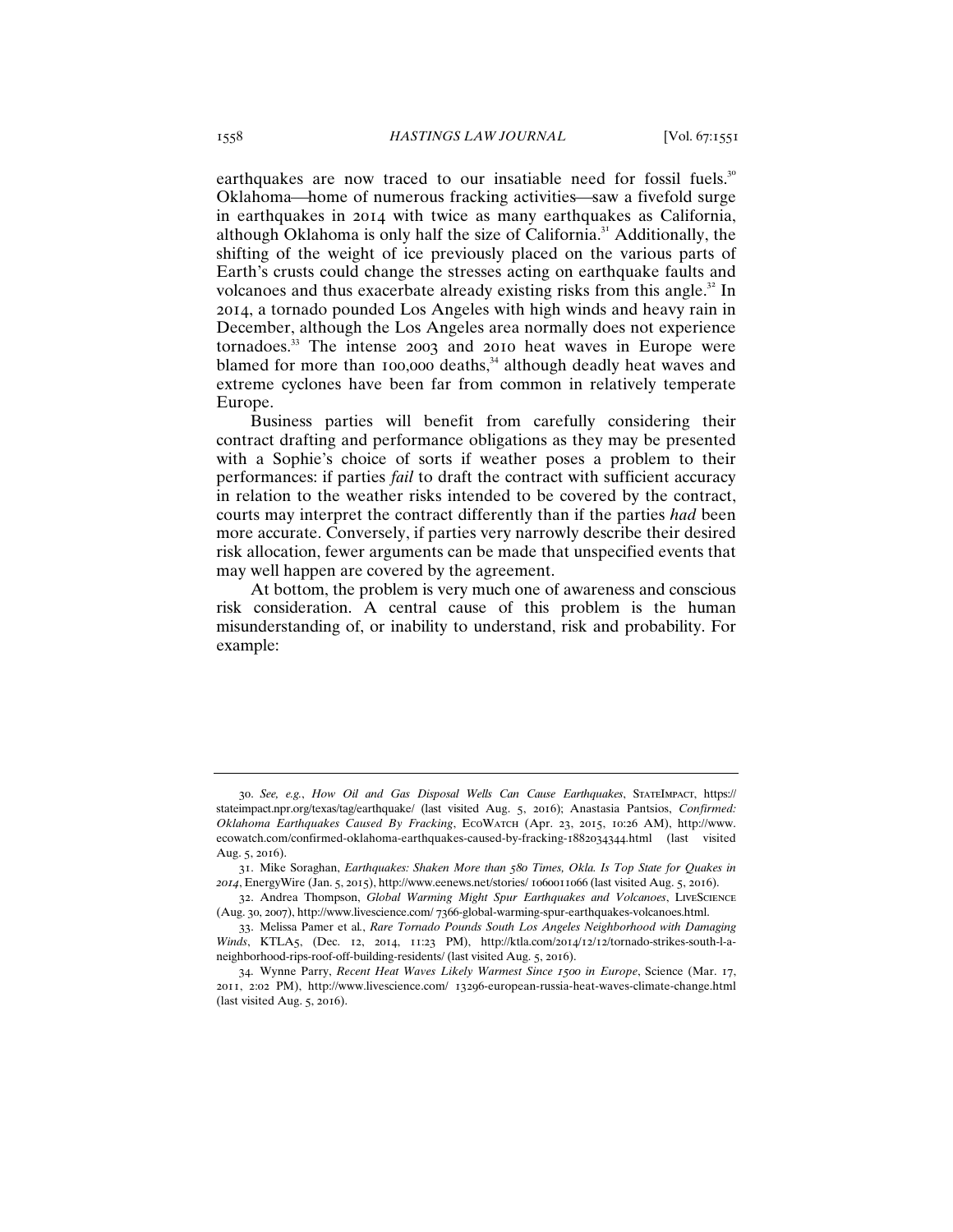The chance of the next "Big One" earthquake in southern California—magnitude  $7$  or greater—is close to 100% sometime in the next 50 years, but it's only two or three percent for any one of those years. Those low odds of risk in the shorter term, the time frame we care about the most, play right into some serious cognitive limitations that challenge our ability to make intelligent choices about risk.<sup>35</sup>

Many scientific studies demonstrate the human inability or perhaps conscious reluctance to fully address future risks. This is especially so in relation to climate change and its myriad legal implications.<sup>36</sup> As in other contexts, hope springs eternal in the contracting arena.

At the same time, the judiciary continues to give weight to the established, but still highly viable, doctrine of impracticability and the closely related frustration of purpose doctrine. These may allow parties to escape contractual liability when extreme weather has made a contractual performance impracticable or frustrated the purpose of the contract. Relying on these doctrines to the same extent as before does not make much factual, legal, or socio-political sense any longer in light of the availability and increasing reliability of knowledge about the causes and effects of the increasing amount and severity of extreme weather events.

In this Article, I argue that although established contract law principles typically dictate that parties are free to allocate contractual risks as they see fit, time has come for courts to take a harder look at the continued relevance and applicability of inaccurately drafted or inequitable contractual "force majeure" clauses intended to cover extreme weather events. Contractual risk prediction, assumption, and allocation considerations along with significant public policy reasons warrant rethinking the impracticability doctrine as it applies to weather events. While it would require much judicial courage to entirely set aside force majeure clauses in relation to weather events or, where no such clauses have been drafted, to disregard the applicable common law notions of impracticability and frustration of purpose, the judiciary is more likely to and indeed should limit the applications of these doctrines to events that can truly be classified as "extraordinary," "unforeseen" and contractually unassumed given today's readily available knowledge of weather patterns and climate change. Such a limitation is warranted for reasons of public policy. Further, the time may have come to evaluate

<sup>35</sup>. Ropeik, *supra* note 23.

<sup>36</sup>. *See* Janet Swim et al., Psychology & Global Climate Change: Addressing a Multi-Faceted Phenomenon and Set of Challenges, Am. Psychol. Ass'n Task Force on the Interface Between PHSYCOL. & GLOBAL CLIMATE CHANGE, https://www.apa.org/science/about/publications/climate-change.pdf; Tara Parker-Pope, *Wrong About Risk? Blame Your Brain*, N.Y. Times (Jan. 16, 2008), http://well.blogs. nytimes.com/2008/01/16/wrong-about-risk-blame-your-brain/?\_r=1; Kharunya Paramaguru, *The Battle over Global Warming Is All in Your Head*, Science (Aug. 19, 2013), http://science.time.com/2013/08/19/in-denialabout-the-climate-the-psychological-battle-over-global-warming/.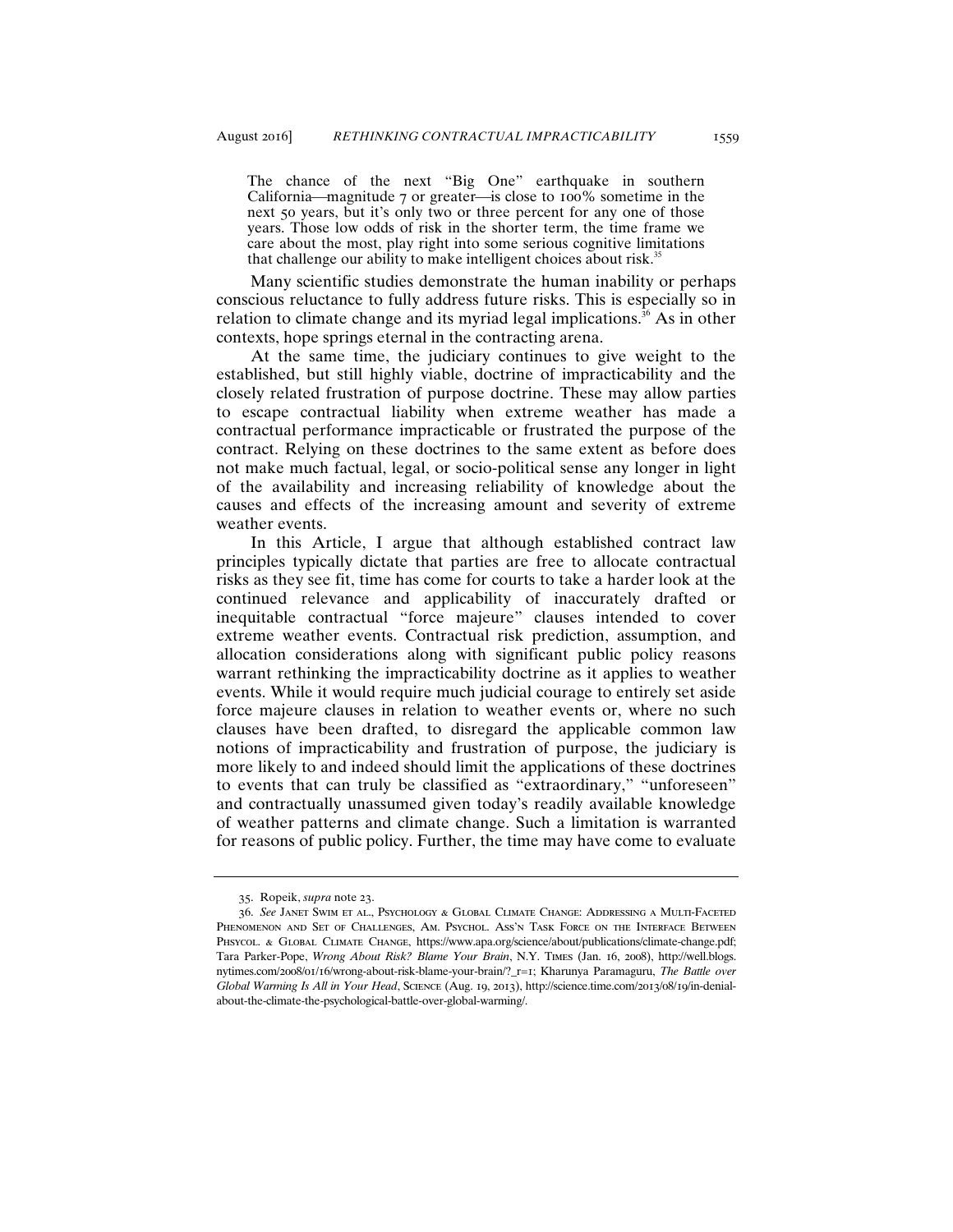and allocate contractual risks from a comparative framework much like comparative negligence in torts instead of the currently applicable binary framework applied in contract law.

A judicial reconsideration of impracticability may further encourage contractual partners and even broader segments of society to realize that climate change can and will affect virtually everyone in the future. Everyone—including business partners in contractual transactions that arguably do not directly affect climate change to any yet measurable extent—should be better prepared to face the practical, financial, and legal risks associated with extreme weather events to which we all contribute. The judiciary has a key role to play in this context. A modernized judicial view on impracticability and force majeure clauses in the extreme weather context has the potential to lead to a system of more accurate risk prediction and cost internalization by contracting parties. Rethinking impracticability in relation to weather events would also force a broader societal awareness of the consequences of climate change. These goals can be accomplished via established common law principles of contracts without violating the separation of powers and political question doctrines.

This Article first gives a broad overview of the purpose and effects of the concept of "force majeure" and the impracticability doctrine in general. The Article proceeds to describe the classic legal "human/nature" separation in order to demonstrate how this has become a distinction without much practical difference when it comes to severe weather events and why the related law should develop accordingly. An in-depth deconstruction of the modern doctrine of contractual impracticability and force majeure in the United States follows. In this Part, I critique the doctrine and provide suggestions for change. Considerations include some of the many public policy considerations that play a role in the pressing problems caused by climate change. These must be addressed from numerous angles, including contract law, in order for society to become better prepared both legally and financially for our new weather reality. Several considerations warrant taking a much harder look at the impracticability doctrine than ever before in order to make the common law reflect current reality.

This Article only analyzes the impracticability and frustration of purpose doctrines in light of weather-related events, and thus not events such as riots, wars, and economic and political problems, on the basis of which parties may otherwise also seek contractual exculpation.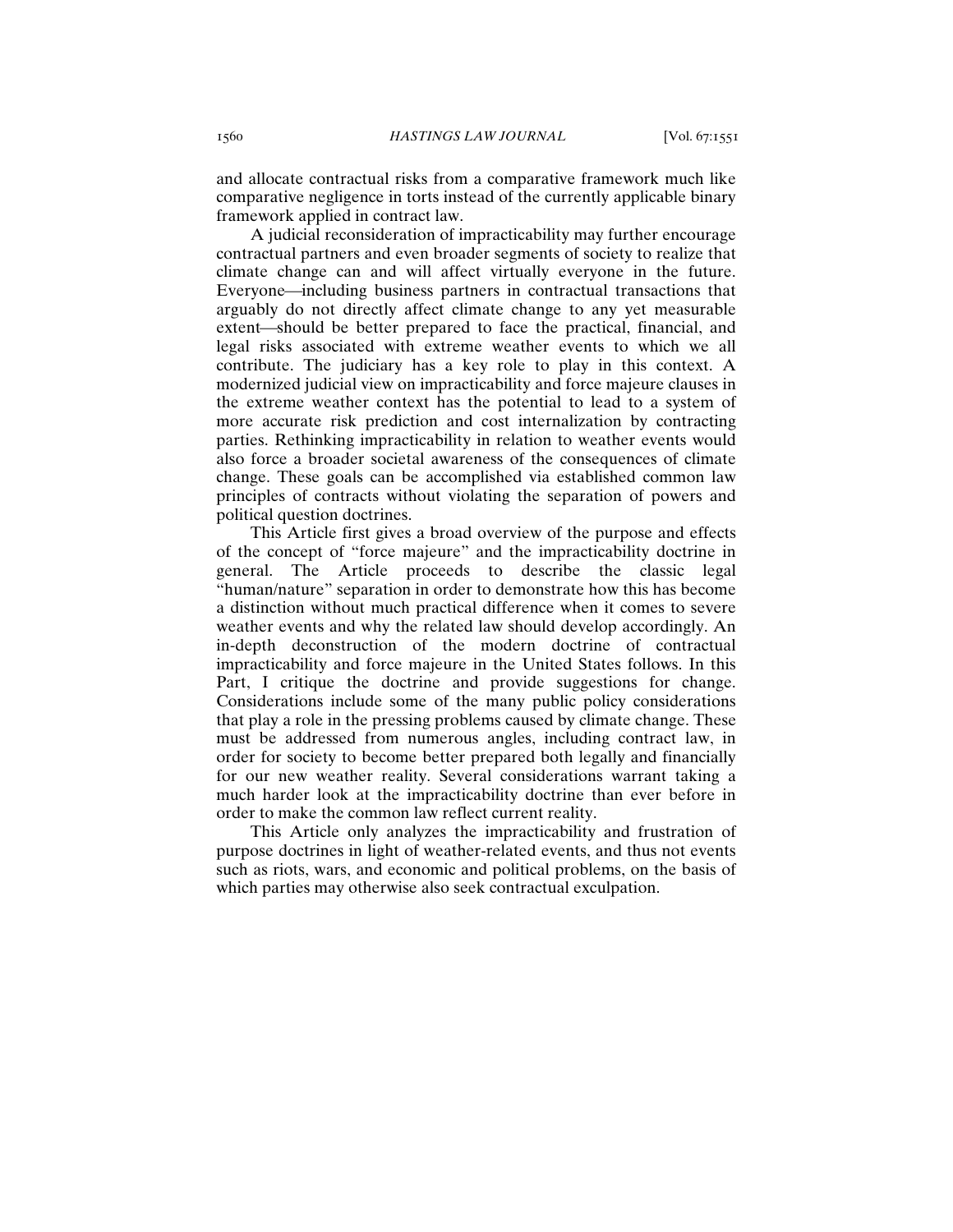## I. Purposes of Contractual Impracticability

Contract liability is, in general, no-fault liability.<sup>37</sup> Thus, "[e]ven if performance is impossible or senseless, the assessment of damages for non-performance remains a possibility."<sup>38</sup> Risk allocation is key. Under the freedom of contract principle, parties are free to allocate the practical and financial risks of unforeseen circumstances as they wish. In the early common law, contracting parties had to perform their promises no matter what. However, notions of consent, mutual mistake, and fairness led courts to find that when a situation had arisen under which the performance at issue was simply not contemplated, it would be unfair to hold a party to an otherwise clearly promised contractual performance.<sup>39</sup> Equity was thus the underlying rationale for creating a limited excuse for delayed performances or non-performances despite the contracting parties' promises to be mutually bound. The excuse sprang from situations in which it was literally impossible to perform under the particular contract. However, as it is rarely truly "impossible" to complete a promised performance—a party can, for example, often cover with goods from another supplier or employ more assistance to perform a service although doing so may be more expensive than originally contemplated—the modern doctrine is known as "impracticability." This denotes a situation where a performance is so cumbersome and expensive to carry out that it would be unreasonable to enforce the promised performance.<sup>40</sup>

If a party's total performance or delayed performance is excused, the party will not be liable for breach of contract.<sup>41</sup> Yet, the constructive condition to the *other* party's performance is, in that case, also not fulfilled. Thus, the other party's duty to perform its return duty is typically also excused under the common law.<sup> $42}$ </sup> As is most often the case, however, the matter depends on any explicit contractual risk allocation in the form of "act of God" or force majeure clauses. For example, where a boat slip renter entered into a contract that only excused the slip owner's performance in situations of "inclement weather or any other circumstances beyond its control," the renter still had to pay rent for the time period during which the boat slip was unavailable due to a flood.<sup> $43$ </sup> Parties frequently use similar clauses to allocate the risk of certain events hindering their performances. Barring such clauses, American courts

<sup>37</sup>. Joseph M. Perillo, Calamari and Perillo on Contracts, § 13.20 (6th ed. 2009).

<sup>38</sup>. *Id.*

<sup>39</sup>. *Id.*

<sup>40</sup>. Arthur L. Corbin, Corbin on Contracts § 1325 (One Volume ed. 1952).

<sup>41</sup>. John Edward Murray Jr., Murray on Contracts § 116 (5th Ed. 2011); Perillo, *supra* note 37, § 13.23.

<sup>42</sup>. *Id.*

<sup>43</sup>. Entzel v. Moritz Sport & Marine, 841 N.W.2d 774, 777, 779 (N.D. 2014).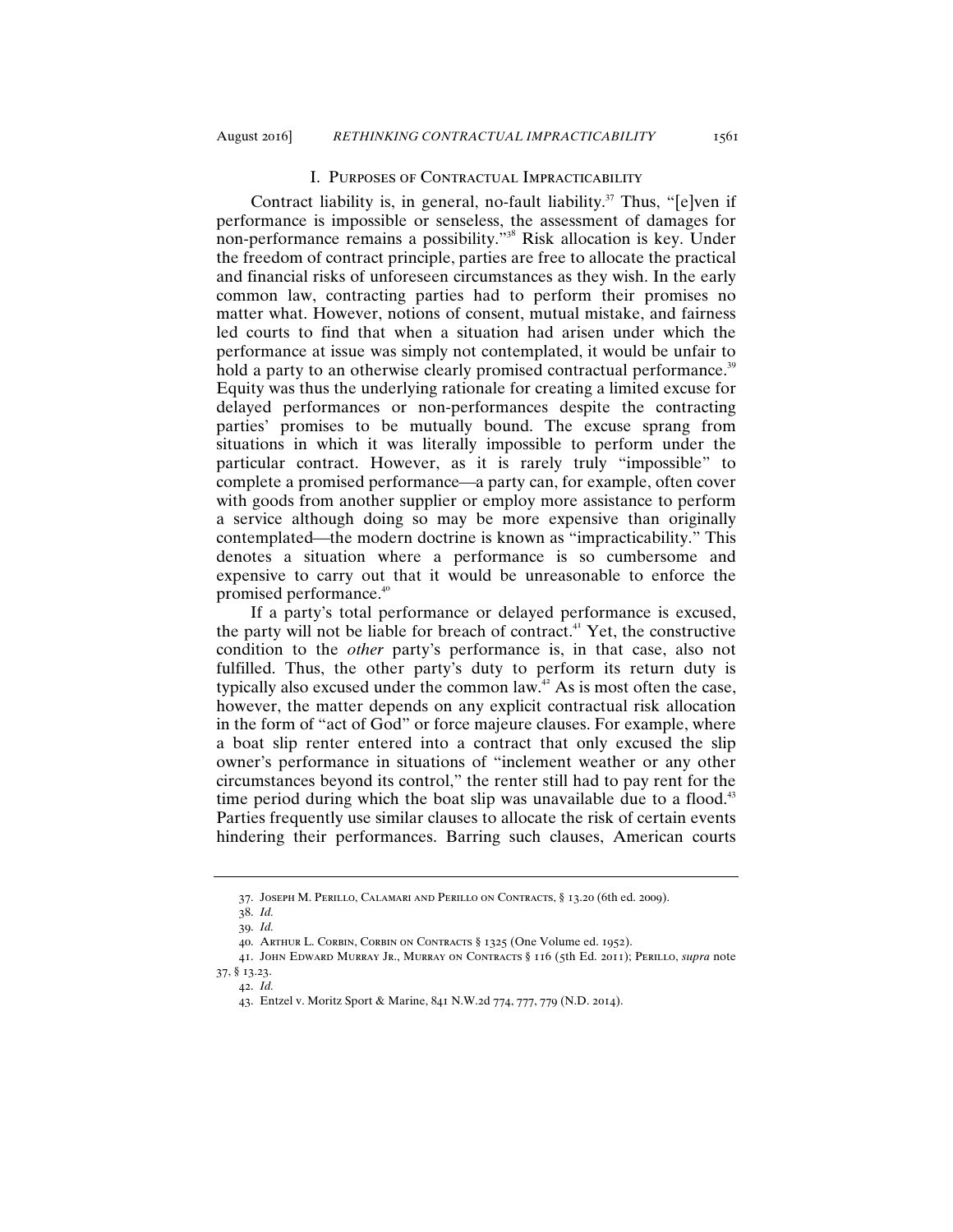have generally taken the view that when a contract is discharged by impracticability under the elements analyzed below, the parties must make restitution for whatever benefits they may have received from the other party under the contract, although they are excused from any possible remaining performance.<sup>44</sup> Alternatively, courts may gap-fill with a term that is "reasonable in the circumstances."<sup>45</sup>

The closely related doctrine of frustration of purpose applies where the main purpose of a contract has become "frustrated or destroyed."<sup>46</sup> A party may, in that case, seek to avoid its return obligation.<sup>47</sup> Thus, the doctrine of impracticability is asserted to avoid liability for a delayed or entirely missing contractual performance, whereas frustration of purpose applies in situations where a party is seeking an excuse for having to pay for a promised performance that has become virtually worthless to that party. In other words, impracticability is typically invoked by suppliers of goods and services, whereas frustration of purpose is invoked by buyers.<sup>48</sup>

The same basic requirements apply to frustration and impracticability.<sup>49</sup> Frustration of purpose may be invoked under both the Restatement (Second)<sup>50</sup> and the UCC. Although the UCC contains no *explicit* provision for frustration of purpose, the UCC intends that the common law doctrine also applies under the Code.<sup>51</sup> Further,

Because the rules . . . might otherwise appear to have the harsh effect of denying either party any recovery following the discharge of one party's duty based on impracticability or frustration, ... several mitigating doctrines may be used to allow at least some recovery in a proper case.<sup>52</sup>

<sup>44</sup>. Perillo, *supra* note 37, § 13.23.

<sup>45</sup>. *Id.* As explained by Corbin: "If the contract contains no words of express condition to either party's duty of performance, the court may have to fill the gap and determine whether the continued availability of certain means of performance should be deemed a constructive or implied condition." 14 Corbin on Contracts § 75.7 (Perillo rev. 2001).

<sup>46</sup>. *See, e.g.*, JB Pool Mgmt., LLC v. Four Seasons at Smithville Homeowners Ass'n, 67 A.3d 702 (N.J. Super. Ct. App. Div. 2013); Phillips P.R. Core, Inc. v. Tradax Petroleum, Ltd., 782 F.2d 314, 319 (2d Cir. 1985); *see also* United Equities Co. v. First Nat'l City Bank, 52 A.D.2d 154, 161 (N.Y. App. Div. 1976).

<sup>47</sup>. Perillo, *supra* note 37, § 13.12.

<sup>48</sup>. The modern impossibility/impracticability doctrine is well known from cases such as *Transatlantic Fin. Corp. v. United States*, 363 F.2d 312 (D.C. Cir. 1966) (plaintiff ship operator not entitled to additional payment because of closing of Suez Canal due to political unrest in region), whereas the frustration of purpose doctrine is most well known from the seminal case of Krell v. Henry, (1903) KB 740, 754 (Eng.) (renter excused from paying two-day rent to view the coronation procession of King Edward VII, who fell ill and whose coronation was thus postponed).

<sup>49</sup>. Perillo, *supra* note 37, § 13.12.

<sup>50</sup>. Restatement (Second) of Contracts § 265 (Am. Law Inst. 1981).

<sup>51</sup>. Alternatively, but outside the scope of this Article, a party may seek to be excused from an express condition if the condition would result in "extreme forfeiture" and the condition is not a "material part" of the agreed exchange. *Id.* §§ 11.35, 13.10; RESTATEMENT (SECOND) OF CONTRACTS § 271 (AM. LAW Inst. 1981); Perillo, *supra* note 37, § 13.12.

<sup>52.</sup> RESTATEMENT (SECOND) OF CONTRACTS § 272 cmt. a (AM. LAW INST. 1981).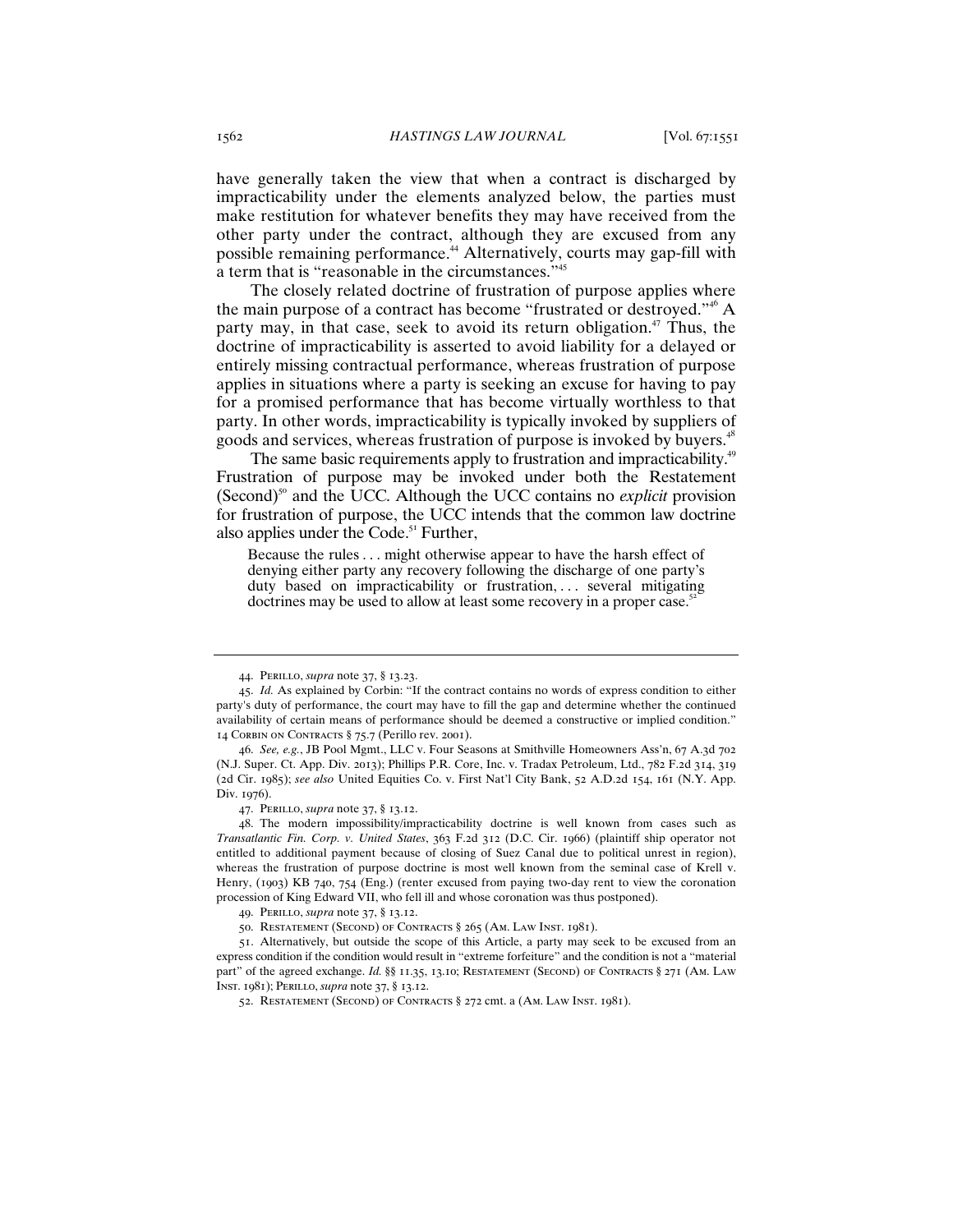These include the rule on part performances as agreed equivalents, restitution, and supplying a term to avoid injustice.<sup>53</sup>

A question that arises in this context is whether and how such risks affect contract law. As a starting point, parties are free to allocate their risks as they wish under the principle of freedom of contract. Contracting parties are often presumed by courts to be sufficiently sophisticated and rational to address this area of concern in the contract formation process. Further, courts typically also consider whether parties are "represented by counsel who [were] at liberty to define the nature of force majeure in whatever manner they desire."<sup>54</sup> But is this truly the case in general? And, what are the risks to not only the contracting parties, but also to society if these assumptions do not match reality?

Often, force majeure clauses are only an afterthought and are precisely *not* the subject of meaningful or extensive negotiations.<sup>55</sup> Sometimes parties find themselves too busy to draft solid, tailored force majeure clauses. At other times, parties either do not want to address the realities, cannot reach an agreement on what to do if certain events should arise, or simply fail to realistically foresee problematic events. Frequently used boilerplate clauses such as "act of God" and force majeure clauses may turn out *not* to be sufficiently clear or tailored to offer adequate protection for a party. Some parties simply do not have the sophistication, experience, and resources that other parties do. That is arguably the very nature of contract law. That, of course, does not entitle one party to take opportunistic advantage of another party's ignorance. Even when the matter may not rise to the level of one party taking outright advantage of another, the risk remains that one party may enjoy a much stronger bargaining position than the other, which can lead to the execution of contractual stipulations that are not as "freely" negotiated as some courts may presume. With the concentration of business power in a seemingly growing number of larger and larger corporations, this concern is relevant when it comes to contractual allocations of weather-related risk, as will be analyzed below.

If a case goes to trial, triers of fact may also not be sufficiently rational or sophisticated to reach the result to which a given party may consider itself entitled under existing law. This could be quite costly. Where parties may not have been able to reach an agreement on the issue at all, or have not clearly allocated their risks in relation to weather, a risk allocation scheme that is more modern and fair than what is arguably the case today should be considered by courts.

<sup>53</sup>. *Id.*

<sup>54</sup>. Specialty Foods of Ind., Inc. v. City of S. Bend, 997 N.E.2d 23, 27 (Ind. Ct. App. 2013).

<sup>55</sup>. Meyers & Sheinkin, *supra* note 26, at 1.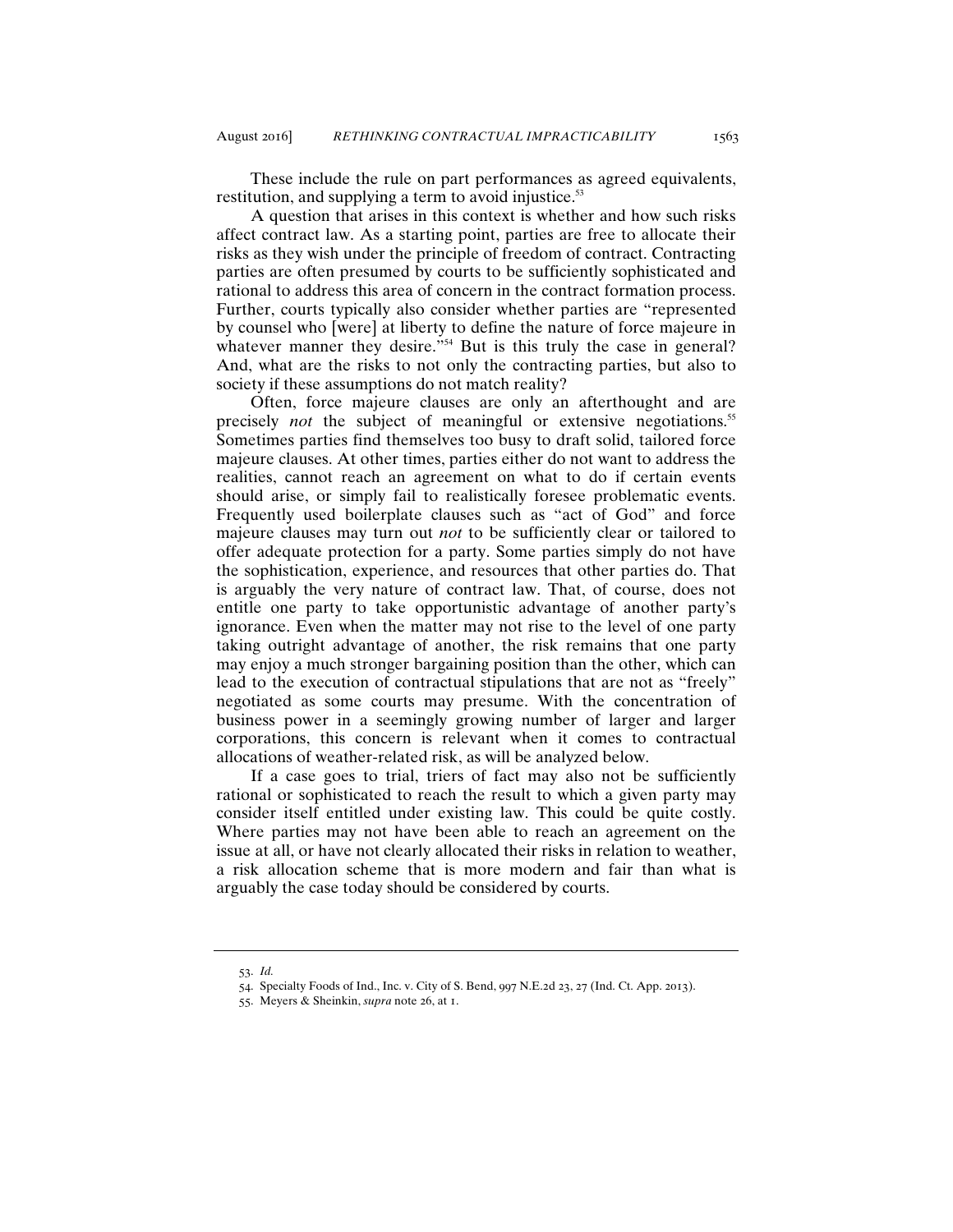A question in this context is thus, whether it matters *who* pays for the financial effects of non-performances or delayed contract performances. This matters greatly to parties who thought that they would be able to escape a contract performance given certain events as well as to the opposing party who is relying on the performance. If, as happens, a party is held liable for the consequences of nonperformance contrary to that party's expectations, the situation could turn out to be very dire for that party in light of the increasing severity of some weather events—recall Hurricane Sandy. Often, insurance or other types of financial protections could be procured ahead of time, but parties may neglect to do so. The insurance industry is well aware of the financial risks posed to it by climate change and is already limiting coverage in some contexts or greatly increasing premiums.<sup>56</sup> Insurance may simply not be available for certain types of contracts or in some geographical areas to the same extent as it has been before, thus making it more necessary to consider the risks of extreme events to a contractual performance more carefully than ever before.

This problem is not a new one. Natural disasters and the problem of extreme weather have long raised legal issues in contract law. However, the issue has become much more pressing than before because of our rapidly changing climate. Climate change is causing a tipping point in relation to not only our natural environment, but also in relation to the contractual excuse doctrines. Legal change is needed to match the new on-the-ground realities and scientific understanding of risks posed by weather.

Finally, a "moral hazard" problem exists: even though both parties to a contract may understand the risks involved, a contract may allow only *one* of the parties—arguably the one with the stronger bargaining power—to reap the benefits of a force majeure clause. This may not be equitable under the circumstances and bears judicial scrutiny.

In short, the doctrine of impracticability of performance has functioned well for quite some time, but a shift in public consciousness is taking place in relation to climate change. Time has come for contracting parties and legal practitioners to more carefully consider the legal risks

<sup>56</sup>. After Hurricane Sandy, for example, the annual insurance premium for a resident of Queens, New York, was predicted to jump from \$458 to \$15,000. Jenny Anderson, *Outrage as Homeowners Prepare for Substantially Higher Flood Insurance Rates*, N.Y. Times (July 28, 2013), http://www.nytimes.com/2013/ 07/29/nyregion/overhaul-and-a-hurricane-have-flood-insurance-rates-set-for-huge-increases.html?\_r= 0 (last visited Aug. 5, 2016). In January 2016, FEMA proposed a rule to establish a disaster deductible, requiring a predetermined level of financial or other commitment from grantees (generally state, tribal, or territorial governments) before FEMA will provide assistance. This rule "would incentivize Recipients to make meaningful improvements in disaster planning, fiscal capacity for disaster response and recovery, and risk mitigation . . . . " *Establishing a Deductible for FEMA's Public Assistance Program*, FED. REG. (Jan. 20, 2016), https://www.federalregister.gov/articles/2016/01/20/2016-00997/establishing-a-deductible-for-femas-publicassistance-program (last visited Aug. 5, 2016).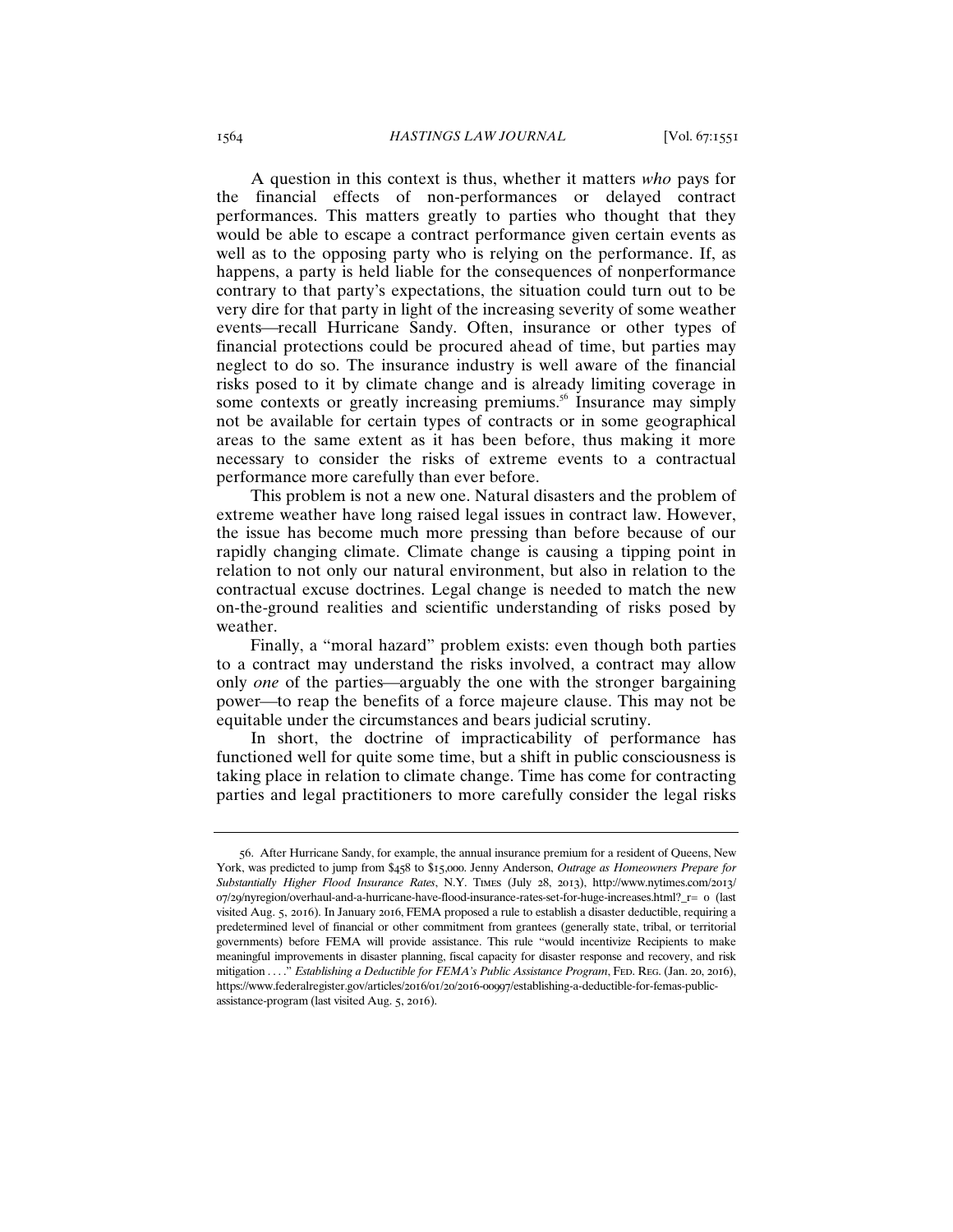posed by climate change. Time has also come for the judiciary to take a hard look at the doctrine of impracticability as well as individual force majeure clauses to ensure that the law matches modern scientific knowledge about climate change as well as the public policy implications of judicial holdings in this context. The law always develops over time. It should in this context as well.

## II. History of "Acts of God" and the Impracticability Doctrine

In English-language common law, the notion that "acts of God" could provide a defense to liability first appeared in 1581 in the famous English "Shelley's Case."<sup>57</sup> There, the perceived act of God was the death of one of the parties.<sup>58</sup> The court stated: "[I]t would be unreasonable that those things which are inevitable by the Act of God, which no industry can avoid, nor policy prevent, should be construed to the prejudice of any person in whom there was no laches."<sup>59</sup> The phrase reappeared in the 1702 case *Coggs v. Bernard*, which analyzed liability for a bailment by a common carrier. $60$  In this, Justice Holmes noted that "[t]he law charges this person thus entrusted to carry goods, against all events but acts of God, and of the enemies of the King."<sup>61</sup>

The concept quickly took hold in the common law, although the early cases did not specify *what* constituted an "act of God." One attempt to do so was, however, made in 1875 by Lord Mansfield in *Forward v. Pittard* as follows:

Now what is the act of God? I consider it to mean something in opposition to the act of man . . . the law presumes against the carrier, unless he shows it was done by the King's enemies or by such act as could not happen by the intervention of man, as storms, lightning and tempests. $\degree$ 

The notion of acts of God evolved in tort law from the early almost literal construct to mean something beyond human agency and control, such as windstorms, lightning, accidental fires, floods, and heavy rain. For example, in a case involving the failure of a reservoir after a violent thunderstorm with rainfall "greater and more violent than any within the memory of the witnesses," $63$  the appellate court found that the resulting destruction of three bridges downriver was an act of God and thus not the result of negligence in either failing to predict the storm or in ensuring the safety of the embankments and weirs under ordinary, foreseeable conditions.

<sup>57</sup>. Shelly's Case (1579–81) 76 Eng. Rep. 199.

<sup>58</sup>. *Id.* at 220.

<sup>59</sup>. *Id.*

<sup>60</sup>. Coggs v. Bernard (1703) 92 Eng. Rep. 107, 112.

<sup>61</sup>. *Id.*

<sup>62</sup>. Forward v. Pitard (1785) 99 Eng. Rep. 953, 956.

<sup>63</sup>. Nichols v. Md. [1875] QB 255, 256 (Eng.).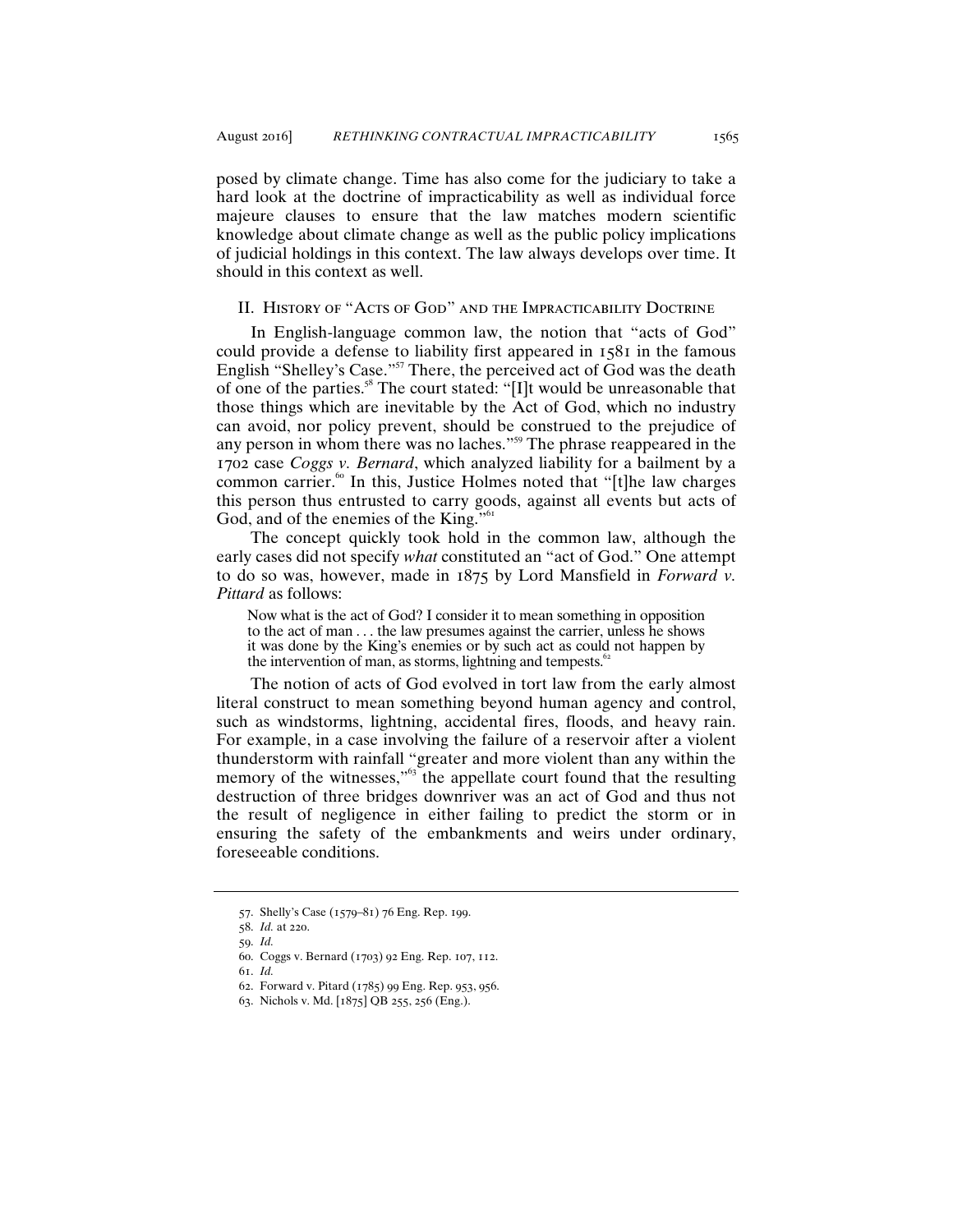In contrast, other early tort cases held that although rainfall was "heavy," "extraordinary," and "unprecedented," it was *not* a supervening act of God.<sup>64</sup> For example,

[F]loods of extraordinary violence must be anticipated as likely to take place from time to time. It is the duty of any one who interferes with the course of a stream to see that the works which he substitutes for the channel provided by nature are adequate to carry off the water brought down even by extraordinary rainfall, and if damage results from the deficiency of the substitute which he has provided for the natural channel he will be liable. Such damage is not in the nature of damnum fatale, but is the direct result of the obstruction of a natural watercourse by the defenders' works followed by heavy rain.<sup>65</sup>

Fault thus played, and still plays, a major role in relation to the doctrine in tort and also bears some relevance to the overlapping concept in modern contract law.

A survey of more recent English tort cases found a remaining reluctance on the part of the courts to "formulate any clear, rule-defined, theory of what is to be accounted an act of God in law."<sup>66</sup> However, "the involvement of man in anticipating and averting the danger $\frac{1}{6}$  was and, to some extent still is, critical. In other words, the alleged incident must be due to direct and exclusive natural causes so that the incident "could not have been prevented by any amount of foresight and pains and care reasonably to be expected" from a party.<sup>88</sup>

American cases adopted 200 years of English jurisprudence.<sup>69</sup> An 1868 California contract case borrowed from tort law and laid out the governing principle of what constituted an "act of God" in contract law: "The expression excludes the idea of human agency, and if it appears that a given loss has happened in any way through the intervention of man, it cannot be held to have been the act of God, but must be regarded as the act of man."<sup>70</sup> Even then, experts discussed whether a potential "act of the elements" was distinguishable from and potentially more comprehensive than a mere "act of God."<sup>71</sup> In at least one case, however, the court found that there was no difference between the two phrases and that the same test was to be applied.<sup>72</sup> Today, the notion has, of course, developed, and should continue to, as will be analyzed below.

<sup>64</sup>. Greenock Corp. v. Caledonian Ry. Co. [1917] HL 556, 580 (Eng.).

<sup>65</sup>. *Id.* at 572.

<sup>66</sup>. C.G. Hall, *An Unsearchable Providence: The Lawyer's Concept of Act of God*, 13 Oxford J. LEGAL STUD. 227, 238 (1993).

<sup>67</sup>. *Id.* at 241.

<sup>68</sup>. Nugent v. Smith, 1 C.P.D. 423, 444 (1876).

<sup>69</sup>. Denis Binder, *Act of God? or Act of Man?: A Reappraisal of the Act of God Defense in Tort*  Law, 15 REV. LITIG. 1, 13 (1996).

<sup>70</sup>. Polack v. Pioche, 35 Cal. 416, 423 (1868).

<sup>71</sup>. *Id.*

<sup>72</sup>. *Id.*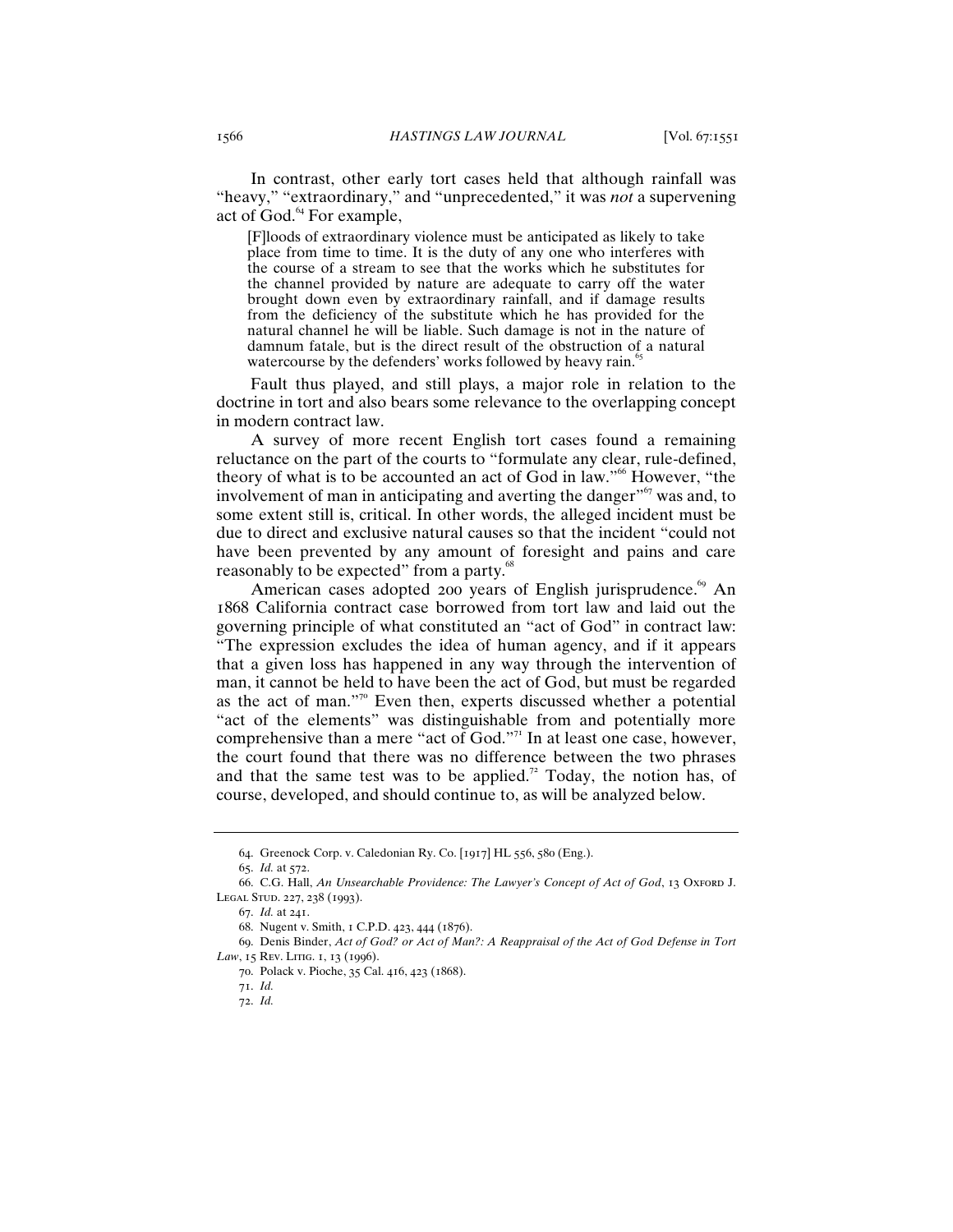The notion that climatic events like storms, traditionally considered to be beyond the control of humans, could shield a defendant from liability for damages worked its way beyond contracts and tort law into admiralty and federal environmental law. For example, at least three federal acts allow for an "act of God" defense, namely the Clean Water Act, $73$  the Oil Pollution Act, $74$  and the Comprehensive Environmental Response, Compensation, and Liability Act. $\bar{7}$ <sup>5</sup> These acts impose strict liability on parties responsible for oil spills, releases, or threatened releases of hazardous substances. However, parties may avoid liability if they can "establish by a preponderance of the evidence that the release or threat of release of a hazardous substance and the damages resulting therefrom were caused solely by an act of God."<sup>76</sup> The United States Congress defines an "act of God" as "[a]n unanticipated grave natural disaster or other natural phenomenon of an exceptional, inevitable, and irresistible character, the effects of which could not have been prevented or avoided by the exercise of due care or foresight."<sup>77</sup> In contrast to tort and contract law, the "act of God" defense has so far not succeeded under American statutory environmental law. Litigants have simply not been able to prove by the required preponderance of the evidence that the environmental damage—often toxic releases—was caused *solely* by an unforeseen act which could not have been prevented by humans.<sup>78</sup> For now, the concept is thus practically inapplicable in American environmental case law, although it officially remains alive in the statutes.

Internationally, the concept is known as force majeure, which is "a general principle of law. It has been recognized throughout the history and geography of the legal systems of the world."<sup>79</sup> It operates as an affirmative defense to not only private liability, but also nation state liability for the consequences of supervening irresistible or unforeseen events.<sup>80</sup> Recall that for purposes of this Article, only climatic events such as hurricanes, heavy rain, windstorms, blizzardss and floods will be analyzed to find out the extent to which these may relieve a contractual party of liability.

<sup>73</sup>. Clean Water Act, 33 U.S.C. § 1321(f)(1) (West 2016).

<sup>74</sup>. Oil Pollution Act, 33 U.S.C. §§ 2702, 2703 (a)(1)–(4) (West 2004).

<sup>75</sup>. Comprehensive Environmental Response, Compensation, and Liability Act, 42 U.S.C. § 9607(b)(1)-(3) (West 2016).

<sup>76</sup>. 42 U.S.C. § 9607(b)(3) (West 2016).

<sup>77</sup>. *See* Clean Water Act, 33 U.S.C. § 2701(1) (West 2016); 42 U.S.C. § 9601(1) (West 2016).

<sup>78</sup>. Myanna F. Dellinger, *Rethinking "Fuerza Mayor" in a World of Anthropogenic Climate Change*, 42 Derecho & Sociedad 45, J.L. of the Pontificia Universidad Católica del Perú, No. 42, 50–51  $(2014)$ .

<sup>79</sup>. Federica I. Paddeu, *A Genealogy of* Force Majeure *in International Law*, 82 British YEARBOOK OF INT'L L. 381, 384 (2011).

<sup>80</sup>. *Id.* at 383–84.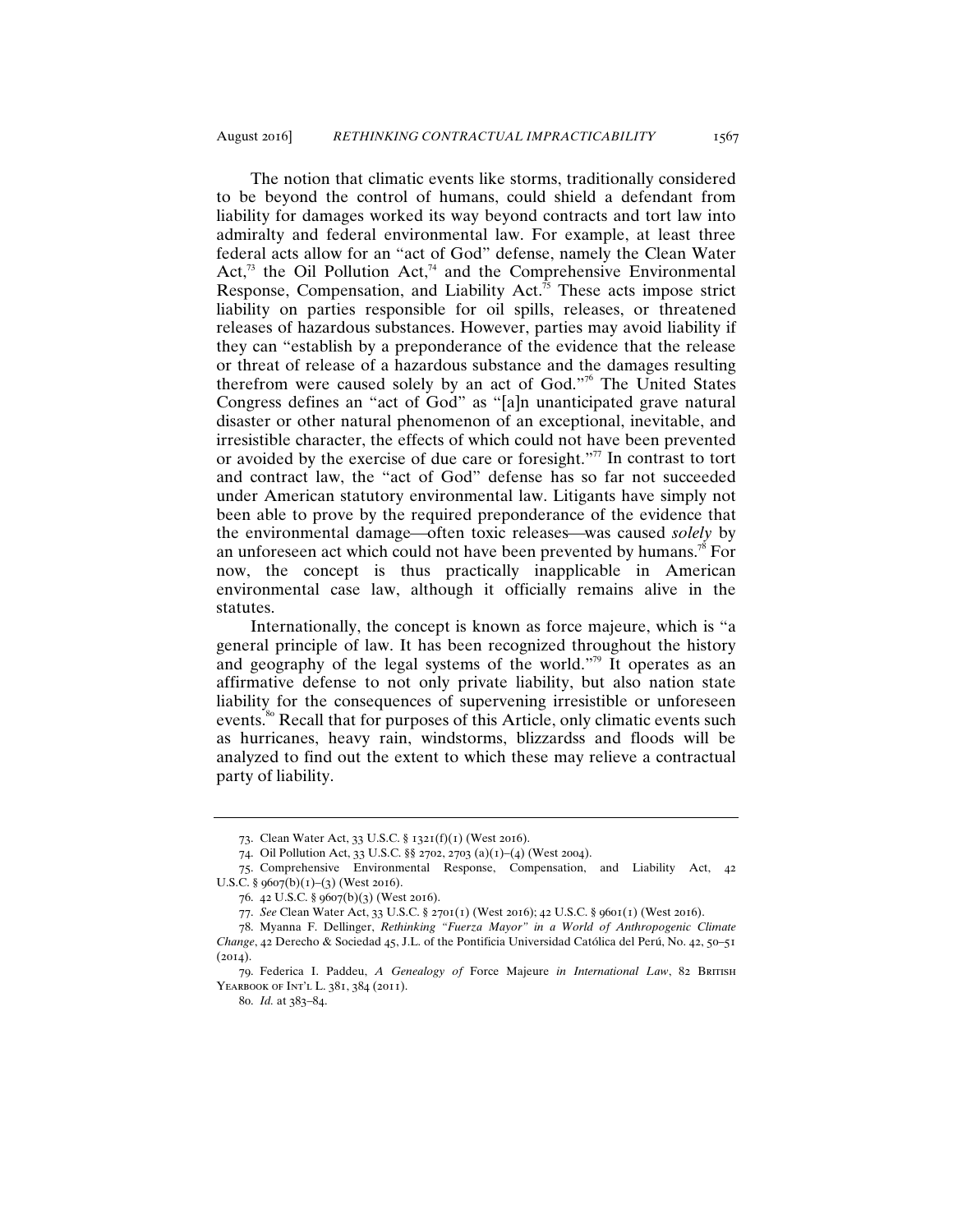From where does the notion that some acts are caused by "God" or "nature" and others by "man" stem? I will briefly examine this issue next in order to demonstrate that excuses based on "acts of God" or impracticability are becoming less factually and legally supportable as knowledge about weather related events and climate change is developing.

## III. Classic "Human/Nature" Separation

Traditionally, "nature" has been seen as separated from "man"—as two different ends of a spectrum of the world we inhibit. In spite of Darwin's models of evolution, we still distinguish between what is "manmade" and what is "natural" in many contexts. We think we "react" to—or adapt to—natural events rather than "create" them. Culturally, this division has been so strong that nature has consistently been idealized as something "untainted" by humans.<sup>81</sup> This continues to this day, and has become a selling point for many businesses, for example, in the hospitality, food, and real estate sectors.

For example, some foods are marketed as "natural" or "organic," indicating a lack of human intervention, implying they are somehow healthier than what people could create. In the context of recent American food and drug law developments, the "human vs. nature" dichotomy is relevant to product labeling using terms such as "organic," "natural," or "unprocessed." But does it make sense to label products accordingly? After all, all foods require *some* forms of human participation from picking and shipping, roasting and freezing, to dyeing, waxing, and even genetically altering the raw ingredients.<sup>82</sup> Separation of the "human" and the "natural" is increasingly being recognized as more of a continuum than a sharp division. $83$ 

We also tend to think of ourselves as superior to both nature and animals. This too is a viewpoint that is becoming archaic and that is challenged to an increasing, although still somewhat controversial, extent. Our thoughts about what "nature" is and is not generate consequences for humankind and for our environment. Nonetheless, even though critiques of the human/nature dichotomy have been accepted by some as logical, even deeper and more difficult questions remain. For example, if "human" and "nature" are not separate, discrete categories, how can we accurately understand the concepts and their overlap, connection, or integration?<sup>84</sup> We have to consider these aspects

<sup>81</sup>. Jill M. Fraley, *Re-examining Acts of God*, 27 Pace Envtl. L. Rev. 669, 676 (2010).

<sup>82</sup>. *Id.* at 682.

<sup>83</sup>. *Id.*

<sup>84</sup>. *Id.* at 679.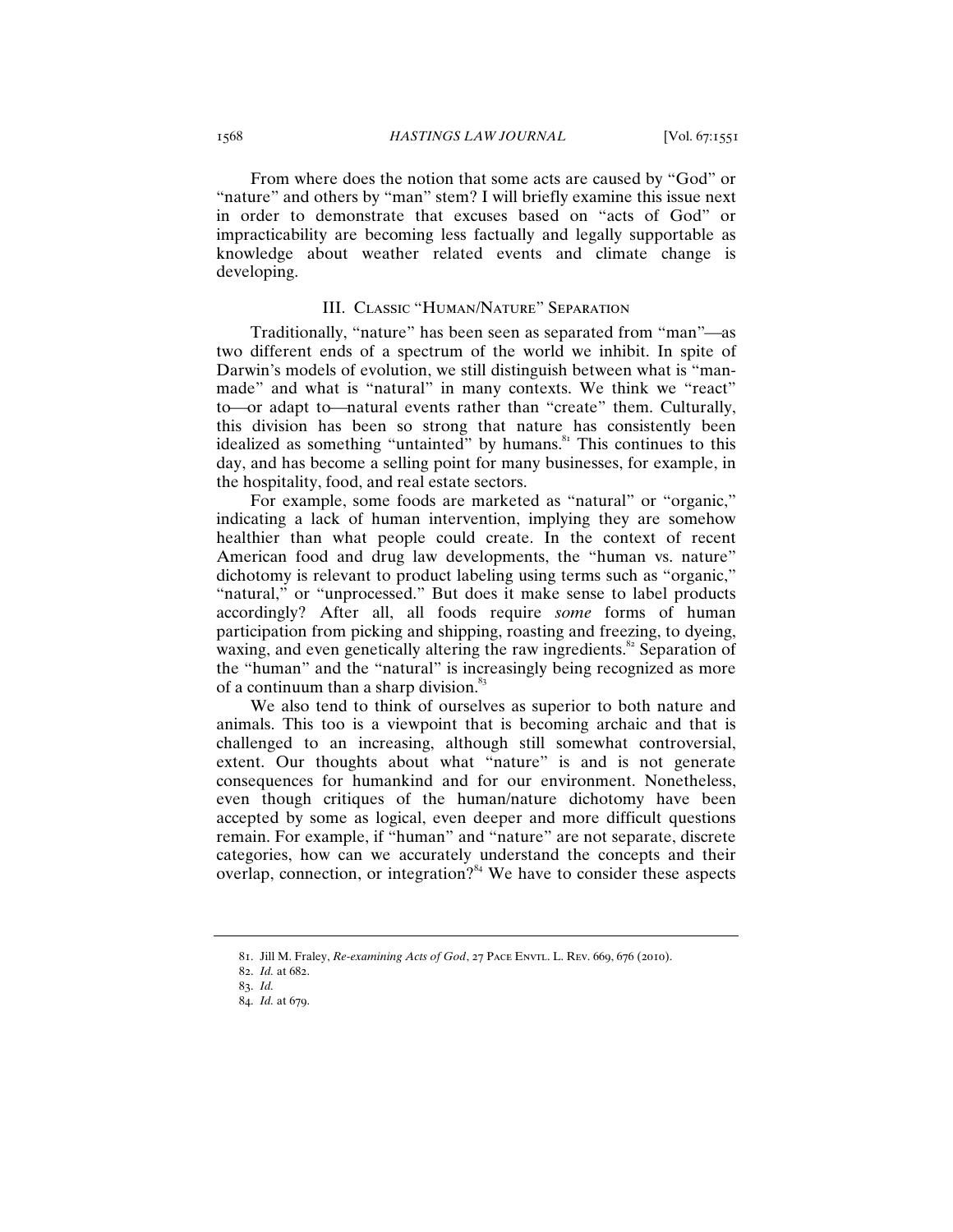as we develop our physical and metaphysical surroundings, including the common and statutory law.

In turn, law is itself a human construct, often supporting and further developing the ideal of "nature" through legal texts, statutes, and court decisions. In the United States, the law has reinforced the idea that wilderness excludes humans. $85$  For example, the Wilderness Act of 1964 defines wilderness regions as being "in contrast with those areas where man and his own works dominate the landscape." The Wilderness Act defined the purpose of wilderness not in terms of any inherent value, but in terms of its value as a "resource" for human use, enjoyment, and consumption.<sup>86</sup> The Wilderness Act outlawed development, permanent settlement, and road construction. As this demonstrates, the law produces culture, but simultaneously, the law is also reproductive and referential and incorporates widely accepted cultural notions and scientific conclusions.<sup>8</sup>

Public land use law in the United States is also marked by a significant debate about what is "natural" and what is "human."<sup>88</sup> Traditionally, the definition of "wilderness" in federal law has incorporated a sharp separation of human and natural activities; wilderness is a place "untrammeled by man."<sup>89</sup>

The plain meaning of "natural" may be seen to raise as many questions as it answers. "In particular, it fails to indicate the line between something forming by nature and something being artificially made—the line between humans acting *within* nature and acting outside or *upon* nature."<sup>90</sup> In many ways, trying to separate the anthropogenic from the natural has led to a "muddled jurisprudence."<sup>91</sup> At least in contract law, the demarcation between the concepts is proving to be without significance because of the recognized impact of mankind on climate change.

The gist of the matter is that many, if not most, events of both a large and small magnitude that are important to us today have origins in *human* action or inaction. We are simply *not* separate from nature; we are an integral physiological part of it. Just as nature has an effect on us, so do we have a clear effect on it. We are unique, but not so unique as to continue seeing us as more or less entirely removed from our natural surroundings apart from when we seek to "visit" it for work or pleasure.

<sup>85</sup>. *Id.* at 681.

<sup>86</sup>. *Id.*

<sup>87</sup>. *Id.*

<sup>88</sup>. *See, e.g.*, Sean Kammer, *Coming to Terms with Wilderness: The Wilderness Act and the Problem of Wildlife Restoration*, 43 ENVTL. L. 83, 109 (2013).

<sup>89</sup>. Wilderness Act, 16 U.S.C. § 1131(c) (West 2016).

<sup>90</sup>. Kammer, *supra*, note 88, at 109.

<sup>91</sup>. *Id.* at 123.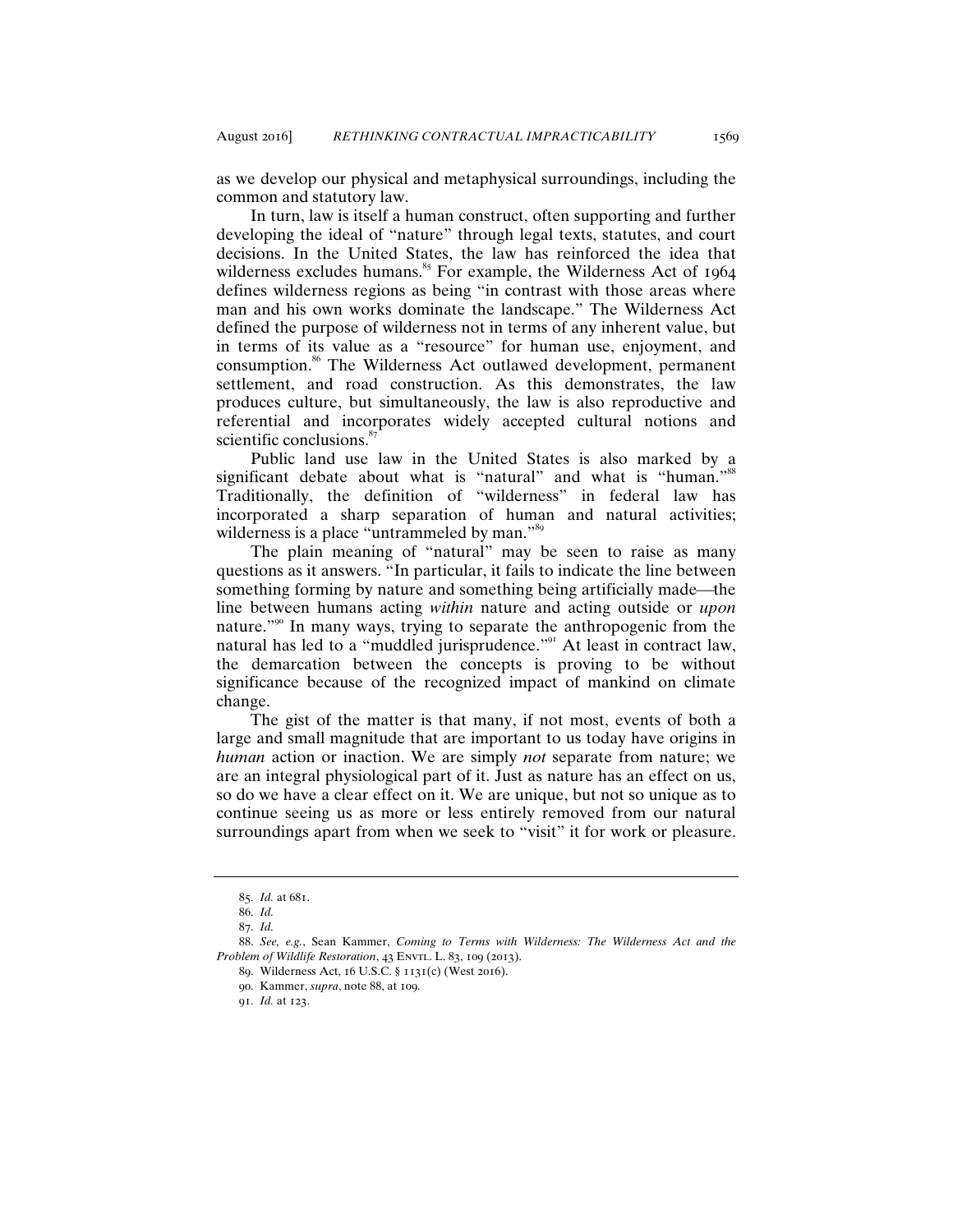Humans do not operate in a factually implausible vacuum, separated from "nature" and "animals."<sup>92</sup> Because we have a demonstrable effect on nature and vice versa, we need to consider how we, with our modern understanding of our surroundings, should continue to apply legal doctrines, such as impracticability, that traditionally relied on a thensupportable differentiation between "man" and "nature," that is arguably no longer in existence. We must take the implications of the relationship between human identity and nature seriously.<sup>93</sup> "We," of course, also include the legal profession including legal practitioners and the judiciary.

Changes in our perception of the law and in judicial applications of the law occur over time as our understanding of our natural surroundings improves. For example, where underground water flows were once also seen as almost "mysterious" and inexplicable phenomena, science has now documented how and where water flows. Water law changed with this understanding. Similarly, our understanding of weather patterns and climate change has changed drastically over recent years. The law should reflect current understanding of the impacts of climate change and what has so far been seen as "extreme" weather events.

Nowhere is the connectivity between human activities and nature more pressing today than when it comes to the anthropocentricity of climate change. The potential implications on private law are clear. Below, the Article analyzes how contractual impracticability can and should be modernized in this context.

## IV. Impracticability and Force Majeure in Modern Contract Law

Turning to the modern doctrinal aspects of the impracticability and frustration doctrines in United States law, I will analyze several aspects ripe for reconsideration by the judiciary and more careful contract negotiation and drafting by practitioners.

## A. Definitions and Other Threshold Matters

Courts and the general literature often use the phrases "force majeure" and "act of God" interchangeably in relation to an attempted and contractually agreed-upon excuse for having to perform under a

<sup>92</sup>. Even Pope Francis has weighed in on this debate. For example, in his September 25, 2015, speech to the United Nations General Assembly, the Pope stated that "[m]an, for all his remarkable gifts, which are signs of a uniqueness which transcends the spheres of physics and biology . . . is at the same time a part of these spheres. He possesses a body shaped by physical, chemical and biological elements, and can only survive and develop if the ecological environment is favorable. Any harm done to the environment, therefore, is harm done to humanity." Pope Francis, Address at U.N. General Assembly (Sept. 25, 2015).

<sup>93</sup>. Fraley, *supra* note 81, at 680.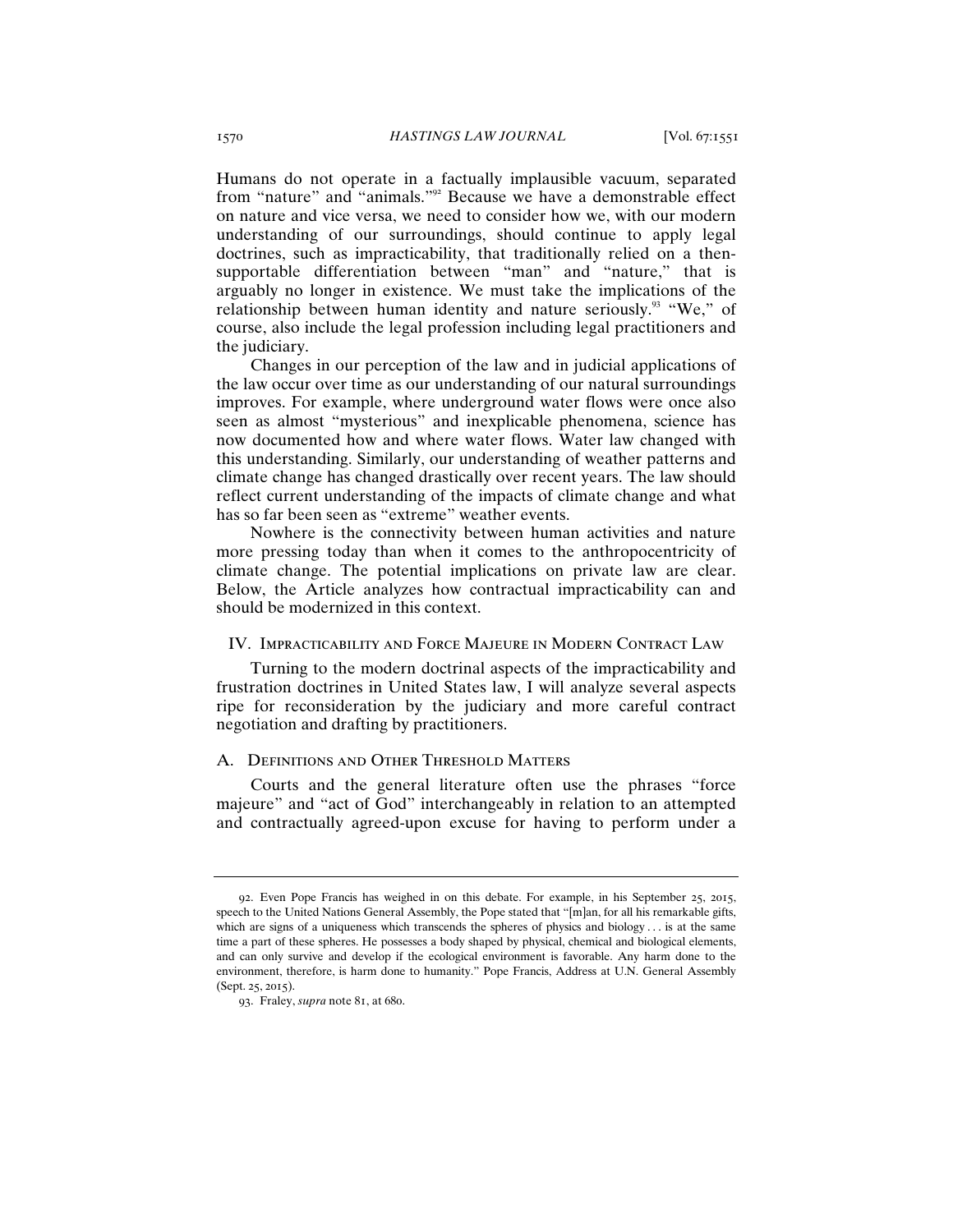contract given events that have made the performance impracticable, or where the purpose of the contract has been frustrated.

Black's Law Dictionary defines an "[a]ct of God" as "[a]n overwhelming, unpreventable event caused exclusively by forces of nature, such as an earthquake, flood, or tornado."<sup>94</sup> In tort, an "act of God" is "an operation of natural forces so unexpected that no human foresight or skill could reasonably be expected to anticipate it."<sup>95</sup>

In contract law, a leading treatise points out that "[t]he kinds of impossibility that [may excuse a performance] in many instances are caused by human beings, although the court might still refer to the event as an 'act of God.'"<sup>96</sup> "Acts of God" refer to natural disasters such as storms, droughts, floods, heavy rains, snowstorms, and earthquakes. In the English common law, the term "is limited to natural events."<sup>97</sup>

The term "force majeure" similarly denotes "[a]n event or effect that can be neither anticipated nor controlled, especially an unexpected event that prevents someone from doing or completing something that he or she had agreed or officially planned to do."<sup>98</sup> "Generally speaking, the term 'force majeure' refers to an event such as an 'Act of God,' beyond the parties' reasonable control that intervenes to create a contractual impossibility and thereby excuses contract performance."<sup>99</sup> Often, the two phrases are used synonymously, but the term "force majeure" includes both acts of God *and* acts of people such as riots, strikes, civil unrest, and wars.<sup>100</sup>

Although clauses expressly allocating contractual risks are known as "force majeure" clauses, courts in English-speaking countries typically refer to the underlying events as "acts of God." The Restatement (Second) also uses the phrase "act of God" for the impracticability defense.<sup>101</sup> In non-English speaking countries, the term "force majeure" is used.<sup>102</sup> It should be noted that in today's increasingly secular world, some doubt has been cast on the desirability of the use of a legal phrase

<sup>94.</sup> *Act of God*, BLACK's LAW DICTIONARY (10th ed. 2014).

<sup>95</sup>. P.H. Winfield, A Textbook of the Law of Tort § 16 (5th ed. 1950). *See* R.F.V. Heuston, SALMOND ON THE LAW OF TORTS  $330$  (17th ed. 1977) ("If an act could not have been prevented by reasonable care, it is an act of God.").

<sup>96</sup>. Corbin, *supra* note 40, § 74.4.

<sup>97</sup>. Paddeu, *supra* note 79, at 389.

<sup>98.</sup> Force Majeure, BLACK's LAW DICTIONARY (10th ed. 2014).

<sup>99</sup>. *Id.*; *see* Payne v. Hurwitz, 978 So. 2d 1000, 1005 (La. Ct. App. 2008) ("*Force majeure* is defined as 'an event or effect that can be neither anticipated nor controlled.' It includes such acts of nature as floods and hurricanes. It is essentially synonymous with the common law concept of 'act of God'....' (citations omitted)).

<sup>100</sup>. *See, e.g.*, Va.a Power Energy Mktg. v. Apache Corp., 297 S.W.3d 397, 400 n.3 (Tex. App. 2009); *Force Majeure*, *supra* note 97.

<sup>101.</sup> RESTATEMENT (SECOND) OF CONTRACTS § 261 cmt. d (AM. LAW INST. 1981).

<sup>102</sup>. The Latin phrase "*vis major*" is preferred by some.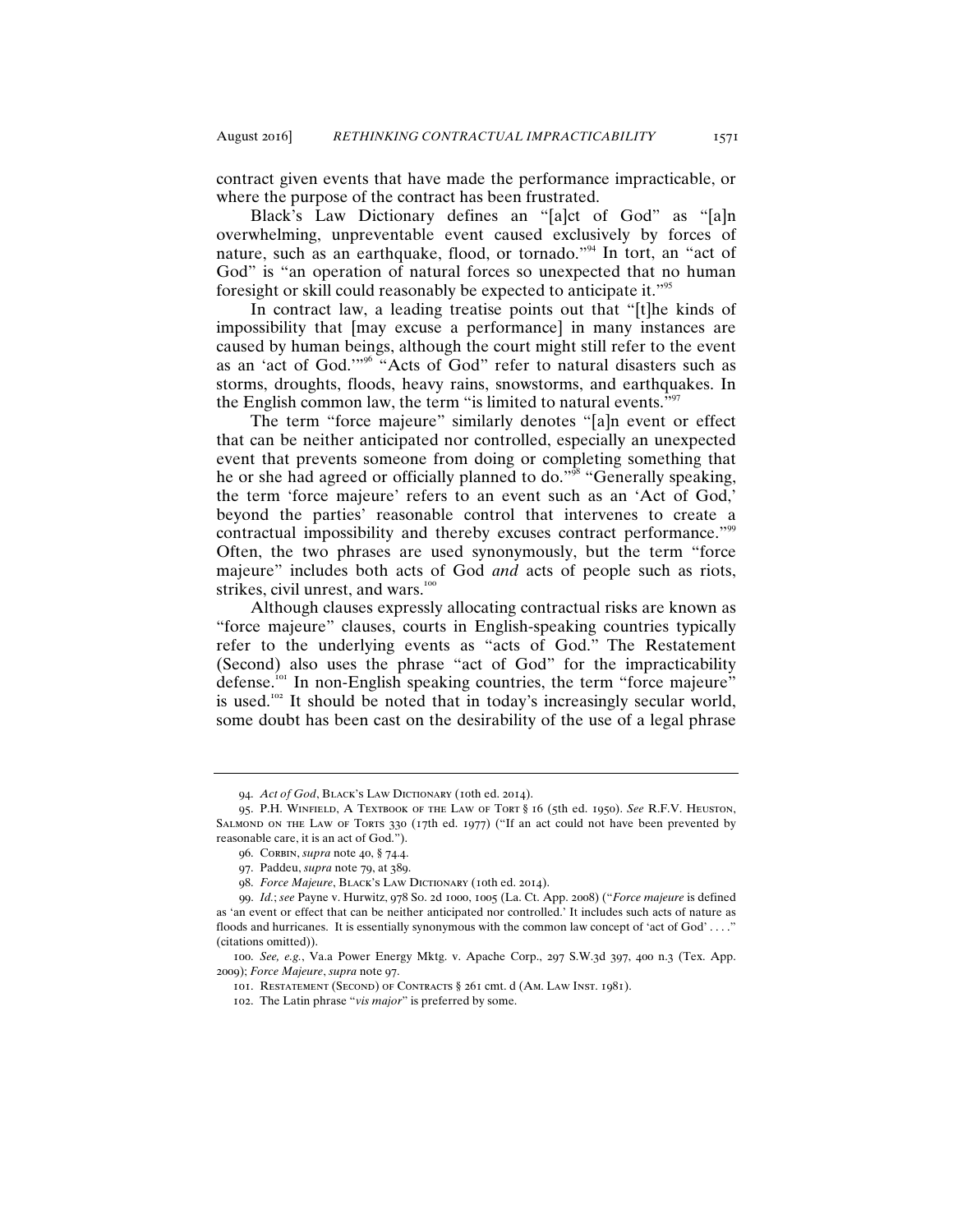in English that relies on the existence of a God.<sup>103</sup> For these reasons, and because this Article proceeds from a secular point of view, the phrases "force majeure" or "impracticability" will be used, when possible, throughout this Article.

Parties often allocate the risk of the occurrence of potentially problematic events expressly in their contracts in the form of force majeure clauses. These are "contractual provision[s] allocating the risk of loss if performance becomes impossible or impracticable, esp. as a result of an event or effect that the parties could not have anticipated or controlled."<sup>104</sup> Force majeure clauses "provide a means by which the parties may anticipate in advance a condition that will make performance impracticable. Such a clause conditions a party's duty to perform upon the non-occurrence of some event beyond its control and serious enough to interfere materially with performance."<sup>105</sup> A leading treatise explains the importance of force majeure clauses in modern contract law as follows:

Because most courts have held that failure to cover a foreseeable risk in the contract deprives a party of the defense of impossibility, the best way to protect a party's interests is to address the risk of supervening events expressly in the agreement. Such a clause can take many forms and serve many purposes. It may be a force majeure clause discharging the party, an excusable-delay clause giving the party additional time to complete performance, a termination clause granting the party the right to terminate if certain events transpire, or a flexible-pricing clause allowing it to pass on increased costs to the other party.<sup>10</sup>

Today, the scope and application of the "act of God" concept is thus governed "more by the terms of the contract than by common law theory."<sup>107</sup> However, even if a contract does not expressly provide that a party will be relieved of the duty to perform if a condition arises that makes performance impracticable, some courts may still relieve the party of that duty. Other courts, as mentioned, find that the impracticability

<sup>103</sup>. Bowman v. Columbia Tel. Co., 179 A.2d 197, 206 (1962); *See* Goldberg v. R. Grier Miller & Sons, Inc., 182 A.2d 759 (Pa. 1962). For both people of religion and otherwise, Pope Francis' Recent Encyclical Letter on "Care for Our Common Home" discusses environmental issues including climate change law and governance issues from a Christian point of view. *See generally* Pope Francis, Encyclical Letter, Laudato Si' (May 24, 2015), http://w2.vatican.va/content/francesco/en/encyclicals /documents/papa-francesco\_ 20150524\_enciclica-laudato-si.html.

<sup>104</sup>. *Force Majeure*, *supra* note 97.

<sup>105</sup>. Restatement (Second) of Contracts § 261 cmt. d (Am. Law Inst. 1981); *see* M.J. Paquet, Inc. v. N.J. DOT, 749 A2.d 141, 152–53, (N. J. 2002); Facto v. Pantagis, 915 A.2d 59 (N.J. Super. Ct. App. Div. 2007).

<sup>106</sup>. Rochester Gas & Elec. Corp. v. Delta Star, Inc., No. 06-CV-6155-CJS-MWP, 2009 WL 368508, at \*6 (W.D.N.Y Feb. 13, 2009) (quoting Corbin on Contracts § 74.19); *see* Perillo, *supra* note 37, § 13.19.

<sup>107</sup>. Tejas Power Corp. v. Amerada Hess Corp., No. 14-98-00346-CV, 1999 WL 605550, at \*4 (Tex. App. Aug. 12, 1999).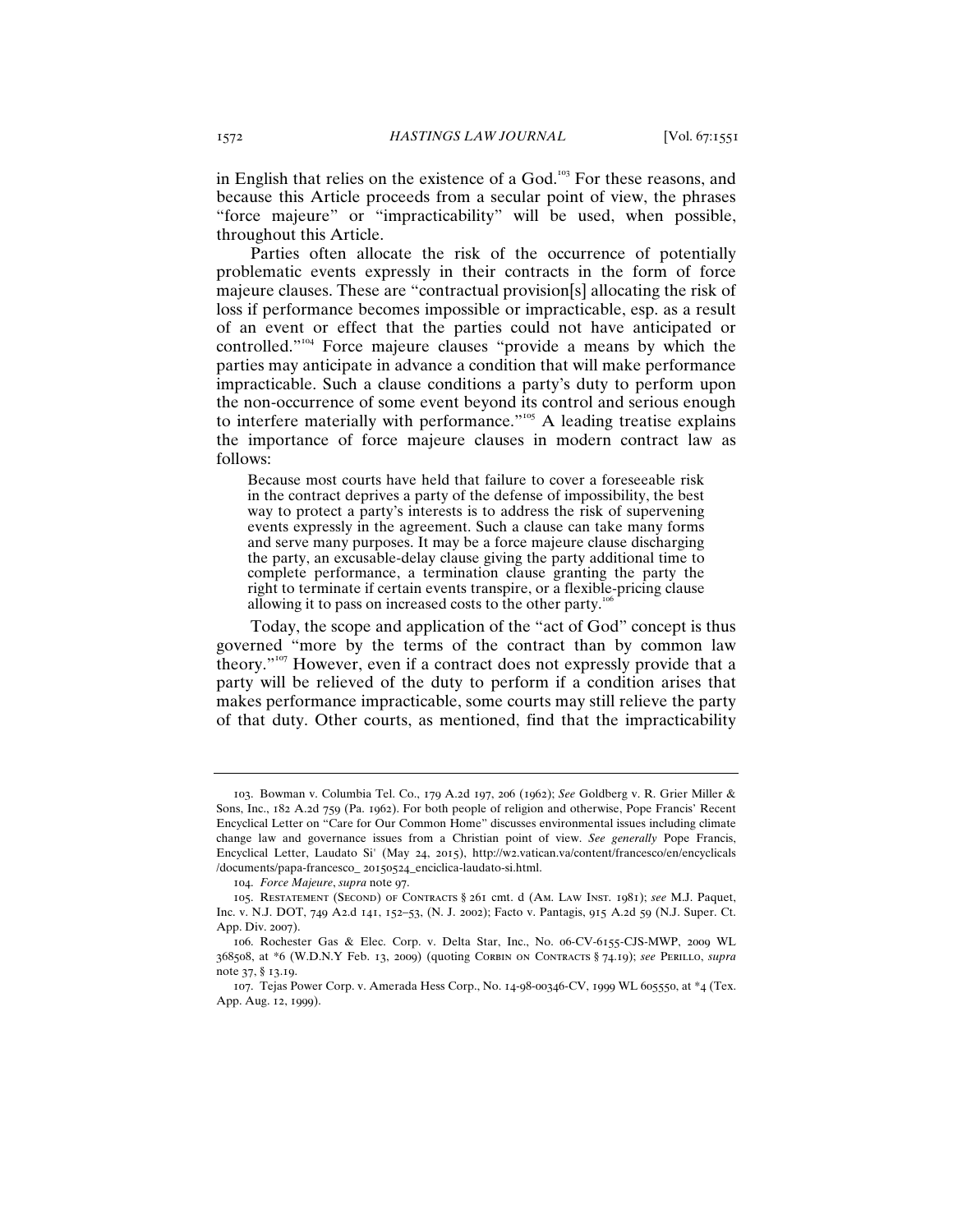defense will not be available if the parties have not addressed the issue expressly in a contractual force majeure clause.<sup>10</sup>

#### B. Examples of Force Majeure Clauses

Express risk allocation can be accomplished via force majeure clauses. Very often, "extreme" or "unforeseen" weather events ("acts of God") trigger an attempt to seek exculpation from contractual performance liability. Exactly *what* is meant by such events may differ based on the type and wording of the agreement at issue. Precise risk description thus becomes highly important if a party seeks exculpation from a promised contractual performance.

The types of clauses used vary depending on the industry in which the parties operate. In the construction industry, for example, weatherrelated events and other "acts of God" often allow for extensions of time, but typically not for money damages.<sup>109</sup> In financing agreements or in merger and acquisition contracts, extreme weather events occurring between the signing and closing may provide a buyer, seller, or financing party with an opportunity to terminate the proposed transaction or claim breach for which monetary damages may be due.<sup>110</sup> Insurance coverage may, incidentally, often mitigate monetary issues caused by weatherrelated problems, but even where insurance is available, the key remains acute risk awareness and precise contract and insurance policy negotiation and drafting.

Clauses addressing force majeure typically do so by way of exhaustive lists, carefully tailored limits, or negative inferences. A typical force majeure clause in the form of an "exhaustive list" looks like this:

<sup>108</sup>. *See, e.g.*, Miller v. Durham, No. 07–14–00087–CV, 2014 WL 4101762, at \*10 (Tex. App. Aug. 19, 2014) ("Ultimately, the question of whether the drought forced the removal of the cattle from the leased premises is not before the Court because the record is clear about one aspect: the contract at issue did not contain an act of God or force *majeure clause*. Therefore, the drought would not be an excuse for performance of the contract."); Miller v. Parker McCurley Props., L.L.C., 36 So. 3d 1234, 1240 (Miss. 2010) ("We find the common law rule, on this subject, stated in the following manner: '[w]here the law casts a duty on a party, *the performance shall be excused, if it be rendered impossible by the act of God.* But where a party, by his own contract, engages to do an act, it is deemed to be his own fault and folly, *that he did not thereby expressly provide against contingencies, and exempt himself from liability in certain events*; and in such case, therefore, that is, in the instance of an absolute and general contract, the performance is not excused by an inevitable accident or other contingency, although not foreseen by, or within the control of the party.'") (emphasis added) (quoting Hendrick v. Green, 618 So. 2d 76, 78 (Miss. 1993)).

<sup>109</sup>. Meyers & Sheinkin, *supra* note 26, at 18.

<sup>110</sup>. *Id.*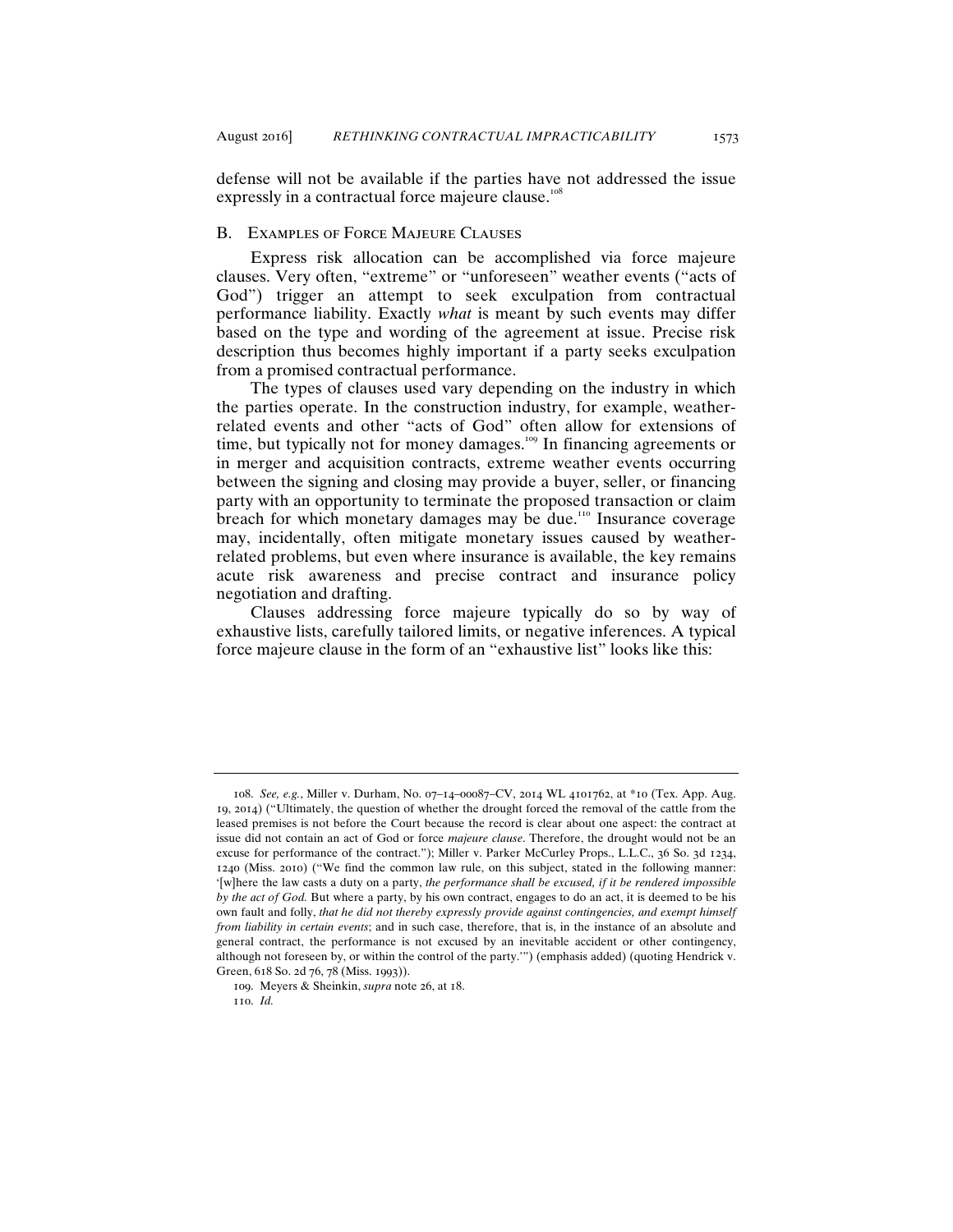Force Majeure Event . . . means any act, event or circumstance . . . which prevents, hinders or delays the affected Party in its performance of all (or part) of its obligations under this Contract ... without limiting the generality of the foregoing, a Force Majeure Event may include any of the following . . . an Act of God, including drought, fire, earthquake, tsunami, volcanic eruption, landslide, flood, hurricane, lighting strike, cyclone, tornado, typhoon or other natural disasters or . . . any act, event or circumstance of a nature analogous to any of the foregoing.

In other instances, parties do not seek to explain what is meant by an "act of God" at all. This could be problematic. An example is as follows:

In the event [either of the parties] shall be delayed or hindered or prevented from the performance of any obligation required under this Agreement by reason of strikes[,] lockouts, inability to procure labor or materials, failure of power, fire or other casualty, acts of God, restrictive governmental laws or regulations, riots, insurrection, war or any other reason not within the reasonable control of [the parties], then the performance of such obligation shall be excused for the period of such delay  $\dots$ <sup>1</sup>

Yet other contracts make no use of either the phrase "act of God" or "force majeure" at all, but simply state a list of events that qualify, often concluded with a phrase such as "or as the result of any cause whatsoever beyond the control of [one of the parties]."<sup>113</sup>

Contracts that feature carefully tailored limits typically attempt to evaluate and quantify the expected weather for a given region and then define "extreme" or "unforeseen" weather as any event that falls outside a pre-determined measure above or below the norm.<sup>114</sup>

An example of a clause that makes use of a negative inference may, for example, state that "the following shall not constitute Force Majeure Events . . . delays resulting from weather conditions that could reasonably be expected to occur in the geographic region in which the Project is located."<sup>115</sup>

Finally, in some industries such as construction and power generation, "prudent industry practices" include standards that may be implicated by extreme weather events. These should thus be considered carefully not only at the contract negotiation and drafting stages, but should also be revisited throughout the life of the agreement as well to ensure compliance.<sup>116</sup>

<sup>111</sup>. *Id.*

<sup>112</sup>. Specialty Foods of Ind., Inc. v. City of S. Bend, 997 N.E.2d 23, 27 (Ind. App. 2013) (second alteration in original).

<sup>113</sup>. *See, e.g.*, Sun Operating P'ship v. Holt, 984 S.W.2d 277, 280 (Tex. App. 1998).

<sup>114</sup>. Meyers & Sheinkin, *supra* note 26, at 18.

<sup>115</sup>. *Id.*

<sup>116</sup>. *Id.*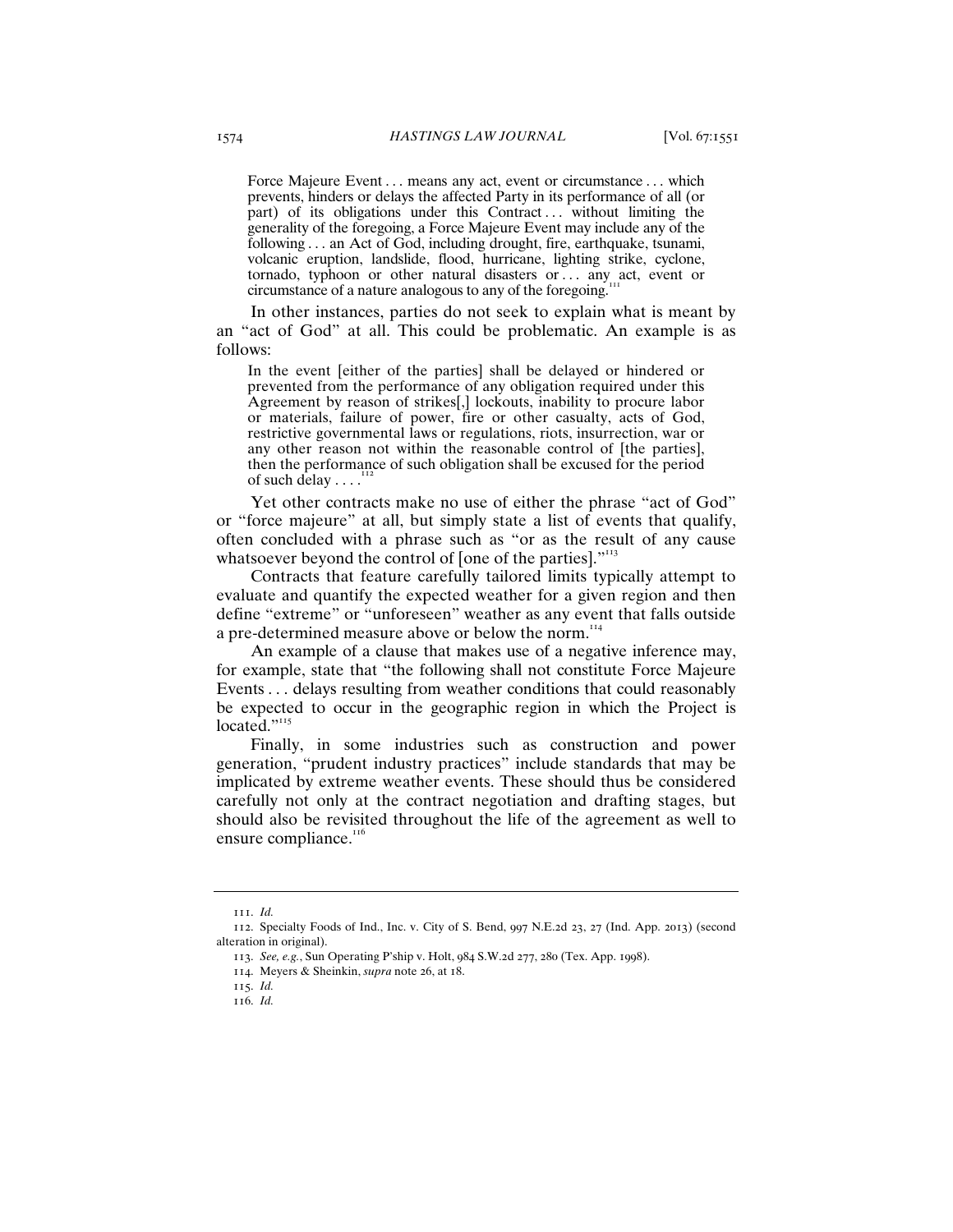## C. Elements

When conducting research for this Article, I analyzed approximately 100 contract law cases addressing weather-related events after Hurricane Katrina (2005). I set my parameters accordingly to examine whether and how the modern-day applications of the established doctrines of impracticability and frustration of purpose, through either force majeure clauses or in the form of stand-alone common law doctrine, have changed. Seeing how courts currently apply the law may help practitioners avoid the legal pitfalls they may otherwise encounter given the increasing frequency and severity of weather events. The analysis may also assist the judiciary in realizing ways in which the doctrine could and arguably should be modernized in the context of weather-related contractual performance problems. I present my recommendations in order of the modern-day elements of the doctrine.

The Restatement (Second) of Contracts sets forth the legal implications of impracticability as follows:

Where, after a contract is made, a party's performance is made impracticable without his[/her] fault by the occurrence of an event the non-occurrence of which was a basic assumption on which the contract was made, his[/her] duty to render that performance is discharged, unless the language or the circumstances indicate the contrary.<sup>117</sup>

This includes an analysis of whether "the existence of a specific thing is necessary for the performance of a duty" and its "destruction, or . . . deterioration . . . makes performance impracticable . . . ."<sup>118</sup>

Section 2-615 of the UCC similarly provides that "except so far as a seller may have agreed [to] a greater obligation," delivery delays or nondeliveries will not constitute contractual breach by sellers if the "performance as agreed has been made impracticable by the occurrence of a contingency the non-occurrence of which was a basic assumption on which the contract was made."<sup>119</sup> Although the UCC by its literal terms only excuses "sellers" whose performance has become commercially impracticable, it applies to both buyers and sellers via the Official Comments and by analogy.<sup>120</sup> Contractual obligations may also be avoided "[w]here the contract requires for its performance goods identified when the contract is made, and the goods suffer casualty without fault of either party before the risk of loss passes to the buyer.<sup>" $121$ </sup> Unless displaced by

<sup>117</sup>. Restatement (Second) of Contracts § 261 (Am. Law Inst. 1981)

<sup>118</sup>. *Id.* § 263; *see* Brauer v. Hyman, 98 N.J.L. 743, 746 (1923).

<sup>119</sup>. The Official Comments indicate that section 2-615, not 2-614, is to be applied to force majeure situations. U.C.C. § 2-615 cmt. 8 (AM. LAW INST. & UNIF. LAW COMM'N 1977).

<sup>120</sup>. *Id.* § 2-615 cmt. 9.

<sup>121</sup>. *Id.* § 2-613.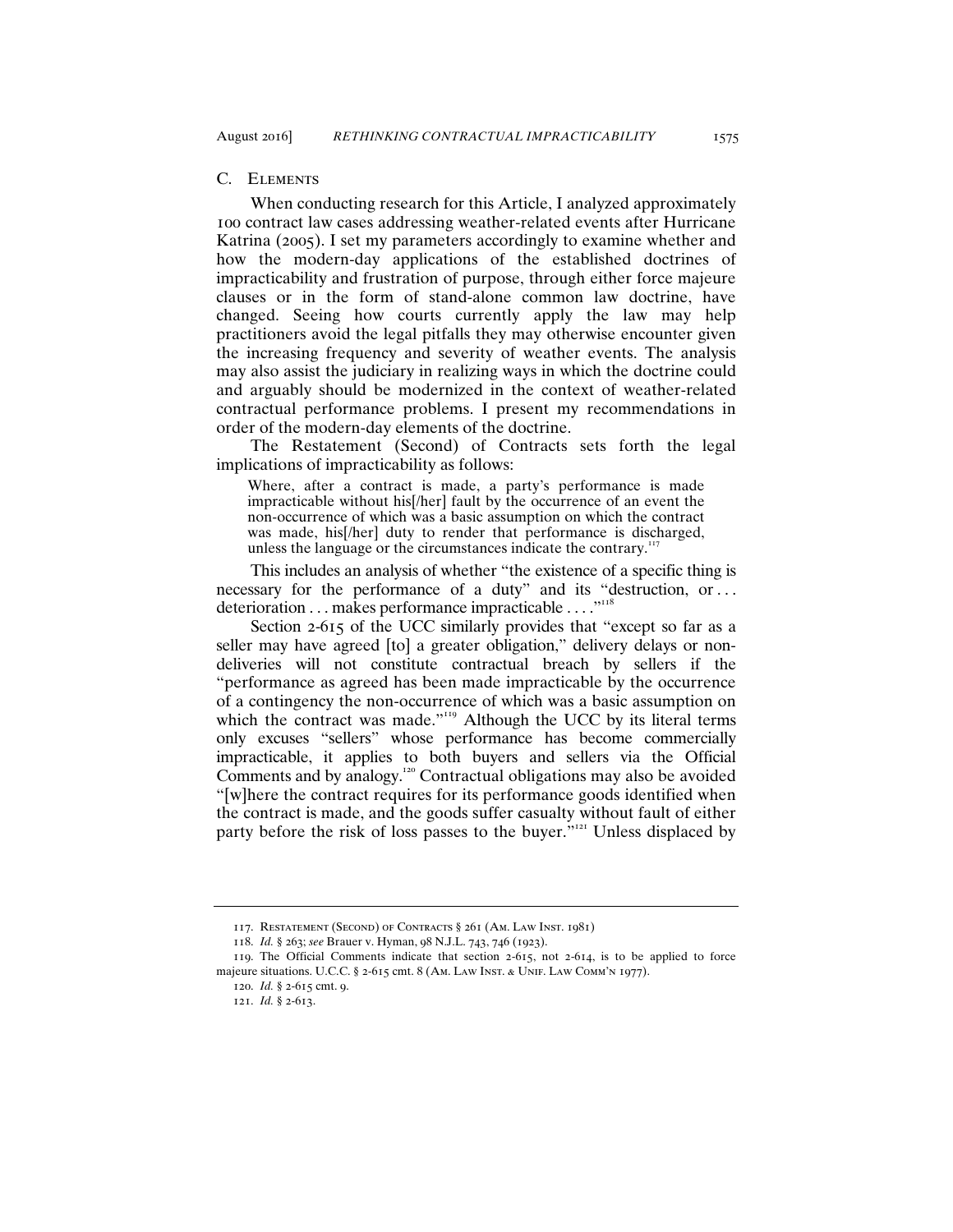the particular provisions of the UCC, the principles of common law and equity supplement its provisions.<sup>122</sup>

## *1. Impossibility/Impracticability*

Modernly, exculpation from contractual liability may be warranted where a performance has become "impracticable" because of extreme and unreasonable difficulty, expense, injury, or loss to one of the parties.<sup>123</sup> "Impractica*bility*" means more than mere "impracticality."<sup>124</sup> In other words, "[m]ere impracticality or unanticipated difficulty is not enough to excuse performance<sup>"125</sup> unless this difficulty is "well beyond" the normal range.<sup> $\dot{v}^{126}$ </sup> Similarly, under the UCC, "[i]ncreased cost alone does not excuse performance unless the rise in cost is due to some unforeseen contingency which alters the essential nature of the performance."<sup>127</sup> Even though the doctrine is sometimes phrased in terms of "impossibility," it has long been recognized that it may operate to discharge a party's duty even though the event has not made performance absolutely impossible.<sup>128</sup> Further, "a party is expected to use reasonable efforts to surmount obstacles to performance, and a performance is impracticable only if it is so in spite of such efforts."<sup>129</sup>

How much difficulty will render a finding that the performance has become impracticable? Increases in costs amounting to 33.3%, 100% and 300% have been held to be insufficient.<sup>130</sup> Mere market fluctuations and difficulties are also not enough. Ten to twelve times the usual cost has—in at least one case—been deemed to suffice.<sup>131</sup> Both Restatements state that a party assumes the risk of increased cost within a normal range, but might not assume the risk of "extreme and unreasonable difficulty."<sup>32</sup> "The UCC is more forgiving [and thus 'only' requires that the contingency] alters the essential nature of the performance.<sup>"133</sup> In relatively few cases has the defense been founded solely on increased

129. *Id.*

<sup>122</sup>. *Id.* § 1-103(b).

<sup>123</sup>. Restatement (Second) of Contracts § 261 cmt. d (Am. Law Inst. 1981).

<sup>124</sup>. *Id.*

<sup>125</sup>. Phibro Energy, Inc. v. Empresa de Polimeros de Sines Sarl, 720 F. Supp. 312, 318 (S.D.N.Y. 1989).

<sup>126</sup>. Restatement (Second) of Contracts § 261 cmt. d (Am. Law Inst. 1981); Corbin, *supra* note 40 § 74.7 ("Financial difficulties growing out of a general business slowdown or recession may cause personal inability to perform but do not usually constitute an excuse by impossibility of performance.").

<sup>127</sup>. U.C.C. § 2-615 cmt. 4 (Am. Law Inst. & Unif. Law Comm'n 1977).

<sup>128</sup>. Restatement (Second) of Contracts § 261 cmt. d (Am. Law Inst. 1981).

<sup>130</sup>. Perillo, *supra* note 37, § 13.9(a).

<sup>131</sup>. Mineral Park Land Co. v. Howard, 172 Cal. 289, 291, 293 (1916).

<sup>132</sup>. Restatement (First) of Contracts § 454 (Am. Law Inst. 1932); Restatement (Second) of Contracts § 261 (Am. Law Inst. 1981).

<sup>133</sup>. Perillo, *supra* note 37, § 13.9(a).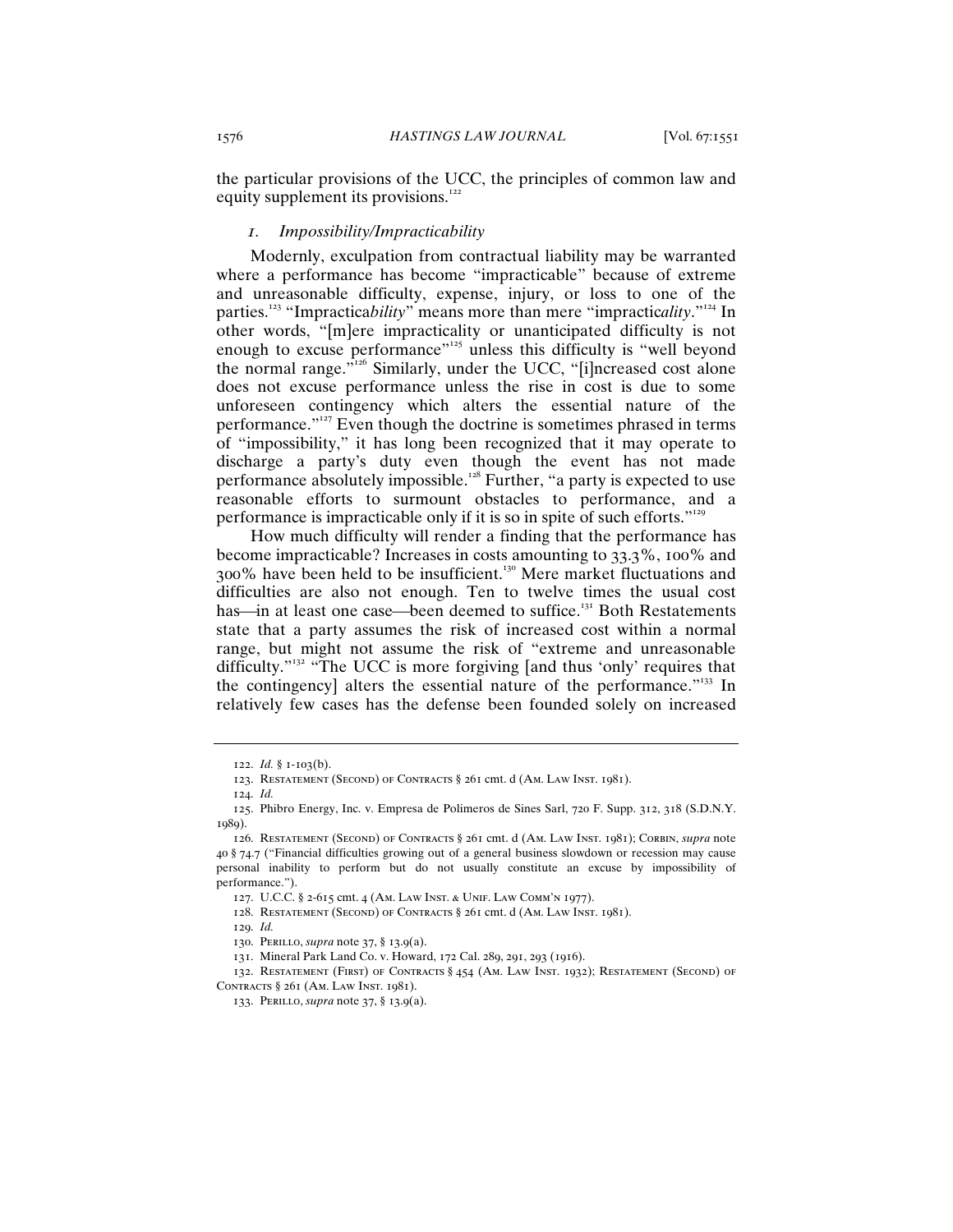costs. "A large number of cases dealing with inflationary rises in cost have reiterated the traditional notion that increased costs alone do not give rise to the defense of impracticability."<sup>134</sup>

In a few jurisdictions, actual impossibility of performance may still be required for the defense to be available, at least in the weather context. In Louisiana, for example, a party can only prevail on an excuse when encountered by an "insurmountable obstacle that make<sup>[s]</sup> the performance actually impossible . . . regardless of any difficulty [the party] might experience in performing it." Thus, for example, even "[t]he unexpected and unforeseen damage of Hurricane Katrina does not change the agreement between the[] parties; therefore, th[e] agreement  $[$ ] can still be performed."<sup>135</sup> In Louisiana, "[t]he nonperformance of a contract is not excused by a fortuitous event where it may be carried into effect, although not in the manner contemplated by the obligor at the time the contract was entered into."<sup>136</sup> This was arguably a harsh result given the then-unexpected effects of Katrina. On the other hand, results such as this do signal to parties to fully prepare pragmatically, legally, and financially for even highly unexpected weather. In light of how volatile the global weather is becoming, this more traditional doctrinal outcome may once again be warranted. It would at least create clarity in contrast to the slippery slope that is impracticability.

Even though requiring actual impossibility stands in contrast to the law in many, if not most, other jurisdictions, even the states that do so still require an analysis of whether a party acted "in good faith, responsibly, and in a timely fashion" when arguing impracticability or impossibility.<sup>137</sup> No changes seem currently warranted in relation to the degree of difficulty required for a finding of impracticability.

## *2. "Basic Assumption" of the Contract and Foreseeability*

For the defense to be granted, both the Restatement (Second) ("Restatement 2nd") and the UCC require that the non-occurrence of the supervening event must have been a "basic assumption" on which both parties executed the contract.<sup>138</sup> A party who assumed the risk of a certain event occurring cannot later claim impracticability. As an example of what may constitute a "basic assumption," the Restatement 2nd provides for the "destruction of a specific thing necessary for

<sup>134</sup>. *Id.*

<sup>135</sup>. Associated Acquisitions, L.L.C. v. Carbone Props. of Audubon, 962 So.2d 1102, 1107 (5th Cir. 2007 (citations omitted)).

<sup>136</sup>. Dallas Cooperage & Woodenware Co. v. Creston Hoop Co., 161 La. 1077, 1078–79, (La. 1926).

<sup>137</sup>. Ziegler v. Pansano, No. 2008 CA1495, 2009 WL 1879355, at \*6 (La. Ct. App. June 30, 2009).

<sup>138</sup>. Restatement (Second) of Contracts § 261 (Am. Law Inst. 1981); U.C.C. § 2-615 (Am. Law Inst. & Unif. Law Comm'n 1977).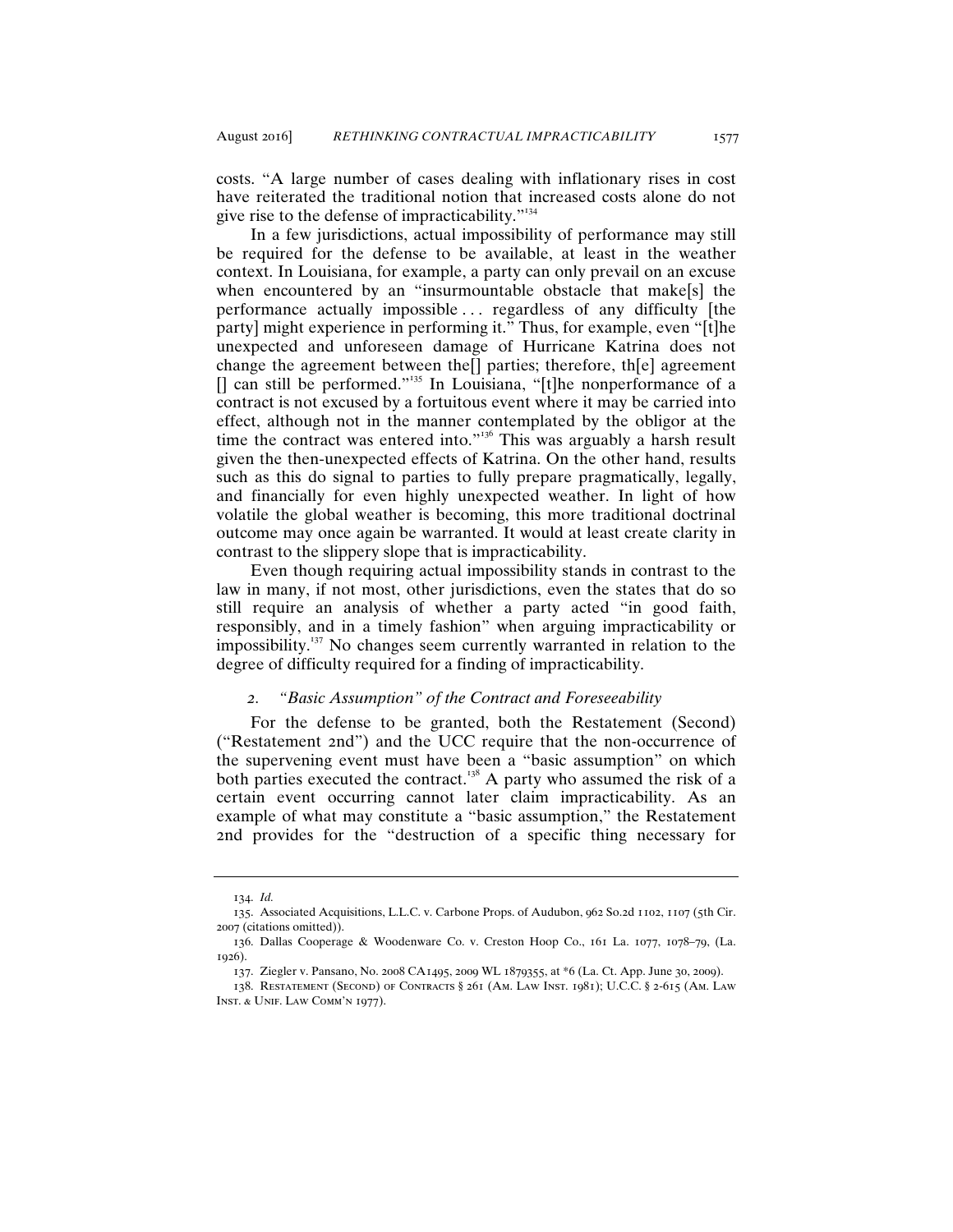performance."<sup>139</sup> The UCC similarly provides that a contract "may be avoided where no-fault casualty to the sold goods result in a total loss."<sup>140</sup>

An issue in this context is whether foreseeability forms parts of the doctrine. At first blush, this does not seem to be the case; only a bare "basic assumption" analysis seems to be required. However, foreseeability is highly relevant under the UCC, the Restatement 2nd, and case law. For example, the Official Comments to the UCC note that commercial impracticality may arise because of "unforeseen supervening circumstances not within the contemplation of the parties at the time of contracting," and refers to "unforeseen shutdown of major sources of supply or the like."<sup>141</sup> Similarly, the Restatement (Second) encompasses foreseeability by stating that "[i]f the supervening event was not reasonably foreseeable when the contract was made, the party claiming discharge can hardly be expected to have provided against its occurrence."<sup>142</sup> In similarity with the UCC, the Restatement also mentions "unforeseen shutdown of major sources of supply, or the like" as an example of an event that may constitute impracticability."<sup>143</sup>

Importantly, the Restatement also warns that "[t]he fact that the event was foreseeable, or even foreseen, does not necessarily compel a conclusion that its non-occurrence was not a basic assumption.<sup>144</sup> In other words, parties may not have contractually allocated the risk of a certain foreseeable event happening, but instead simply shared the basic assumption that it would not. Conversely, if a given risk *was* anticipated or expected, the performance obligation should, as a starting point, *not* be excused.<sup>145</sup> Under this view, "if a risk was foreseeable, it is reasonable to assume that the parties contracted on that basis. That assumption, however, may not be warranted if the foreseeable event was nonetheless a contingency so improbable that reasonable parties may not have expressly or impliedly addressed in their agreement."<sup>146</sup>

<sup>139</sup>. Restatement (Second) of Contracts § 261 (Am. Law Inst. 1981).

<sup>140</sup>. U.C.C. § 2-613 (Am. Law Inst. & Unif. Law Comm'n 1977).

<sup>141</sup>. *Id.* § 2-615 cmt. 1.

<sup>142</sup>. Restatement (Second) of Contracts § 261 cmt. b (Am. Law Inst. 1981).

<sup>143</sup>. *Id.* at cmt. d.

<sup>144</sup>. *Id.* at cmt. b.

<sup>145</sup>. *See, e.g.*, Murray Jr., *supra* note 41, § 113(C)( 3); Perillo, *supra* note 37, § 13.18.

<sup>146</sup>. *See, e.g.*, Murray Jr., *supra* note 41, § 113(C)( 3); Perillo, *supra* note 37, § 13.18.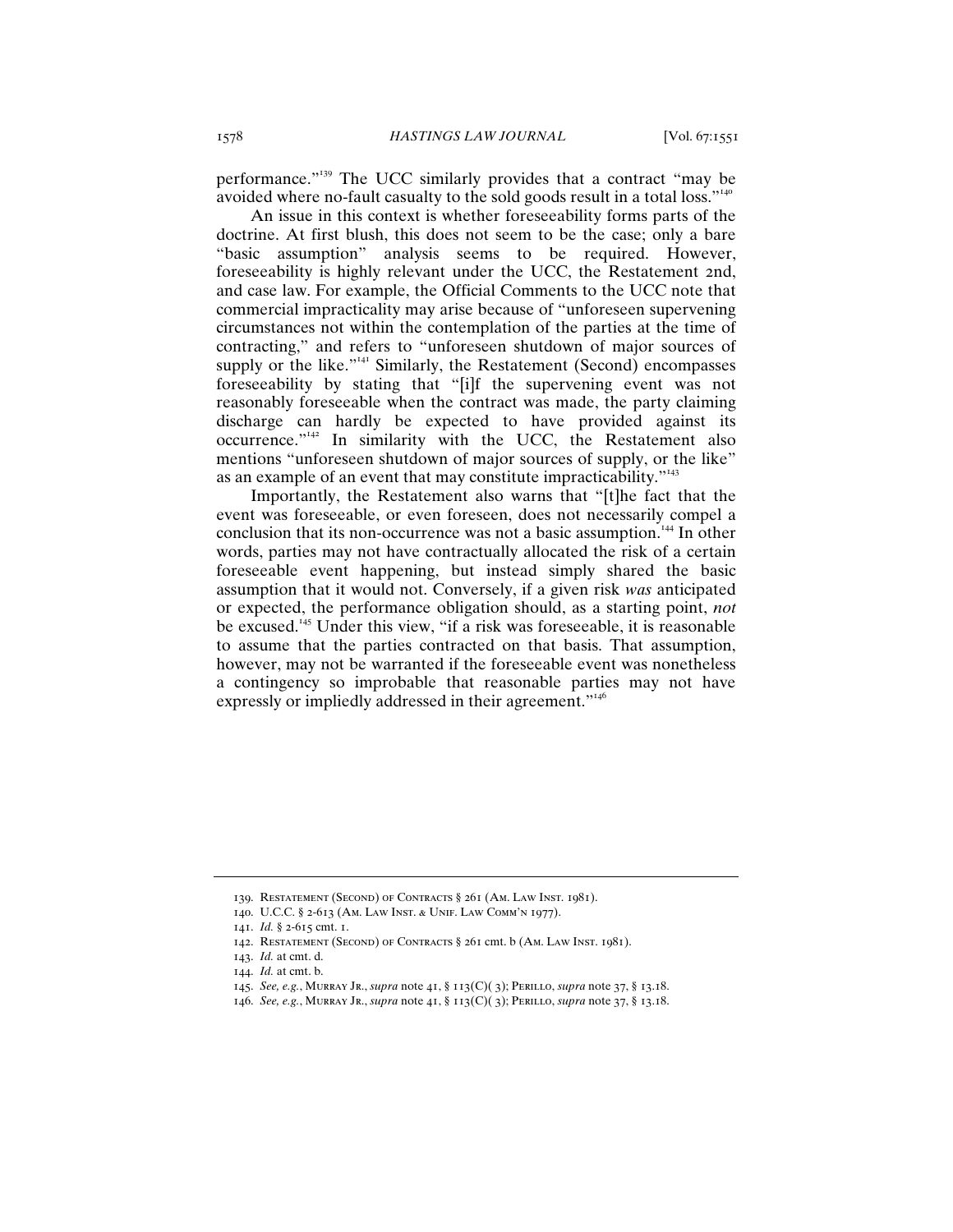an incomplete and sometimes misleading test. Anyone can foresee, in some general sense, a whole variety of potential calamities, but that does not mean that the or she will deem them worth bargaining over . . . The risk may be too remote, the party may not have sufficient bargaining power, or neither party may have any superior ability to avoid the harm . . . . Foreseeability or even recognition of a risk does not necessarily prove its allocation. Parties to a contract are not always able to provide for all the possibilities of which they are aware, sometimes because they cannot agree, often because they are too busy. Moreover, that some abnormal risk was contemplated is probative but does not necessarily establish an allocation of the risk of the contingency which actually occurs.

That begs the question of what, exactly, may be said to be "unforeseeable." One source defines an "unforeseeable" event as "an event so unlikely to occur that reasonable parties see no need explicitly to allocate the risk of its occurrence."<sup>148</sup> "Foreseeability" thus does not simply mean any "conceivable" event. If that were the case, anything could, in theory, be said to be "foreseeable." Instead, a reasonability requirement is interjected into the analysis. The defense will thus be lost if a promisor should have provided for a contingency that was reasonably foreseeable.<sup>149</sup> This is so because "[f]ailure to provide for the reasonably foreseeable contingency demonstrates that the promisor assumed the risk."<sup>150</sup> In the words of one court, "[w]hen a performance becomes impossible by reason of contingencies which *should have been foreseen* and provided against in the contract, the promisor is held answerable." Accordingly, "a seasonable event, one which is likely to happen and which common prudence would provide for, is not such an extraordinary event as will constitute an act of God excusing nonperformance."<sup>151</sup> In short, "absolute unforeseeability of a condition is not a prerequisite to the defense of impracticability. $"^{152}$ 

From an early stage to today, the foreseeability aspect is important, but is not the only determinative question in the overall analysis of whether the contractual defense will be awarded by a court of law.<sup>153</sup> While perhaps the most important factor, it "is at best one fact to be considered in resolving first how likely the occurrence of the event in question was and, second whether its occurrence, based on past experience, was of such reasonable likelihood" that the obligor should

<sup>147</sup>. Specialty Tires of Am., Inc. v. The CIT Group/Equip. Fin., Inc., 82 F. Supp. 2d 434, 438–39 (W.D. Pa. 2000).

<sup>148</sup>. Perillo, *supra* note 37, § 13.18.

<sup>149</sup>. *See, e.g.*, La. Civ. Code Ann. art. 1875 (2015); Fla. Power Corp. v. Tallahassee, 18 So. 2d 671, 678 (1944).

<sup>150</sup>. Perillo, *supra* note 37, § 13.18.

<sup>151</sup>. *Fla. Power Corp.*, 18 So. 2d at 679 (Fla. 1944) (emphasis added).

<sup>152</sup>. Facto v. Pantagis, 915 A.2d 59, 64 (N.J. Super. Ct. App. Div. 2007).

<sup>153</sup>. Perillo, *supra* note 37, § 13.18.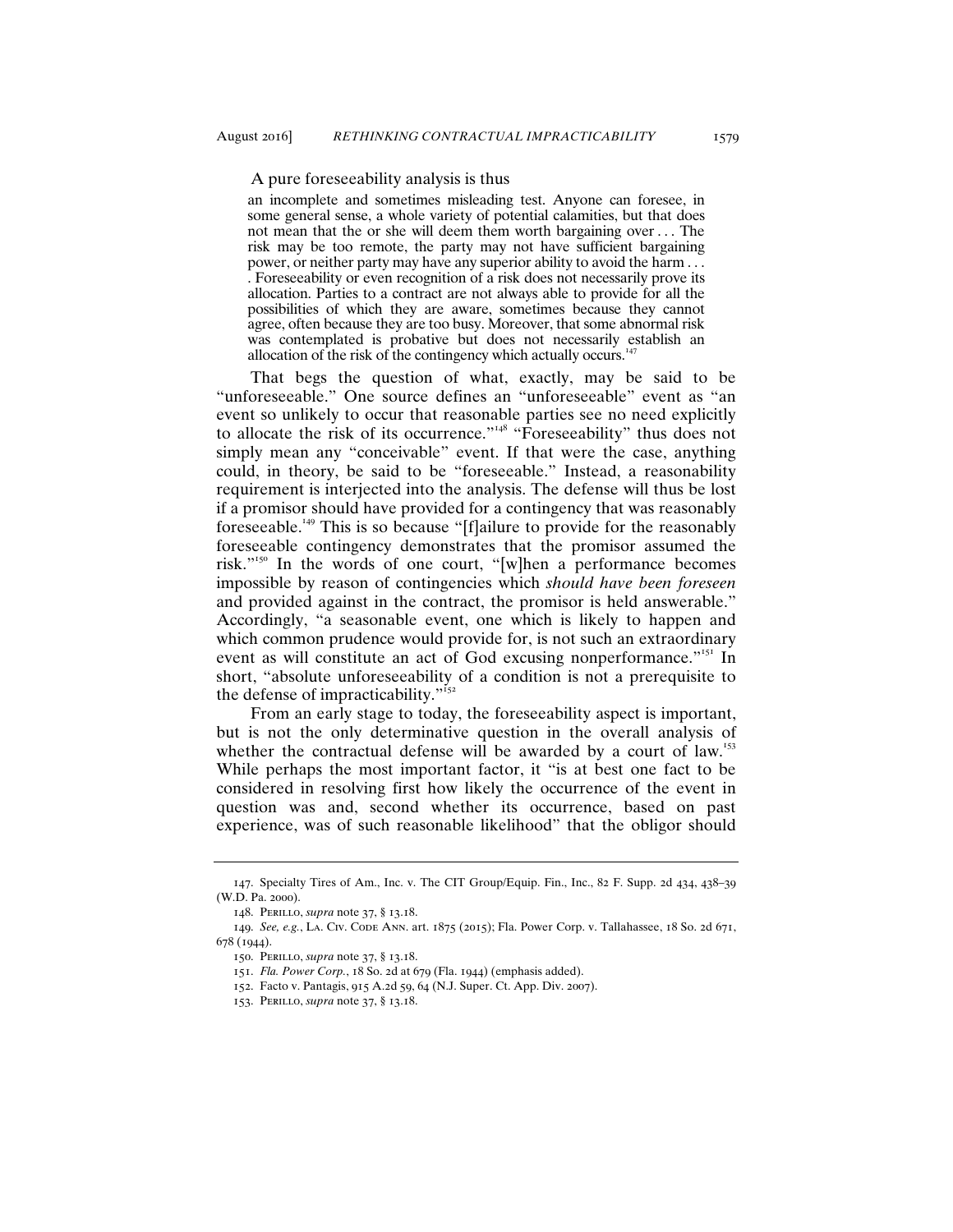have taken practical steps against it or expressly provided for nonliability of the risk.<sup>154</sup> It is also important to note that the foreseeability standard is *not* the same as the one applied in tort.<sup>155</sup>

Notwithstanding the fact that foreseeability is only one of several elements to be analyzed, many, if not most, courts still adhere to the view that the supervening event must have been unforeseeable.<sup>156</sup> In one government contracting case, the U.S. Supreme Court held that the event at issue not only had to be listed in the force majeure clause, but be unforeseeable as well. $157$  In a case where the contract referenced both "acts of God" and "other unforeseen events or circumstances," the court found that even just a power outage, although not an act of God, "still would constitute an unforeseen event or circumstance that would excuse performance" under the circumstances.<sup>158</sup>

In Louisiana, home of many recent weather-related cases, an "act of God" is one that, at the time the contract was made, could not have been reasonably foreseen.<sup>159</sup> For example, in a recent case, the Louisiana Supreme Court thus noted, "that it was difficult, if not impossible, to know prior to [Hurricane Katrina] what areas would and would not flood, due to the unforeseen and unprecedented extent of the flooding in the aftermath of [the storm].<sup>"66</sup> Unforeseeability is required in New Jersey as well.<sup>161</sup> In New York, "[t]he impossibility must be produced by an unanticipated event that could not be foreseen or guarded against in the contract."<sup>162</sup> But, since "[a]lmost any inclemency of weather causing property damage is an 'act of God,' the phrase has been limited to a disturbance of such unanticipated force and severity as would fairly preclude charging a party with responsibility occasioned by that party's failure to guard against it." $163$ 

A recent case demonstrates just how closely courts continue to analyze foreseeability even though it is only one part of the overall

<sup>154</sup>. Opera Co. of Boston, Inc. v. Wolf Trap Found. for Performing Arts, 817 F.2d 1094, 1102–03  $(4th$  Cir.  $1087)$ .

<sup>155</sup>. *See generally Facto*, 915 A.2d at 62 (discussing the application of the foreseeability standard in contract law).

<sup>156</sup>. Murray Jr., *supra* note 41, at § 113(C)(2); Corbin, *supra* note 40, § 74.19; Perillo, *supra* note 37, at § 13.18.

<sup>157</sup>. United States v. Brooks-Callaway Co., 318 U.S. 120, 122–23 (1943).

<sup>158</sup>. *Facto*, 915 A.2d at 64.

<sup>159</sup>. La. Civ. Code Ann. art. 1875 (2015).

<sup>160</sup>. Dollar Thrifty Auto Group, Inc., Inc. v. Bohn-DC, L.L.C., 23 So. 3d 301, 305 (La. Ct. App. 2008).

<sup>161</sup>. *Facto*, 915 A.2d at 63 ("When an unforeseen event affecting performance of a contract occurs, such a clause will be given a reasonable construction in light of the circumstances.").

<sup>162</sup>. Kel Kim Corp. v. Cent. Mkts., Inc., 519 N.E.2d 295, 385 (N.Y. 1987); *see Brooks-Callaway Co.*, 318 U.S. at 122–23; Phibro Energy, Inc. v. Empresa de Polimeros de Sines Sarl, 720 F. Supp. 312, 318 (S.D.N.Y. 1989).

<sup>163</sup>. NYCHA Coney Island Houses v. Ramos, 971 N.Y.S.2d 422, 431 (Civ. Ct. 2013).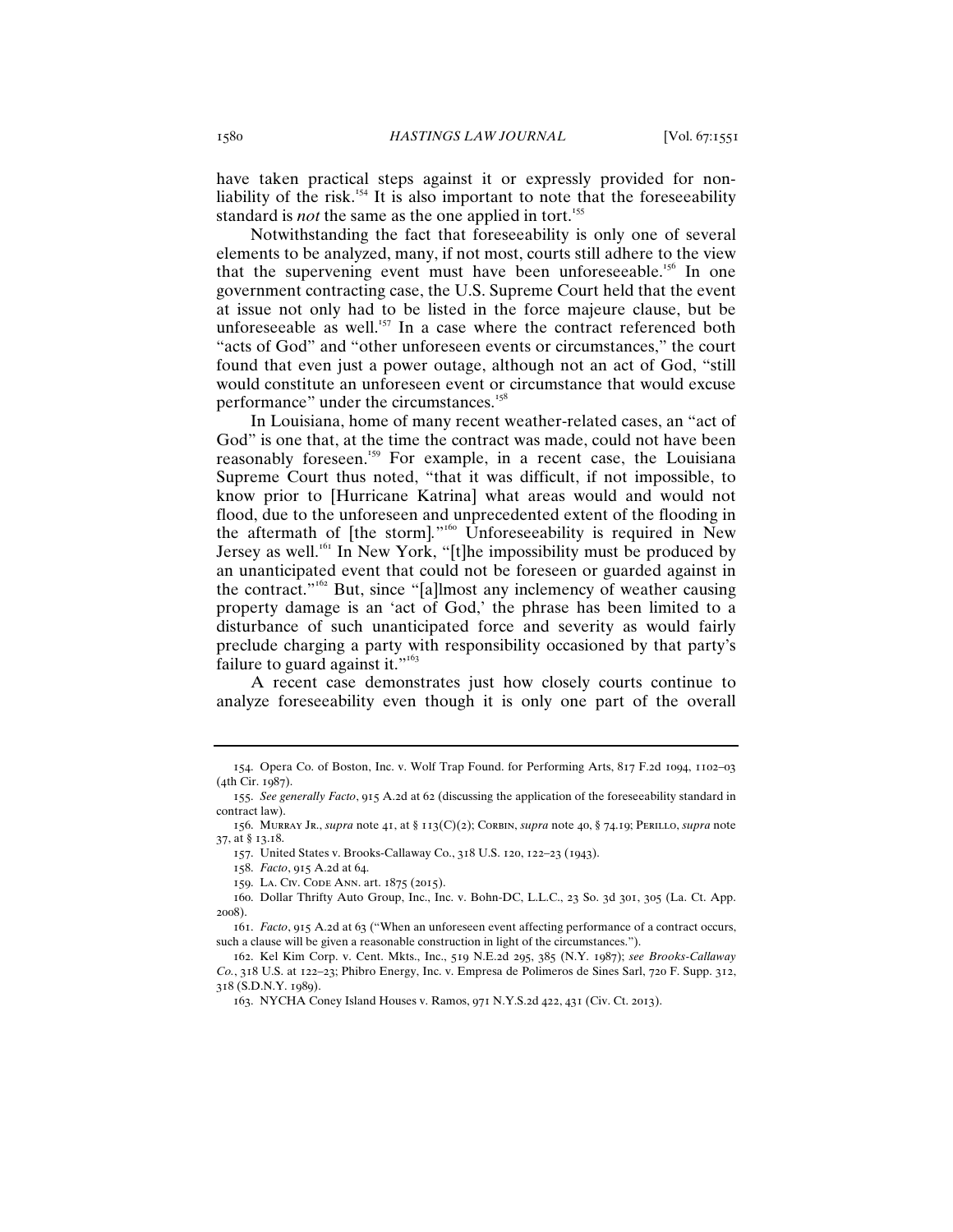analysis. In *TGI Office Automation v. Nat'l Elec. Transit Corp.*, a warehouseman stored \$770,000 worth of photocopiers in a low-lying warehouse in a marshy area of New Jersey.<sup>164</sup> Close to the warehouse were several bodies of water such as tidal pools, creeks, the Hackensack River, and a tidal estuary.<sup>165</sup> The warehouse parking lot and other areas immediately surrounding the warehouse frequently flooded as a result of "nor'easters," hurricanes, and tidal surges.<sup>166</sup> In spite of numerous warnings about oncoming Hurricane Sandy, the warehouseman took only a few precautions the morning of the onset of the storm, such as placing mattresses in front of the doors to the warehouse. The warehouseman considered the facts that the warehouse was built to applicable codes, passed yearly inspections, and that the actual warehouse floor had never flooded before to be more important than facts about the actual dangers to the warehouse due to its low elevation.<sup>167</sup> The warehouse flooded, destroying the copiers.<sup>168</sup> The copiers were not insured, so the defendant sought to become absolved of liability arguing that Hurricane Sandy was an act of God.<sup>169</sup>

The court held that although Hurricane Sandy was undisputedly an act of God, the defendant was precluded from invoking the act of God defense because of the defendant's own negligence.<sup>170</sup> Although the case was one of warehousemen's legal liabilities in particular, it is still highly illustrative of several broader points in the overlapping area of contract law as well. The court carefully analyzed the foreseeability aspect, calling the "primary" or "ultimate" inquiry in relation to the defense whether "the 'occurrence of the natural phenomenon renders unavoidable the damages that resulted' or whether 'the storm condition could reasonably have been anticipated or foreseen and its consequences further prevented or avoided by human agency."<sup>171</sup> The court demonstrated in no less than eighteen pages how well the hurricane had been forecast by entities such as the National Hurricane Center, the National Weather Service, the National Oceanic and Atmospheric Administration, as well as local and national media.<sup> $172$ </sup> This demonstrates just how seriously some courts take the aspect of foreseeability.

Part of this inquiry is, of course, also the affected party's due diligence in avoiding the problem. Having found that this particular

<sup>164</sup>. TGI Office Automation v. Nat'l Elec. Transit Corp., No. 13-CV-3404, 5–6, 51 (E.D.N.Y. Sept. 14, 2015) (Westlaw citation forthcoming).

<sup>165</sup>. *Id.* at 5–6.

<sup>166</sup>. *Id.* at 21.

<sup>167</sup>. *Id.* at 9.

<sup>168</sup>. *Id.* at 17.

<sup>169</sup>. *Id.* at 1, 17.

<sup>170</sup>. *Id.* at 34, 51.

<sup>171</sup>. *Id.* at 32.

<sup>172</sup>. *Id.* at 18–31.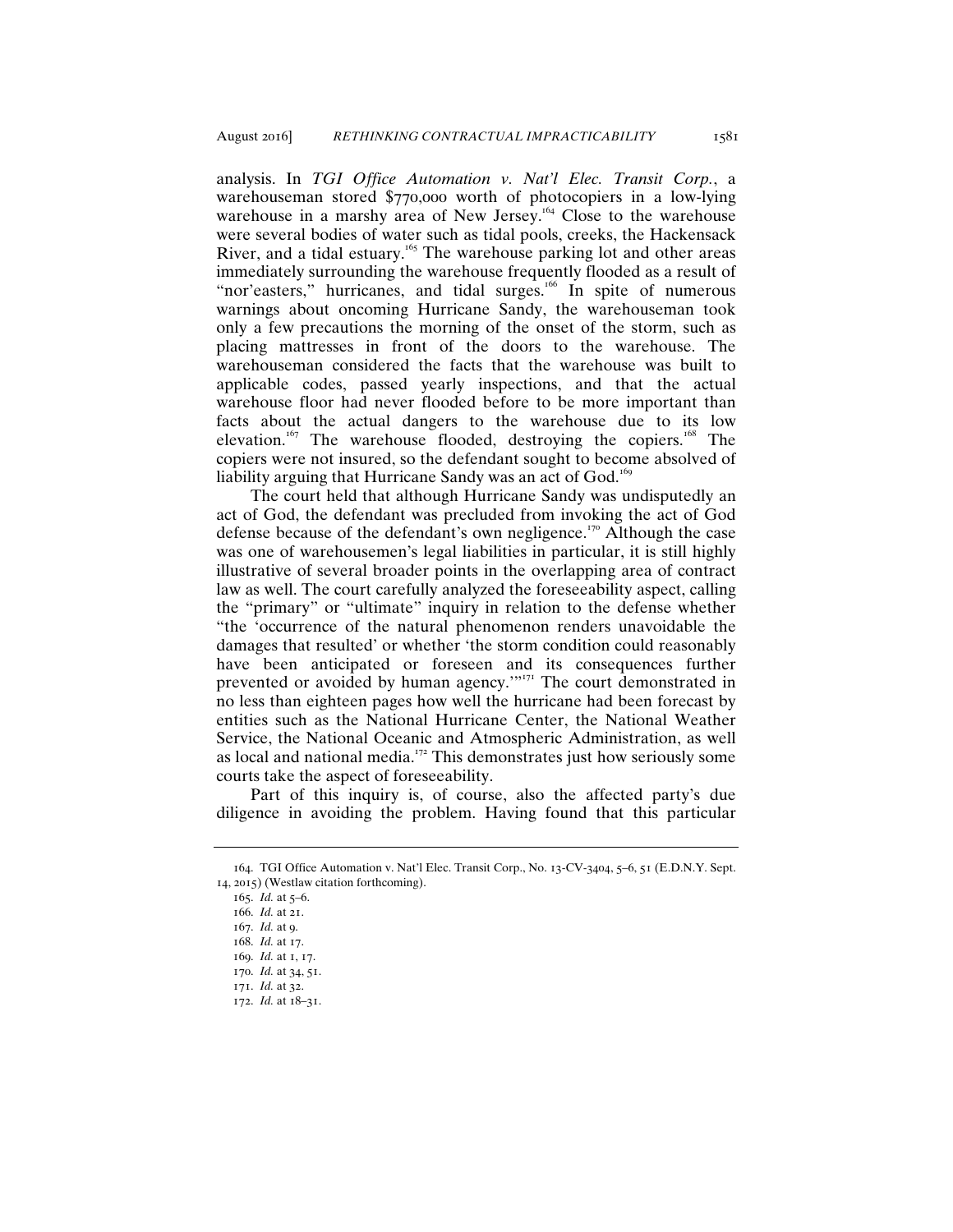defendant failed to take sufficient preliminary actions on hearing the weather forecasts, the court noted that "defendant cannot put its head in the sand and then scream [A]ct of God when a storm comes."<sup>173</sup> Further, that although defendant might not have needed to empty the entire warehouse days before the storm, conducting "'business as usual' until mid-morning on Monday, well after storm surge flooding had become foreseeable, demonstrated an unreasonable obliviousness to (or dismissiveness of) the time, effort, and planning required to implement effective hurricane response strategies ... . '[I]f you're failing to plan, you're planning to fail."<sup>174</sup> Parties should be aware of the intensifying judicial scrutiny of not only what parties knew, but also what they should have known and done, about a certain weather-related issue. Failing to do so could, as this case and others show, result in legal outcomes that do not follow the traditional mold, even in cases of extreme weather such as this. This is even more so because this court, for example, emphasized that "[f]oreseeability may be determined by considering [weather] forecasts . . . media reports and *other evidence introduced at trial*."<sup>175</sup>

Courts also take the broader consequences of a finding of unforeseeability into account. For example, the closing of the Suez Canal, America's entry into World War II, and OPEC price increases were all held to be reasonably foreseeable, arguably because of the tens of thousands of contracts that would have had to be dissolved or otherwise disrupted had those events been held to be unforeseeable (not to mention the fact that the events truly *were* foreseeable to parties following regular world news reports).<sup>176</sup> Stability in both national and international contracting relations informs judicial holdings in this area.<sup>177</sup>

Some authorities argue that risk allocation on the basis of foreseeability should be abandoned or at least modified.<sup>178</sup> An effective method to accomplish this would be to allow a promisor to explain why there was no clause in the contract covering the contingency—such as in the case of standard forms used by parties with superior bargaining power.<sup>179</sup> Authority also exists for the proposition that even a "failure to deal with an improbable or insignificant contingency, even though foreseen, should not be deemed to amount to an assumption of the risk."<sup>180</sup> Under an "even more liberal" view, "foreseeability is of no

<sup>173</sup>. *Id.* at 45–46.

<sup>174</sup>. *Id.* at 47.

<sup>175</sup>. *Id.* at 41 (emphasis added).

<sup>176</sup>. Perillo, *supra* note 37, § 13.18.

<sup>177</sup>. *Id.*

<sup>178</sup>. *Id.*

<sup>179</sup>. *Id.*

<sup>180</sup>. *Id.*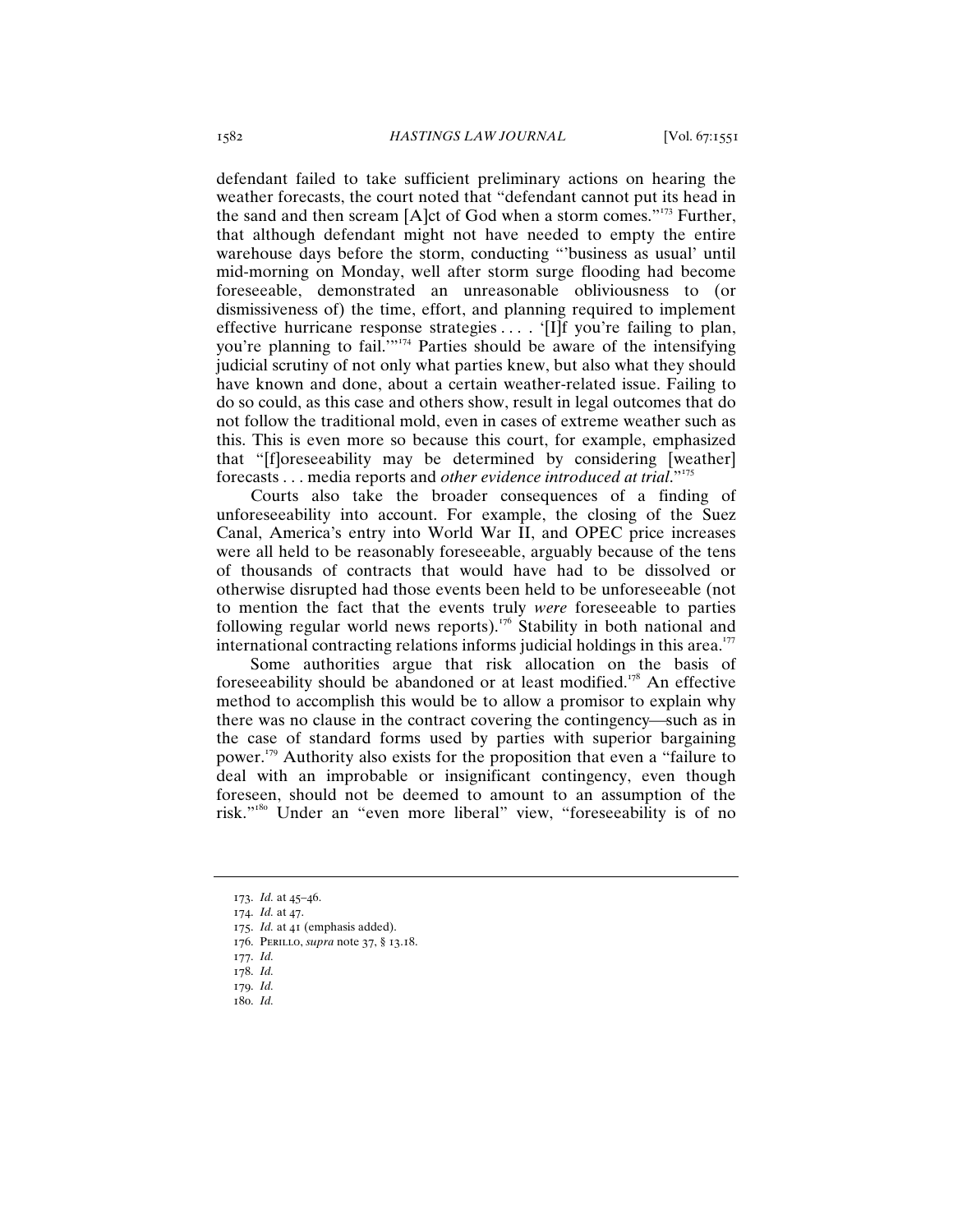importance when it is clear that the parties did not intend that the risk of the occurrence should be assumed by the promisor."<sup>181</sup>

Of course, parties often allocate the contractual risks expressly in force majeure clauses. In those cases, a requirement of unforeseeability is not imposed in order to enforce the parties' negotiated agreements.<sup>182</sup> Thus, a recent Texas oil and gas leasing case found

[t]hat the force majeure event be unforeseeable is not a prerequisite, however. Indeed, to imply an unforeseeability requirement into a force majeure clause would be unreasonable. This is so because in naming specific force majeure events in the clause the parties undoubtedly foresaw the possibility that they could occur, and that is why they enumerated them to begin with. $<sup>n</sup>$ </sup>

The crux of the matter is risk allocation. Contracting parties should be aware of the potentially extensive ramifications of a court applying a foreseeability analysis absent force majeure clauses. Many events are, in fact, reasonably foreseeable today. This is especially so when it comes to weather-related events. Recall that in one of the leading cases in this context, the court found that the Suez Canal crisis was foreseeable.<sup>184</sup> This finding was influenced by public policy. Public policy is greatly implicated in the context of climate change. Parties should be aware that courts may well, for that reason, and given today's knowledge about the severity and frequency of "extreme" weather events, be more likely to find that such events were indeed reasonably foreseeable and that the parties thus contracted on the basis that the event might occur. The excuse will then not be available.

While weather has always had the potential to cause problems for contracting parties, the issue is now one of increased frequency and severity. Where before, "extreme" events happened only occasionally, parties could more reasonably expect them *not* to occur. This is no longer the case; in fact, it is quite the opposite. It is now more reasonable to expect severe weather to affect a contractual performance in most geographical locales than to expect that it will not. As demonstrated by Superstorm Sandy, even major, modern urban areas such as New York City may be severely affected by the sheer forces of nature. In very few

<sup>181</sup>. *Id.*; In one leading case, for example, defendant sold real property to the plaintiff with a leaseback provision. A tax benefit expected by both parties to accrue was very important to defendant. The IRS, however, issued a revenue ruling disallowing the tax advantage. Plaintiff argued that defendant should not be able to invoke the defense of frustration of purpose as it was foreseeable that the IRS might disapprove the tax benefits. The court, however, held that the defense was available despite the foreseeability aspect because it was clear that the parties intended that neither party should assume the risk. W. L.A. Inst. for Cancer Research. v. Mayer, 366 F.2d 220 (9th Cir. 1966); *see* Krell v. Henry (1903), 2 Eng. Rep. 754 (K.B.)

<sup>182</sup>. Kodiak 191 Drilling P'ship v. Delhi Gas Pipeline Corp., 736 S.W.2d 715, 720–21 (Tex. App. 1987).

<sup>183</sup>. Sun Operating Ltd. P'ship v. Holt, 984 S.W.2d 277, 288 (Tex. App. 1998).

<sup>184</sup>. Am. Trading & Prod. Co. v. Shell Int'l Marine Ltd., 453 F.2d 939, 943 (2d Cir. 1972).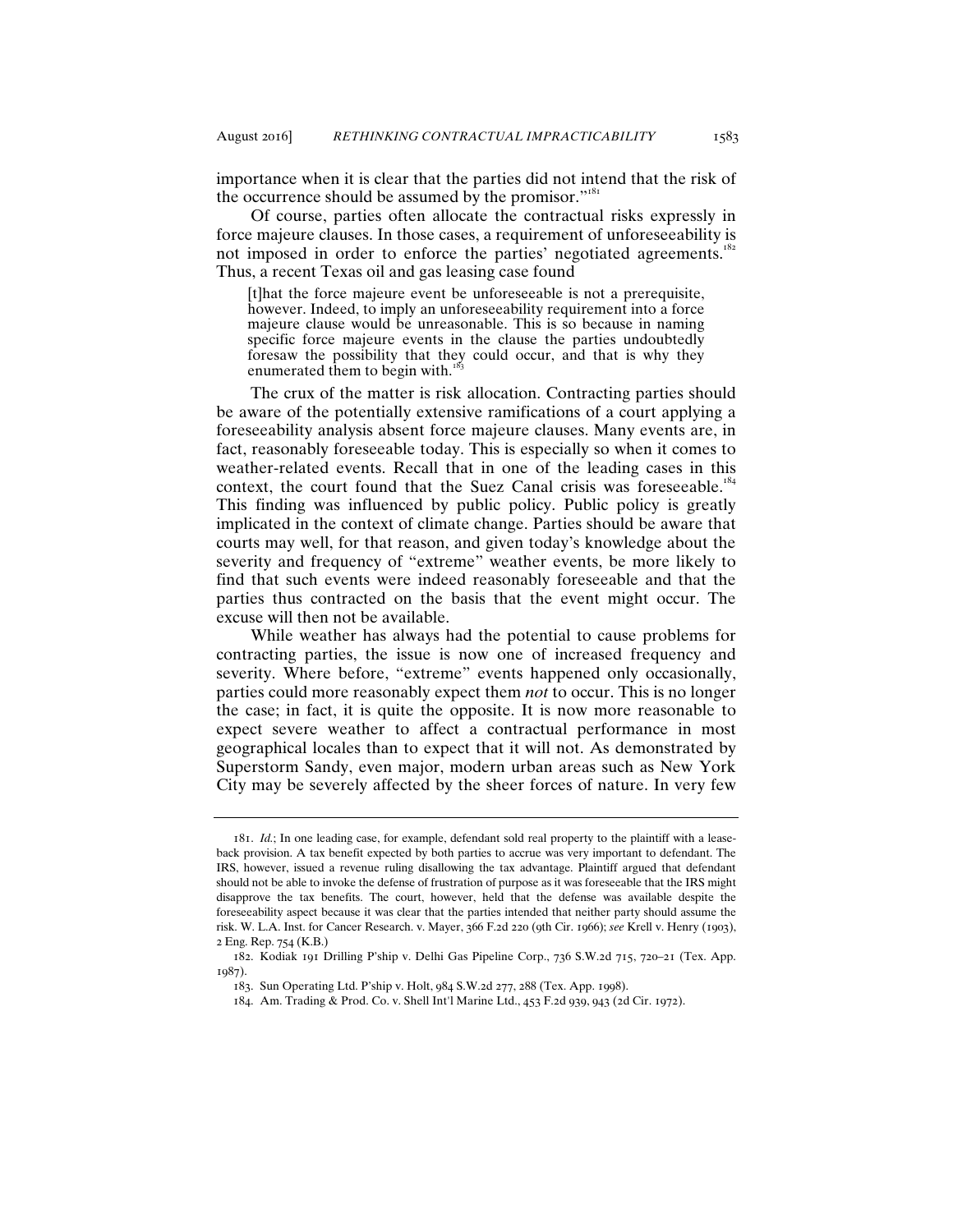places can one reasonably expect to be separated from the potentially devastating effects of severe weather.

Some ambiguity in the word "extreme" should, however, be recognized in the weather context. "Extreme" could mean both "exceeding the norm" or simply "severe," in the sense that the weather event hampers normal human endeavors regardless of whether it is more commonplace than before. Under both interpretations, the outcome may be the same: Courts may find that the parties could have foreseen the events and thus should bear the risk of their occurrence, or disregard the foreseeability aspect and simply find that the parties must have operated under a basic assumption that the events might occur.

The view that risk allocation on the basis of foreseeability should be abandoned or at least modified is sound when it comes to weather events and their effects on contractual performance. First, the fact that weatherrelated events are very foreseeable today holds true not only in relation to their geographical occurrence, but also to their intensity—weather events are now often more intense than ever before—frequency—they occur more frequently than before—the time of year of their occurrence—they occur both early and late during what was previously considered to be the relevant seasons—and the extent of their damage—think Hurricanes Katrina and Sandy. Parties bound to perform under almost any type of contract should foresee that "extreme" weather will simply not be considered to be so as often in the future as it has been in the past. Whether it is tornadoes and hail in Los Angeles, tsunamis in coastal areas, increasingly severe snowstorms in the Midwest and New England, or a range of what was previously considered to be "extreme" weather events, the previously "non-normal" has become or is becoming the new normal. Weather events may thus present a significant obstacle to a promised contractual exchange.

Whereas contracting parties should, in general, be free to make certain assumptions in relation to their executory performances, reality demonstrates that it is becoming more and more unsound for parties to assume that weather will not play a role in their performances. It follows that courts would not be exceeding parties' reasonable expectations by either excluding the issue of foreseeability from their impracticability analyses entirely, or by taking a much more skeptical view of what a *reasonable* party in the situation at hand should have expected given the availability of modern science, including meteorology, at the time of contract formation. Just as parties also cannot escape liability in tort or under statutory environmental law if the given event was "reasonably foreseeable," the same should arguably be the case in modern contract law when it comes to weather events.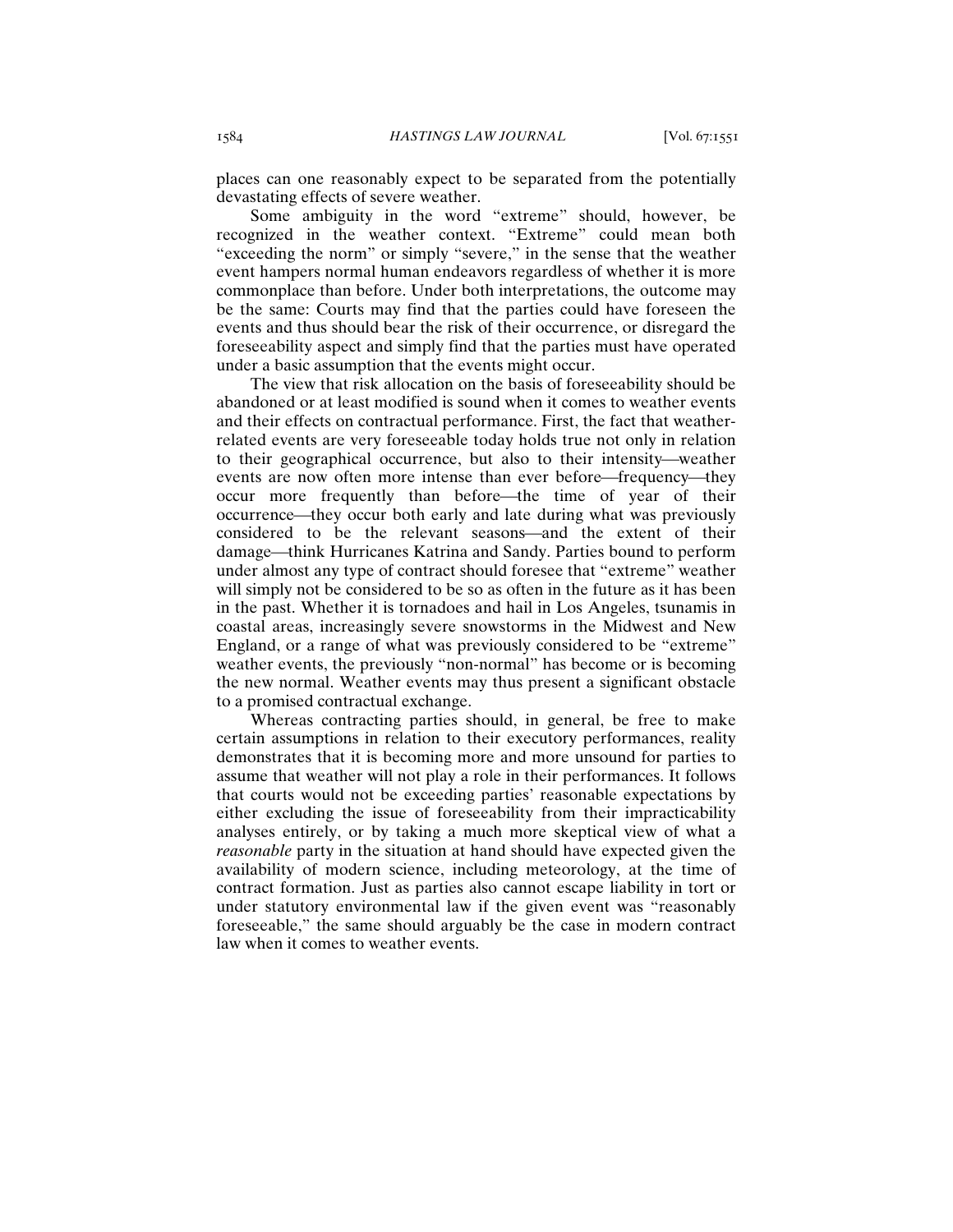The problem with judicial holdings that continue to refer to whether parties, based on their "past experience,"<sup>185</sup> should have practical or legal precautions against a potential weather calamity is that it becomes too easy to make the argument that, subjectively, the parties have not experienced anything of the relevant nature. The inquiry should not be a subjective one. Rather, the inquiry should always be an objective one, asking what reasonable parties in the given position and location must and should have assumed when contracting. This is not always the case today, but it should be.

#### *3. Causation and Control*

A party who is guilty of contributory fault is denied the contractual defense of impracticability.<sup>186</sup> "The excusing event must not be within the 'reasonable control' of the party asserting the excuse, that is, a party may not affirmatively cause the event that prevents his[/her] performance, nor may a party rely on an excusing event if he[/she] could have taken reasonable steps to avoid it."<sup>187</sup> Many force majeure clauses also incorporate specific language requiring that the supervening event be "beyond the control of" one or both of the parties.

Section 2-615 of the UCC has, however, been found *not* to incorporate a "control" aspect per se.<sup>188</sup> Unless parties explicitly agree that a certain event must, with no exceptions, have been "beyond the control" of either of the parties, courts may thus not be willing to impose a control requirement on force majeure clauses under the UCC. Any contractual stipulation narrowly ties the hands of the courts. Thus, where a force majeure clause stated that "either seller or buyer will be excused from performance [because of] circumstances . . . reasonably beyond its control or by . . . explosion," the court excused the seller from performance in the case of an explosion even though this was not "beyond the reasonable control" of the seller.<sup>189</sup>

In the context of severe weather events, the question becomes whether such events are truly just acts of God or nature, or whether they can be traced to humankind. As the law currently stands, that leads to a further analysis of the role the contracting parties played in this context

<sup>185</sup>. Opera Co. of Boston, Inc. v. Wolf Trap Found. for Performing Arts, 817 F.2d 1094, 1102–03 (4th Cir. 1987).

<sup>186</sup>. Perillo, *supra* note 37, § 13.15; *see* Restatement (Second) of Contracts § 261 cmt. e (Am. LAW INST.  $1081$ ).

<sup>187</sup>. Murray Jr., *supra* note 41, § 113(C)(3).

<sup>188</sup>. PPG Indus., Inc. v. Shell Oil Co., 919 F.2d 17, 19 (5th Cir. 1990) (finding that in cases where courts have refused to excuse the nonperforming party because the problematic event was within its control, the reasonable control requirement was supplied by the terms of the contracts rather than the dictates of the law).

<sup>189</sup>. *Id.* at 18 n.1.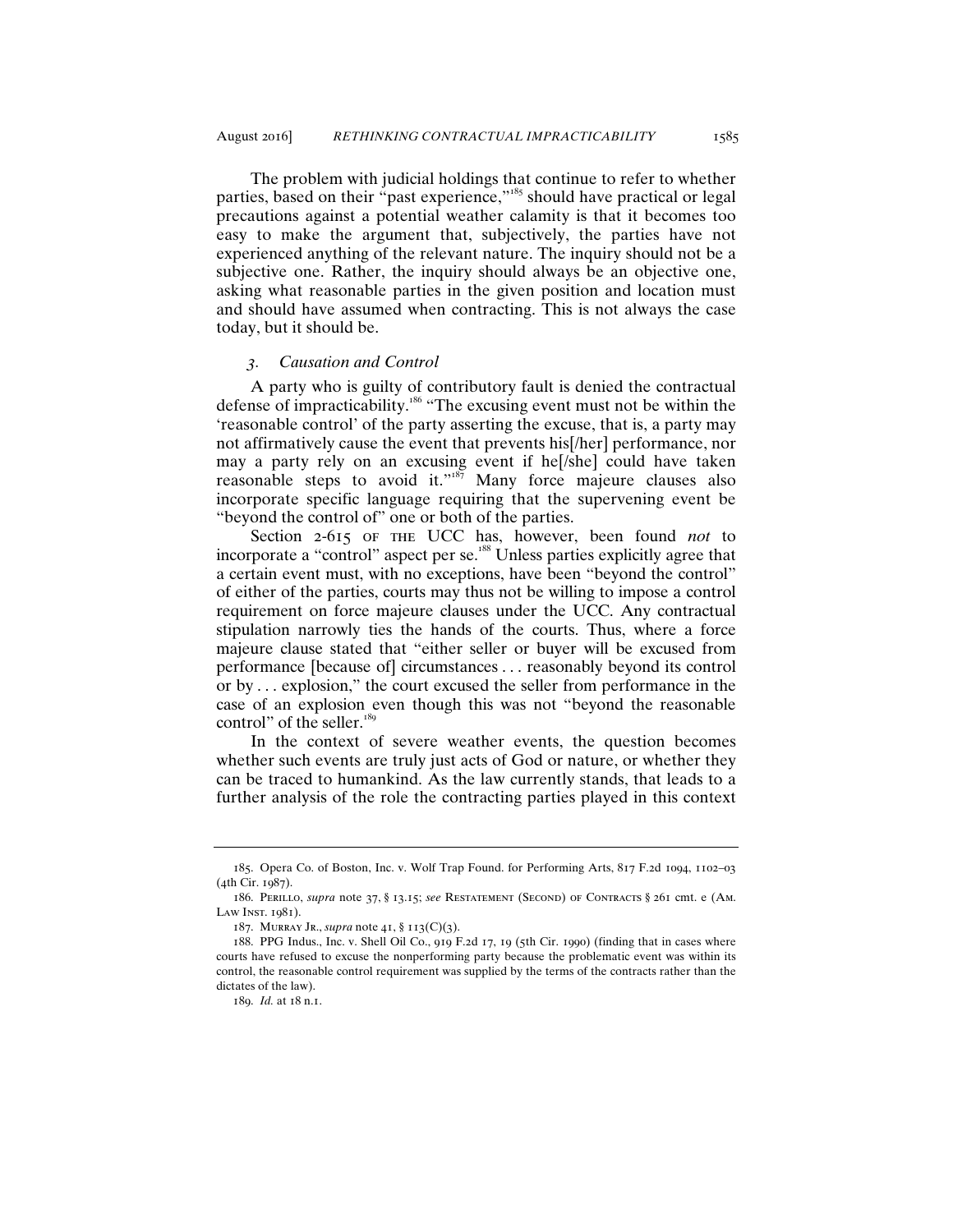and whether they can be said to have been in realistic control of the problem. The human/nature dichotomy is thus highly relevant here. The "act of nature" (or "God") notion is sometimes broadly referred to as a "natural occurrence over which *humans* have no control and were not involved in creating."<sup>190</sup> A leading contracts treatise also considers whether human beings have contributed to the event by noting that "[t]he kinds of impossibility that [excuse performance under a contract] in many instances are caused by human beings . . . . "<sup>191</sup> Earlier courts considered acts of God to cover not just natural events such as storms but to comprehend "all misfortunes and accidents arising from inevitable necessity which human prudence could not foresee or prevent  $\dots$ ."<sup>192</sup> They found that the supervening event "must be the sole proximate cause of the nonperformance, without the participation of man, whether by active intervention or negligence *or* failure to act."<sup>193</sup> Even recently, some courts still look closely at human causation, at least as the defense relates to torts. For example, in the words of one:

Any misadventure or casualty is said to be caused by the "Act of God" when it happens by the direct, immediate, and exclusive operation of the forces of nature, uncontrolled or uninfluenced by the power of man and without human intervention. It must be of such character that it could not have been prevented or escaped from by any amount of foresight or prudence, or by the aid of any appliances which the situation of the party might reasonably require him to use.<sup>19</sup>

Nowadays, however, courts analyze this element based on the action or inaction by the contracting parties specifically, rather than merely by "man" in general. Since "[a]lmost any inclemency of weather causing property damage is an 'act of God,'" the phrase has been limited to "a disturbance of such unanticipated force and severity as would fairly preclude charging a party with responsibility occasioned by *that* party's failure to guard against it in the protection of property committed to its custody."<sup>195</sup> In older contracts cases, courts also tied their analyses to the actions of the specific contracting parties and not, more broadly, man. For example, these courts found that "[t]o excuse nonperformance of a contract on the ground of an act of God, there must *. . .* be no admixture of negligence or want of diligence, judgment, or skill *on the part of the promisor.*"<sup>196</sup> It is the party that seeks to rely on a force majeure clause to excuse performance who "bears the burden of proving that the event was

<sup>190</sup>. NYCHA Coney Island Houses v. Ramos, 971 N.Y.S.2d 59 (Civ. Ct. 2013) (emphasis added).

<sup>191</sup>. Facto v. Pantagis, 915 A.2d 59 (N.J. Super. Ct. App. Div. 2007).

<sup>192</sup>. Meyer Bros. Hay & Grain Co. v. Nat'l Malting Co*.*, 11 A.2d 840, 841 (N.J. 1940).

<sup>193</sup>. Fla. Power Corp. v. Tallahassee, 18 So. 2d 671, 678 (1944) (emphasis added).

<sup>194</sup>. Butts v. City of S. Fulton, 565 S.W.2d 879, 882 (Tenn. Ct. App. 1977).

<sup>195</sup>. NYCHA Coney Island Houses v. Ramos, 971 N.Y.S.2d at 432 (Civ. Ct. 2013).

<sup>196</sup>. *Fla. Power Corp.*, 18 So. 2d at 678 (emphasis added).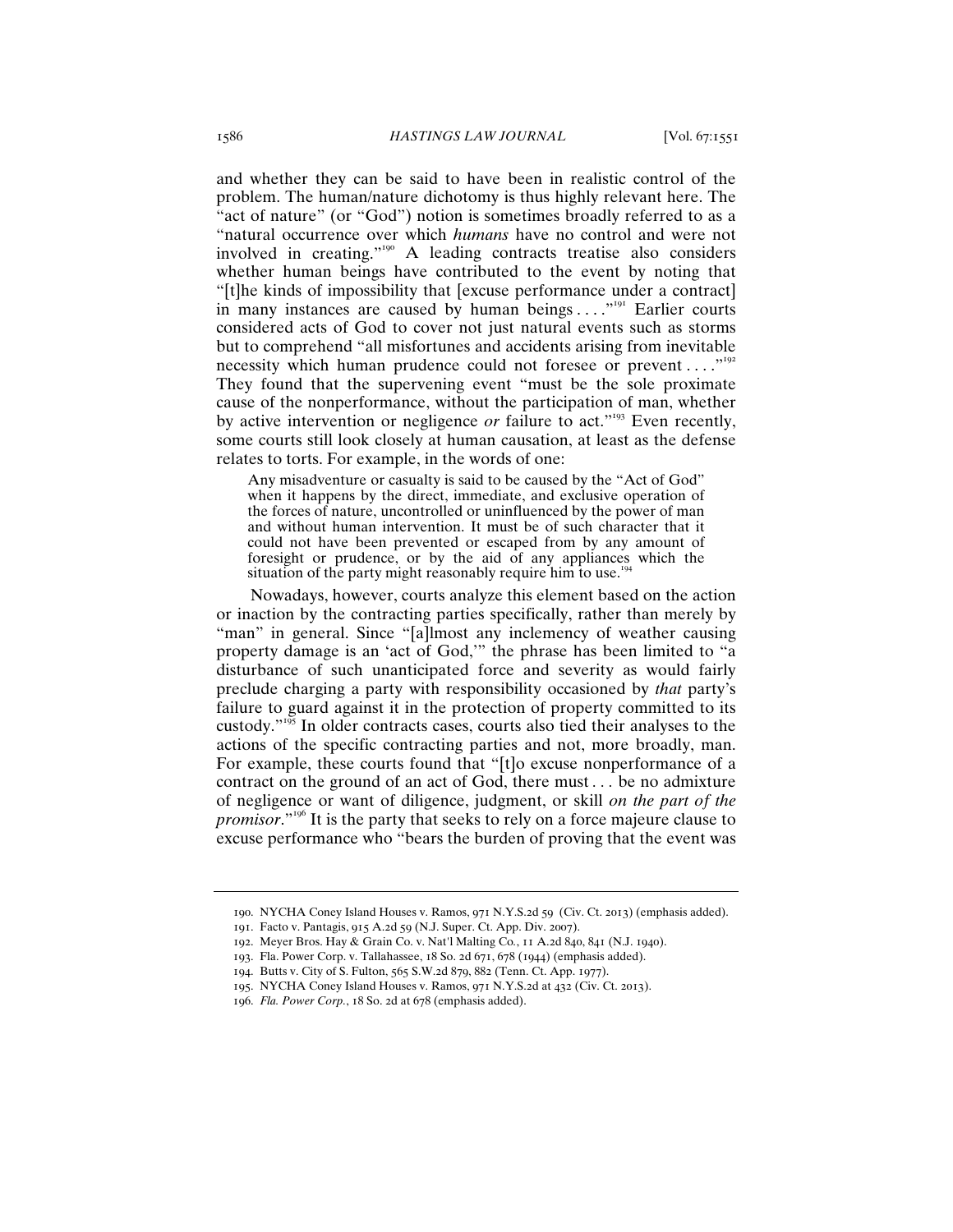beyond its control and without its fault or negligence."<sup>197</sup> Newer cases, however, demonstrate how some courts continue to differentiate between what is considered "natural" and what is considered "human" even though as analyzed above, such differentiation has to a large extent become factually implausible in the weather context. For example, in a post-Hurricane Sandy case, the court stated that for a loss to be considered the result of an act of God, "human activities cannot have contributed to the loss in any degree" and that the losses must be caused exclusively by "natural events."<sup>19</sup>

When seeking exculpation from contractual liability, a party must also affirmatively demonstrate that the performance was impracticable despite the existence of reasonable diligence, skill, and good faith.<sup>199</sup> Thus, "a party is expected to use reasonable efforts to surmount – obstacles to performance . . . and a performance is impracticable only if it is so in spite of such efforts."<sup>200</sup> A major treatise also urges that "if the promisor's wrongful conduct was responsible for the [issue], the defense will be disallowed because of contributory fault."<sup>201</sup>

As can be seen, some overlap with the tort negligence doctrine exists. Thus, in a case where a contract stated both that a party could be liable for its own acts of negligence, but that it was not liable for acts of God, the court found that it was "called to examine the interplay between acts of God and negligence."<sup>202</sup> If a party's negligence has caused the performance problem, courts are likely to hold that the contractual problem did in fact stem from a circumstance "within its reasonable control[,]"<sup>203</sup> and would thus also *not* allow for the defense in contract law. For example, in a construction case where a particularly rainy spring had caused several project delays and disruptions, the court nonetheless concluded that the delays *were* within the control of the city and thus not the result of adverse weather conditions as the contracting city argued. The court stated:

<sup>197</sup>. *Id.*; *see* Entzel v. Moriz Sports & Marine, 841 N.W.2d 774, 778 (N.D. 2014) (quoting Black's Law Dictionary) ("An express *force majeure* clause in a contract must be accompanied by proof that the failure to perform was proximately caused by a contingency and that, in spite of skill, diligence, and good faith on the promisor's part, performance remains impossible or unreasonably expensive."); *see also* Corbin, *supra* note 40, § 74.16 (stating that contracting parties are under a duty to exercise reasonable diligence and effort, and should not be excused from liability if they have displayed willful or negligent conduct).

<sup>198</sup>. TGI Office Automation v. Nat'l Elec. Transit Corp., No. 13-CV-3404, 56, 33 (E.D.N.Y. Sept. 14, 2015) (Westlaw citation forthcoming).

<sup>199</sup>. *See, e.g.*, *id.*

<sup>200</sup>. Restatement (Second) of Contracts § 261 cmt. d (Am. Law Inst. 1981).

<sup>201</sup>. Perillo, *supra* note 37, § 13.15.

<sup>202</sup>. Garofoli v. Whiskey Island Partners Ltd., 25 N.E.3d 400 (Ohio Ct. App. 2014).

<sup>203</sup>. Sun Operating P'ship v. Holt, 984 S.W.2d 277, 288 (Tex. App. 1998).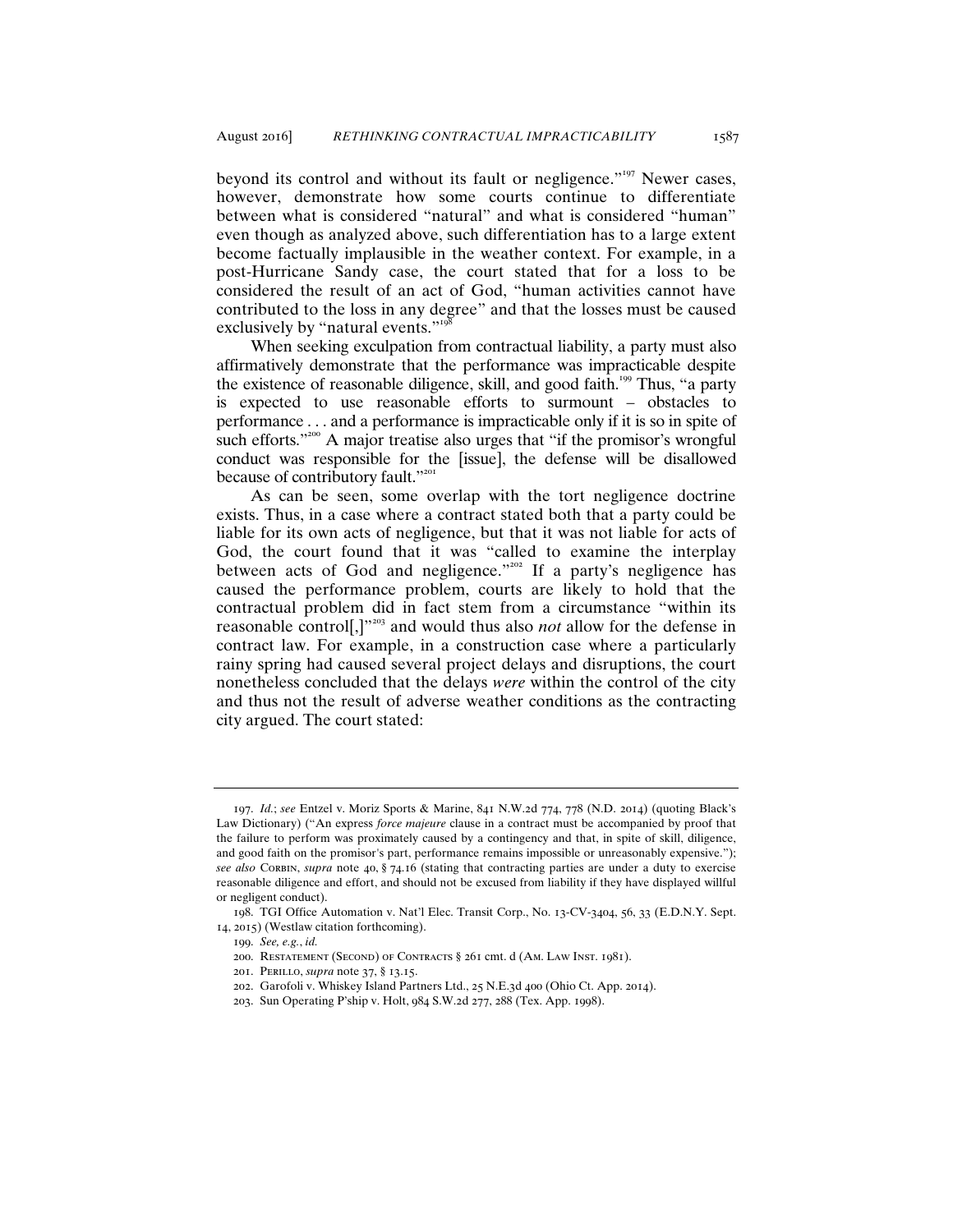[W]e conclude that the delays were within the control of the City. The trial court specifically found that the delays and disruptions on the project were not the result of adverse weather conditions as the City insisted. Rather, the delays and disruptions were caused more by the City's selection of a poor, unsuitable project site, with bad soil conditions than bad weather*.* 204

Similarly, where a contract clause exculpated a contractor from liability for "any damages for the project resulting from rain, flood, fires, earthquake, swelling of ground, hydrostatic pressure, or other acts of the elements, acts of other persons, government controls, acts of God, and non-issuance of permits[,]" the contractor proceeded with work in spite of inclement weather during an unusually rainy season after assuring the project purchasers that it would be safe to do so.<sup>205</sup> The appellate court found that the trial court had misconstrued this exculpatory clause to exclude the contractor's liability for its own negligence.<sup>206</sup> The court emphasized that "[t]he law generally looks with disfavor on attempts to avoid liability or to secure exemption for one's own negligence."<sup>207</sup> Therefore, the concept of negligence is important in contracts as well as in tort cases.

An alleged "act of God" or, conversely, negligence, may more correctly be seen as one of timing. For example, "one who contracts to supply water for irrigation knows that the purpose of the other party is to supply the deficiency in natural rainfall and that drought must be expected." A failure to provide such water is then a "cause of [the party's] non-performance, not the drought that was unusually severe."208 A failure to perform timely under circumstances that could be foreseen is arguably negligent and should thus also not be excused under contract law. By way of contrast, water compacts and other water agreements at the government scales have for a long time addressed the issue of drought well *before* the occurrence of the problem. Contracting parties should more accurately address the increasing risks posed by weather to their executory performances as well.

The fact that there is overlap between the tort and contract applications of the doctrine is not surprising given its historical origins. Nor is this necessarily problematic. A given legal doctrine does not have to sound only in one area of the law or the other. At bottom, the "extreme weather" issue is one of proximate cause and traceability.

<sup>204</sup>. Lee Masonry, Inc. v. City of Franklin, No. M2008-02844-COA-R3-CV, 2010 WL 1713137, at \*7 (Tenn. Ct. App. Apr. 28, 2010).

<sup>205</sup>. Ungar v. Skinner Swim Pool Plastering, No. B196602, 2008 WL 1809689, at \*1 (Cal. Ct. App. Apr. 23, 2008).

<sup>206</sup>. *Id.* at \*6.

<sup>207</sup>. *Id.* at \*5.

<sup>208</sup>. Corbin, *supra* note 40, § 1329.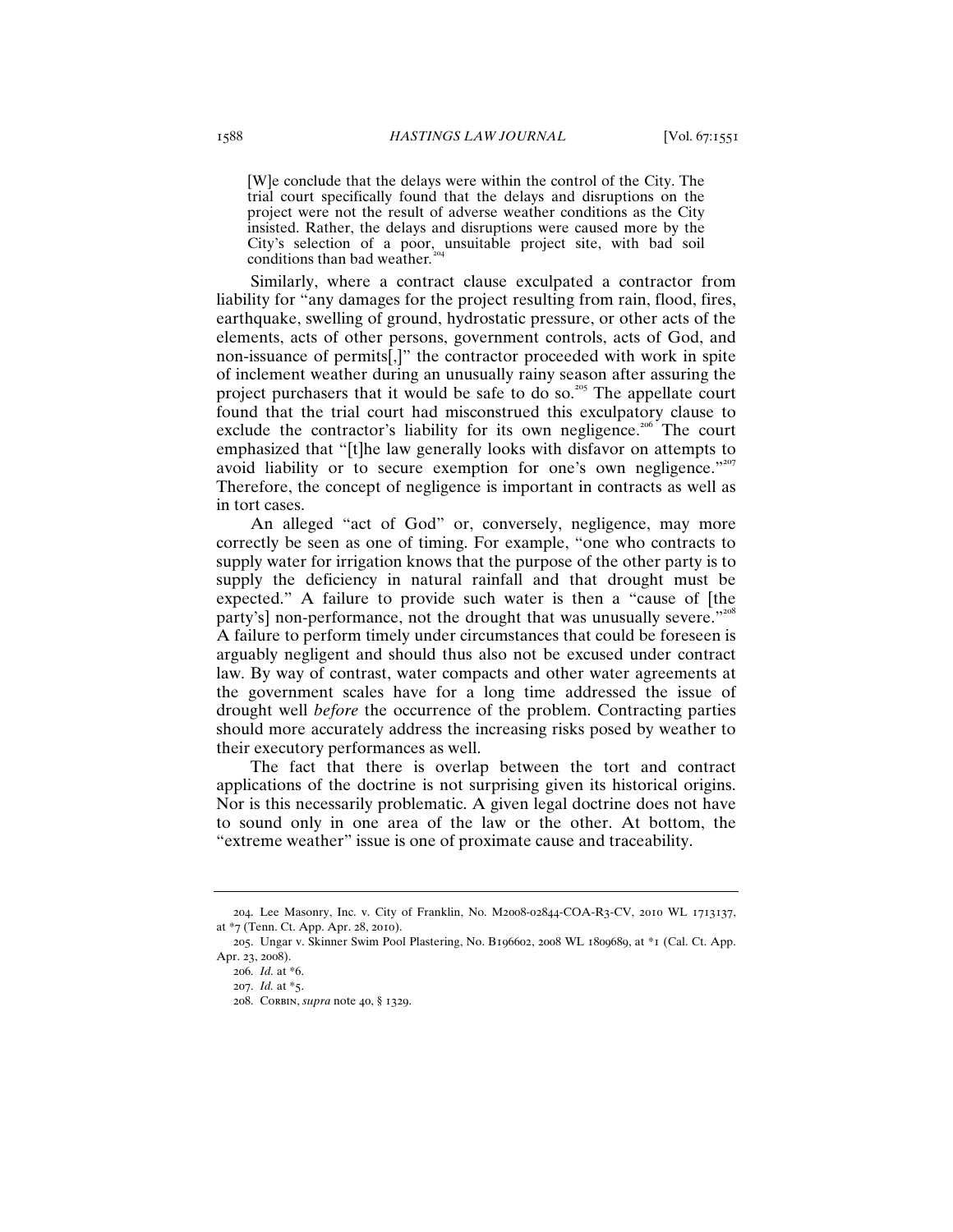Are severe weather events caused by humankind or do they simply remain purely "natural" events? And, what role should the answer to this question play in the contract law context, if any? First, readily available reports show that there can currently be little realistic doubt that "man" has caused or at least contributed very significantly to climate change. To be sure, drastic weather events have always occurred. However, science demonstrates that human beings have caused these to occur more frequently than ever before. Thus, the admixture of human action and the events causing contractual performance problems to which courts refer does exist. Nonetheless, the current judicial view is that the contractual defense will only fail if the problem is traceable to the *particular* party claiming impracticability. That is more problematic in the weather context since relating any particular climatic event to any particular contracting party is not yet feasible or realistic. As human beings, we *all* contribute to the problem, but the exact "slice of the pie" attributable to anyone in particular is simply not currently demonstrable. The proximate causation chain may thus be broken under both existing contract and tort law principles.

At the same time, a more probing look into this aspect that also takes public policy concerns into account reveals that a finding that a party could not "control" the underlying issue may be said to depend on just *who* the contractual party claiming the defense is. Granted, if the party is a regular business actor conducting a run-of-the-mill business transaction, that party cannot reasonably be said to have been able to have had much of a chance to "control" the global climate, at least not to any yet discernible extent compared to the literally millions of other climate change contributors around the world. Climate change is, to be sure, a "super-wicked"<sup>209</sup> problem with a large number of private and governmental parties contributing to the underlying problem, and much difficulty in pinpointing exactly who should do what to solve it. But what if the party invoking the defense is a government unit, such as a city, county, state, or part of a branch of the federal government?<sup>210</sup> That would, arguably, change the situation.

<sup>209</sup>. Kelly Levin, Benjamin Cashore, Graeme Auld, and Steven Bernstein introduced the distinction between "wicked problems" and "super wicked problems" in their article, *Overcoming The Tragedy of Super Wicked Problems: Constraining Our Future Selves To Ameliorate Global Climate Change*, 45 Policy Sci. 123 (2012).

<sup>210</sup>. For examples of the force majeure doctrine analyzed in the context of contracts between government entities and private parties, see Specialty Foods of Ind., Inc. v. City of S. Bend, 997 N.E.2d 23, 27 (Ind. App. 2013); Roger Johnson Constr. Co. v. Bossier City, 330 So.2d 338 (Ct. App. La. 1976); Lee Masonry, Inc. v. City of Franklin, No. M2008-02844-COA-R3-CV, 2010 WL 1713137 (Tenn. Ct. App. Apr. 28, 2010).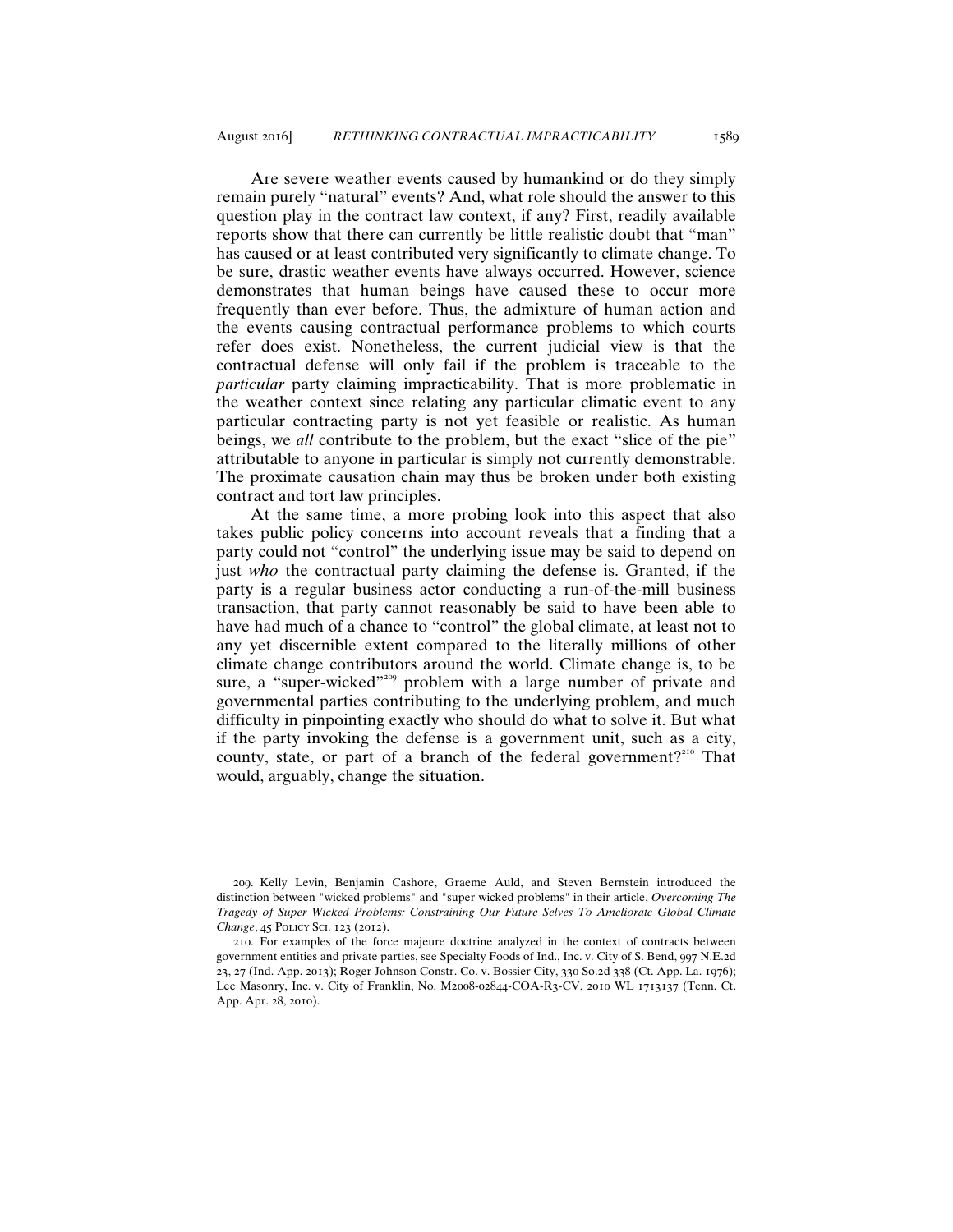# a. Governmental Causation and Control

Governments at various scales could, and should, from a public policy and precautionary point of view, have taken much more action against climate change than they have. In fact, government entities have had, and still have, a chance to curb the climate change problem via laws and regulations, although precious time is running out. However, they have to a very large extent failed to do so. For example, the United States only introduced a federal climate change action plan in 2013.<sup>211</sup> In spite of the European Union having announced its support of broad and deep climate change action for years, the United States and China only in November 2014 announced their mutual interest in climate change and clean energy cooperation.<sup>212</sup> More than twenty years after the United Nations Framework Convention on Climate Change took effect, few of the 196 signatories have taken any meaningful steps to mitigate climate change, although they have, as mentioned above, now finally recognized the need to limit the global temperature increase to 1.5 or  $2^{\circ}$ C. Few states in the United States have enacted climate change legislation, although some action is now being taken at the local and regional levels such as by cities and states either individually or in cooperation with each other.

Thus, if China or the United States were parties to a contract (in China, for example, many companies are government-owned), could the nation(s) be held responsible for severe weather partially caused by  $CO<sub>2</sub>$ emissions from government-owned or -supported power plants, and thus be unable to invoke impracticability? Arguably yes. For reasons of public policy, courts could and should hold that contracting government units may not use the impracticability defense in the case of weather calamities to the extent they have been able to before. This is because it makes little common sense for governments to, on the one hand, assert that they should escape contractual liability in a situation involving extreme weather events when they at the very same time are one of the biggest contributors to the problem—excessive carbon emissions—via their inaction in curbing such emissions through regulatory means.

At the end of the day, governments exist to *actively* govern for the benefit of *all* of society given *all* actual societal problems that arise on a

<sup>211</sup>. Exec. Office of the President, The President's Climate Action Plan (June 2013)*.*

<sup>212</sup>. Press Release, The White House Office of the Press Secretary, FACT SHEET: U.S.-China Joint Announcement on Climate Change and Clean Energy Cooperation, THE WHITE HOUSE: OFFICE OF THE PRESS Sec'y (Nov. 11, 2014) (on file with author), http://www.whitehouse.gov/the-pressoffice/2014/11/11/fact-sheetus-china-joint-announcement-climate-change-and-clean-energy-c. Although more legal and on-the-ground action by both the United States and China is necessary to reach a breakthrough in international negotiations, treaty history shows that as few as two or three parties may provide the "magic number" necessary to pave the way for broader agreements. *See, e.g.*, Dellinger, *Narrowed Constellations*, *supra* note 18.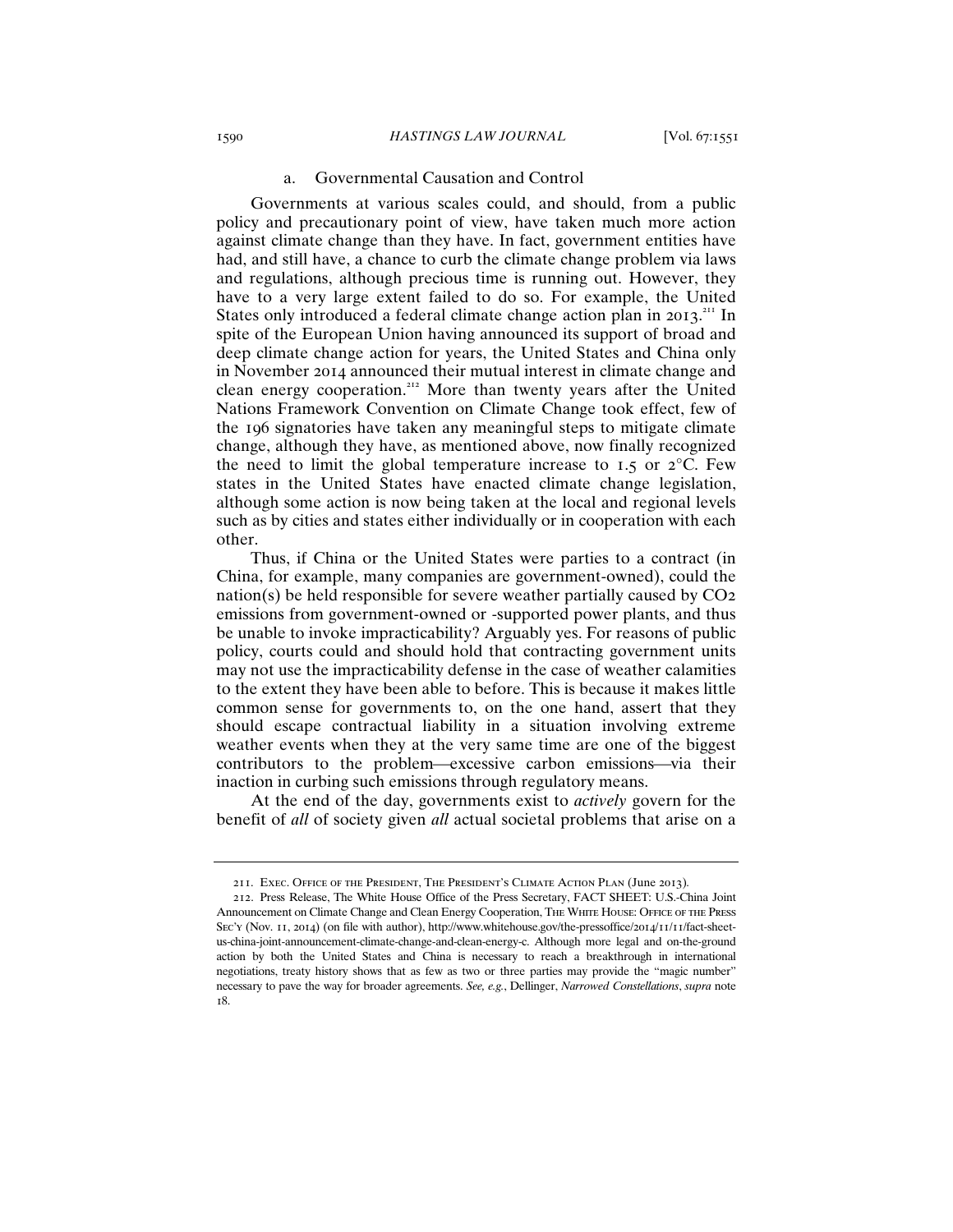variety of fronts, whether controversial or not, and whether initially difficult to address for technical or other reasons. One problem in this respect is that contracting governance entities are not coextensive with the legislatures that have failed to take appropriate regulatory action. Even if a successful argument was brought that the "actor" is the "government" in general, an argument will undoubtedly also be made that few emissions stem directly from government entities. Rather, they can be traced to companies. A counterargument to this would be easiest in a nation such as China, where many corporations are governmentowned or controlled. Again, the facts and logic in this area are difficult to dispute: governments could have regulated corporate activities earlier. Granted, the political will to do so was lacking. In the United States, it still may be. But, with enough information and effort from the government to the electorate, sufficient political will could arguably have been created in this nation as it was in others.

Extending contractual liability for the failure to take action in this respect, from a narrow body comprised of only the contracting government entity—such as a city purchasing or promising to undertake certain services—to broader governance units such as cities, states, or branches of the federal government might well operate as impetus for corrective action at the legislative and regulatory levels. This is precisely what is needed today. The judiciary serves a valuable function in this context. Many legal practitioners and judges have noted over time that the law is adapting too slowly to the realities of modern life and that the general public is losing faith in the judiciary. For example, a recent Gallup Poll on governance shows that only fifty-three percent of Americans have a "great deal or fair amount" of trust in the judiciary. $^{213}$ Given this perception, courts could regain some faith in the context of contract law and impracticability. The risk to the judiciary of continuing to excuse governmental and even other entities from liability because they could not have "controlled" the underlying problem is, setting aside the issue of *which* actual government entity could have taken action, that such holdings increasingly appear to be a mere rubberstamping of the doctrinal elements involved; almost a case of letting the fox get away with stealing the chickens. Holding at least governments accountable for contractual liability in the impracticability context in spite of current precedent does require quite some judicial courage and new thinking, but time has come for that for the public policy reasons to which courts have also looked for a long time. In the words of one court: "an

<sup>213</sup>. Survey, Jeffrey M. Jones, *Trust in U.S. Judicial Branch Sinks to New Low of 53%*, Gallup (Sept. 18, 2015), http://www.gallup.com/poll/185528/trust-judicial-branch-sinks-new-low.aspx.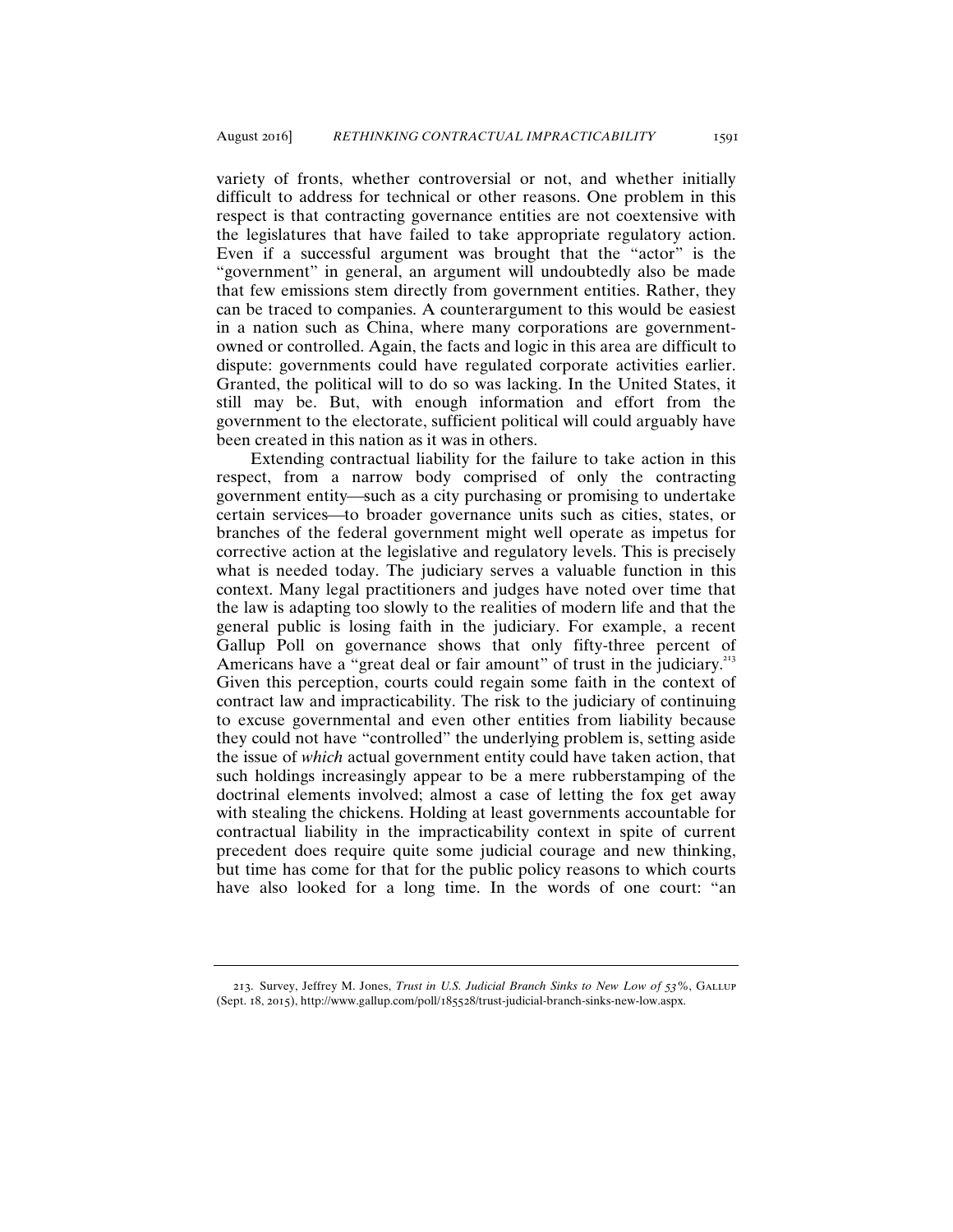exculpatory contract is valid only if the public interest is not involved." $214$ It clearly is here.

For the limited purpose of contractual liability, holding government units accountable may be a novel and controversial, but not extreme, step in order to help bring about the awareness of necessary governance action that is so urgently needed in relation to climate change. In France, for example, a court recently took the much more significant step of holding a mayor and his deputy mayor *criminally* accountable—even imposing jail time—for deliberately hiding the dangers of floods in a known flood prone area in order to prompt property development there.<sup>215</sup> In Holland, a trial court recently ruled that the Dutch state must take more action to reduce greenhouse gas emissions than what had been planned.<sup>216</sup> Thus, the state must reduce such emissions by at least twentyfive percent—the lower limit of the twenty-five percent to forty percent norm for developed nations deemed necessary in climate science and international climate policy—and not just seventeen percent under the state's policy. The case is on appeal, but demonstrates some newfound judicial willingness to set aside otherwise established concepts such as the separation of powers and political question doctrines. This may well be the case in the United States as well, especially in less controversial contract law cases.

Times are changing. It may well take some currently unusual legal steps to make on-the-ground actors and policymakers aware of the severe problems being caused around the world by climate change. Some judges are just beginning to take such steps. If society has to wait until each "slice of the pie" can be precisely allocated to each responsible actor, that may never happen or certainly not until it is too late to curb climate change. That is not the issue here. Here, the issue is whether contracting parties should be able to continue to find cover under the doctrine to the extent they have been able to in the past, when they have, in fact, "contributed" to it.

## b. Private Party Causation and Control

The causation and control issue also arises in relation to sectoral players such as, in particular, corporations in the fossil fuel, transportation, meat production, concrete, and construction sectors, all of which have produced very significant carbon emissions over time and

<sup>214</sup>. Ungar v. Skinner Swim Pool Plastering, No. B196602, 2008 WL 1809689 (Cal. Ct. App. Apr. 23, 2008).

<sup>215</sup>. *French Mayor Rene Marratier Jailed for Role in Deadly Flood*, BBC News (Dec. 12, 2014), http:// www.bbc.com/news/world-europe-30453552.

<sup>216</sup>. Urgenda Found. V. Netherlands, Hague District Court, June 24, 2015, HA ZA 13-1396, (Neth.).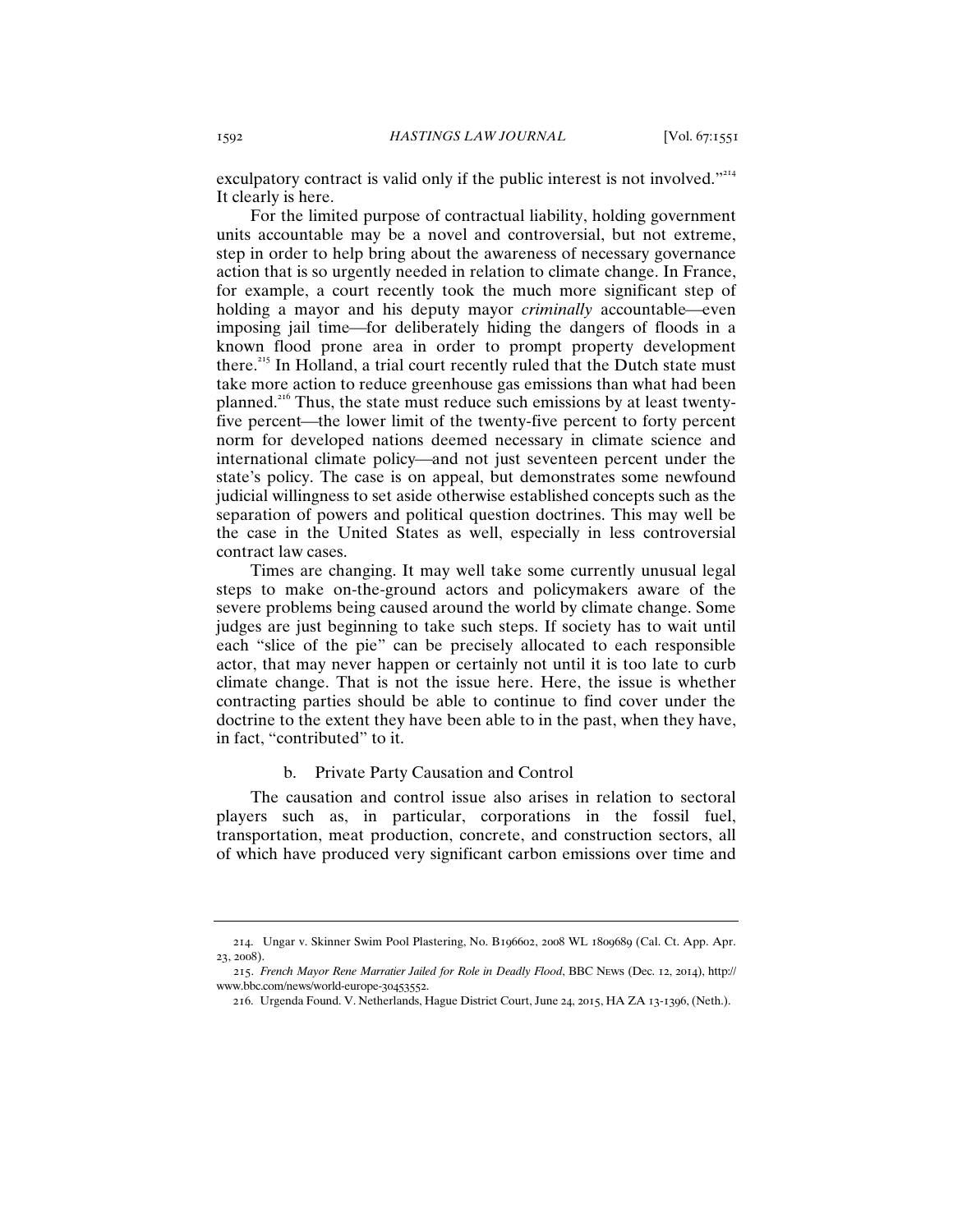thus certainly "contributed" to climate change.<sup> $217$ </sup> However, the challenge in claiming that such players have been in "control" of or caused the problem for purposes of contractual impracticability is that arguably the companies in these sectors merely acted as any other market players would have. They neither violated existing statutory law—as this is still very underdeveloped in most jurisdictions when it comes to climate change—nor majority case law. These actors could and should for both societal reasons and reasons of corporate social responsibility consider voluntary steps to reduce their carbon emissions. Some are doing just that. However, corporations tend to act in their own self-interest, which is first and foremost to make money. That is understandable, as their mandates require them to do so. They thus often do not do what they arguably "should" do from society's point of view *just* to do so. It is simply implausible to expect corporations to stop emitting carbon out of goodwill and concern for, in this case, the global environment. Instead, as the situation currently presents itself, what is needed in relation to these players is both clearer regulations and common law liability.

This brings the issue full circle: without more legislation and regulations, it may be difficult for the judiciary to hold that individual businesses—even as members of highly polluting sectors—caused or could have controlled the extreme weather events underlying an impracticability defense. It is, however, worth examining this from a new angle. Prior courts did not have much reason to question the applicability of the doctrine to severe weather-related events; there simply was not much, if any, doubt that "man" had *not* caused such events. In the modern age, however, courts and contracting parties have much different knowledge at their disposal and should take that into consideration. Limiting the excuse may be warranted in situations today where this was not the case until recently. Reluctance in granting a contractual impracticability defense to certain sectors of the economy, such as those in the fossil fuel industries or certain government entities may, granted, still be a radical idea. However, as has also been widely recognized recently, major changes of our current thinking and behavior are urgently needed to solve the increasingly pressing and difficult problem of climate change.

Some newer case law frames the issue as one of whether a party has undertaken a "wrongful act."<sup>218</sup> Under a broad, yet common sense, interpretation of this notion, the actors in sectors such as the fossil fuel, concrete, and construction sectors are, arguably, undertaking precisely

<sup>217</sup>. For examples of force majeure applied to energy sector companies, see Perlman v. Pioneer P'ship, 918 F.2d 1244 (5th Cir. 1990); Tejas Power Corp. v. Amerada Hess Corp., No. 14-98-00346-CV, 1999 WL 605550 (Tex. App. Aug. 12, 1999); Va. Power Energy Mktg. v. Apache Corp., 297 S.W.3d 397 (Tex. App. 2009).

<sup>218</sup>. NYCHA Coney Island Houses v. Ramos, 971 N.Y.S.2d 422 (Civ. Ct. 2013).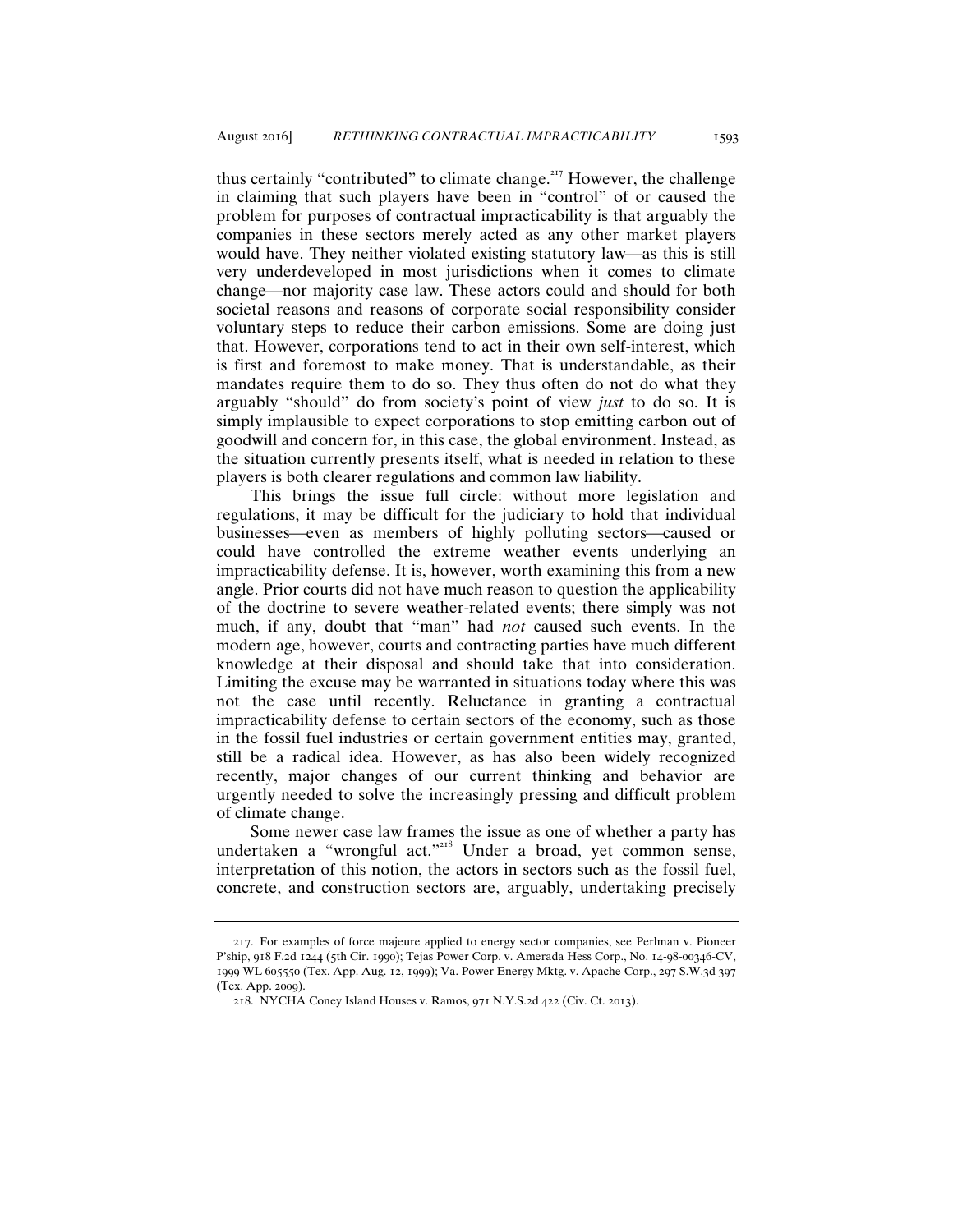such "wrongful acts" by continuing their extremely carbon-intensive activities in spite of modern knowledge of the detrimental effects of their actions. What makes matters worse is that many of these companies are reluctant to voluntarily take any sufficient, practical steps to assist in a potential technical solution that would allow them to continue their activities, but with a lesser impact on society. In fact, several have known about the dangers of their activities for years, but spent hundreds of millions of dollars in attempts to keep the general public uninformed about the matter.<sup>219</sup> One study, for example, found that 140 foundations funneled \$558 million to almost 100 climate denial organizations from 2003 to 2010. <sup>220</sup> The largest, most-consistent money fueling the climate denial movement are a number of well-funded conservative foundations built with so-called "dark money," or concealed donations,<sup>221</sup> aimed at hiding the true donors—clearly a sign of a culpable mindset. Thus, "[t]he climate change countermovement has had a real political and ecological impact on the failure of the world to act on global warming."

In this area, an analogy can be drawn to the civil liability for which tobacco and asbestos companies were eventually held despite having also initially claimed—often falsely so—that they did not know of the ultimately catastrophic effects of their activities on human beings, or that they were merely market players producing a product for which there was a demand. Although the liability for those actions sounded in tort, there is, as mentioned, clear overlap between tort and contract law in relation to impracticability. Finding that some companies—even if only the major players—in certain sectors should no longer be able to invoke the impracticability doctrine under contract law principles to the same extent as before makes common sense and finds support in case precedent from the tort arena.<sup>223</sup> One cannot both have one's cake and

<sup>219</sup>. *See, e.g.*, Timothy Egan, *Exxon Mobil and the G.O.P.: Fossil Fools*, N.Y. Times (Nov. 5, 2015), http://www.nytimes.com/2015/11/06/opinion/fossil-fools.html (last visited Aug. 5, 2016). Justin Gillis & John Schwartz, *Deeper Ties to Corporate Cash for Doubtful Climate Researcher*, N.Y. Times (Feb. 21, 2015), http://www.nytimes.com/2015/02/22/us/ties-to-corporate-cashfor-climate-change-researcher-Wei-Hock-Soon.html?\_r=0 (last visited Aug. 5, 2016).

<sup>220</sup>. Douglas Fischer, *"Dark Money" Funds Climate Change Denial Effort*, Scientific American, (Dec. 23, 2013), http://www.scientificamerican.com/article/dark-money-funds-climate-change-denial-effort/ (last visited Aug. 5, 2016).

<sup>221</sup>. *Id.*

<sup>222</sup>. *Id*.

<sup>223</sup>. For example, although asbestos litigation proved to be an often lengthy process that may not be ideal as an "ex post" method of regulating business liability, the use of that dangerous product was, after all, discontinued by 1980, and a total of fifty-four billion was paid to claimants by 2002. *See, e.g.*, Paul D. Carrington, *Asbestos Lessons: The Unattended Consequences of Asbestos Litigation*, 26 Rev. LITIG. 583 (2007). In the tobacco context, although plaintiffs may have to pursue their claims individually and not via class action lawsuits, millions of dollars have, however, been awarded to tobacco victims just as the Florida Supreme Court just ruled that punitive damages may be awarded as well. *See, e.g.*, Soffer v. R.J. Reynolds Tobacco Co., No. SC13-139, 2016 WL 1065605 (Fla. Mar. 17, 2016); Engle M.D. v. Liggett Group, Inc., 945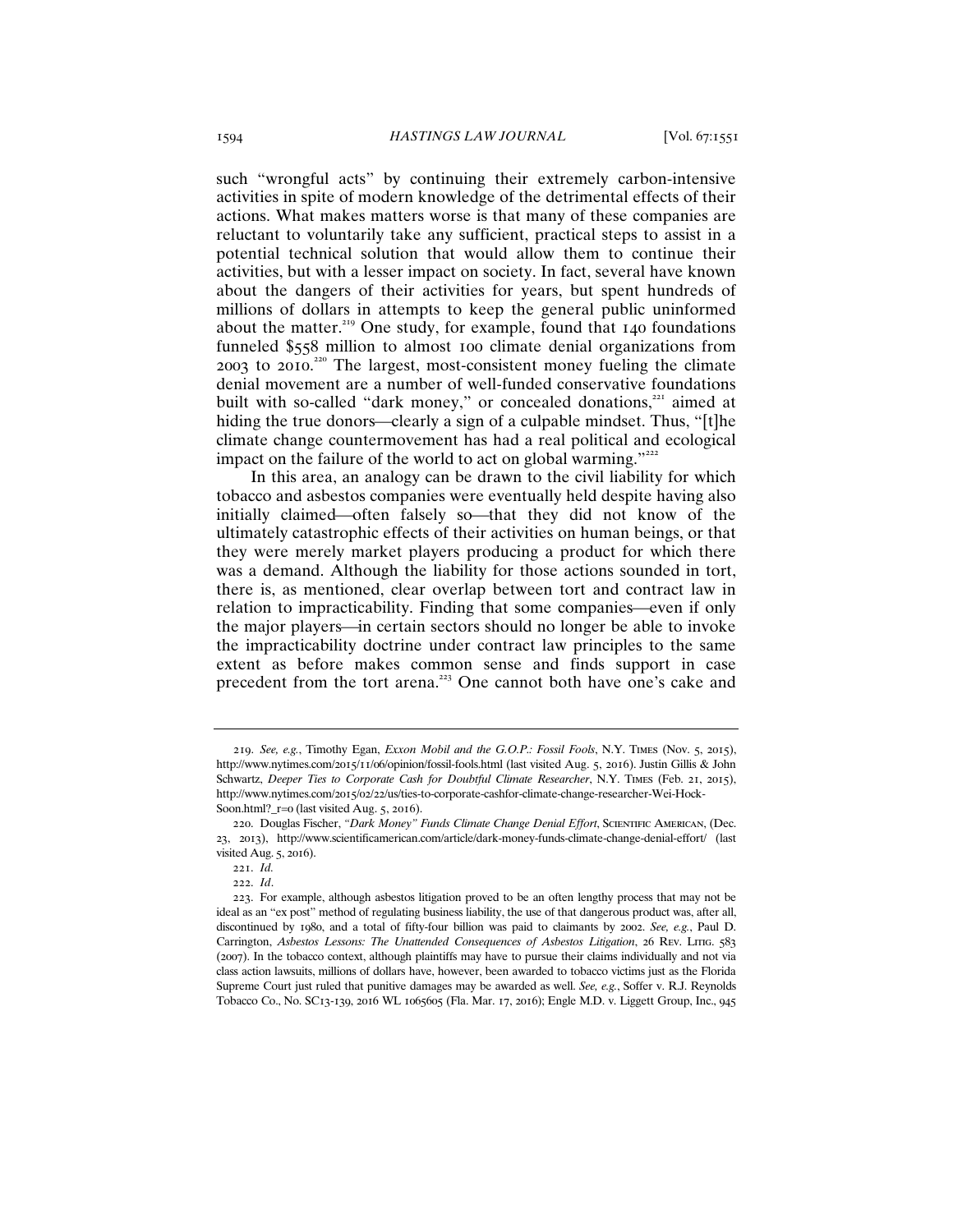eat it too. Historically some sectors have contributed significantly to the causation of the very same events for which they now often seek to exculpate themselves in contract cases. That simply does not follow logically and thus arguably should no longer find broad legal support. Common sense and the law often go hand in hand. It should here as well.

Thus far, judges in the United States have not held that companies in sectors contributing heavily to climate change cannot also exculpate themselves from contractual liability based on extreme weather events. However, the day has come to question the ability of some companies in such sectors to rely fully on the doctrine in the context of weather problems. These industries may rely on the argument that they are simply meeting the demands of modern society as businesses in free markets do.

However, the "business as usual" model is, and must be, questioned from numerous angles, including by the judiciary. As demonstrated above, courts have begun to do so.<sup>224</sup> Science demonstrates that if we want to prevent dangerous climate change, fossil fuel-intensive activities must be severely limited, if not discontinued altogether. This may mean that companies in these sectors have to cease operations altogether or shift to other corporate activities. Currently, many companies see this as a threat to their very existence. A wiser view would be to focus *not* on protecting the status quo, but on how to develop alternative revenue streams before, one day, regulations mandate extensive changes anyway or market demands simply shift away from outdated fossil-fuel intensive products and services on their own. $\frac{225}{2}$  This has happened before and may happen again. For example, in addition to tobacco, market demand also shifted away from such previously lucrative industries as train transportation, typewriters, film, and even many recently invented, but already obsolete, electronics products. That times are changing is a plus, but only if society is willing to change too. With societal change comes

So.2d 1246 (Fla. 2006); *What is the "Engle Progengy" Litigation*?, TOBACCO CONTROL LEGAL CONSORTIUM (2015), http://publichealthlawcenter.org/sites/default/files/resources/tclc-fs-engle-progeny-2015.pdf.

<sup>224</sup>. TGI Office Automation v. Nat'l Elec. Transit Corp., No. 13-CV-3404, 5–6, 47 (E.D.N.Y. Sept. 14, 2015) (Westlaw citation forthcoming).

<sup>225</sup>. This trend is already underway. For example, traditional fossil fuel stocks are performing poorly with oil prices plummeting from ninety dollars a barrel in late 2014, to forty-five dollars a barrel in late 2015. Heather Long, *Dumping Fossil Fuels was Great Move for Rockefeller Brothers Fund*, CNN Money (Oct. 26, 2015, 10:29 AM), http://money.cnn.com/2015/10/26/investing/fossil-fuel-divestment-rockefellerbrothers-fund/ (last vistited Aug. 5, 2016). Investment organizations such as the Rockefeller Brothers Fund, which founded its fortune based on oil revenues, are divesting from fossil fuels to a greater and greater extent. *Id.* Listen also to *Asset Owners Disclosure Project*, The Global Energy & Environmental Law Podcast (Sept. 21, 2015), http://theglobalenergyandenvironmentallaw.podbean.com/e/asset-ownersdisclosure-project/. Recently, there has been a rebound of green energy investments worldwide with a surge of seventeen percent to \$270 billion in 2014. *Global Trends in Renewable Energy Investment 2015*, FRANKFURT SCHOOL-UNEP COLLABORATING CENTRE FOR CLIMATE & SUSTAINABLE ENERGY FIN. (2015), http://fs-unep-centre.org/publications/global-trends-renewable-energy-investment- 2015 (last visited Aug. 5, 2016).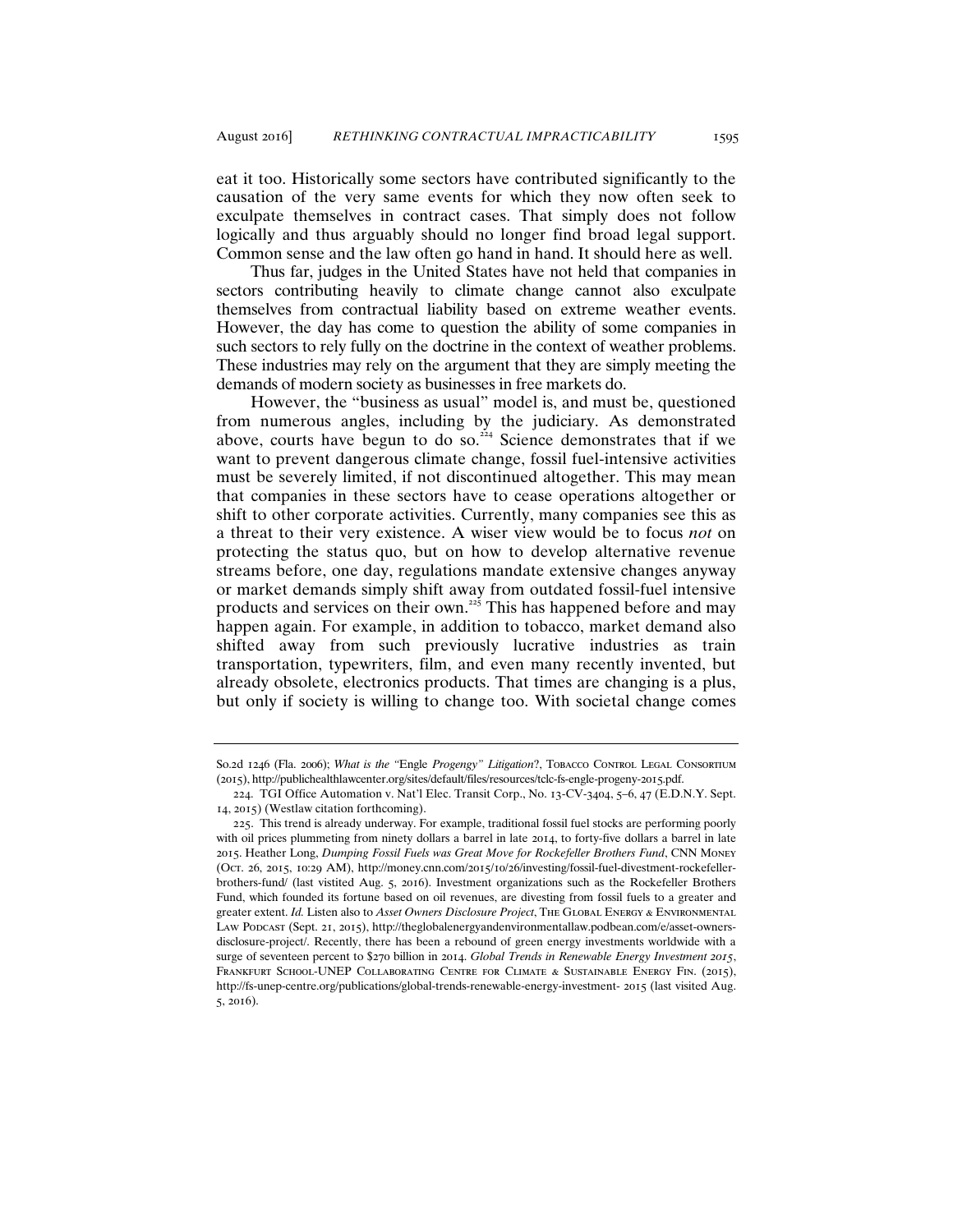judicial change. Such change is likely to come about in relation to contractual impracticability as well. Proactive companies may wish to heed the warning signs that are surfacing in this area in both the regulatory and common law liability contexts.

Seen from society's point of view in general, albeit not from the individual contracting parties' positions, contractual impracticability is an area of the law in relation to which it may be fruitful, to adhere to an analysis of whether *humans*, broadly seen, have been involved in creating the occurrence. Recall that this is how some courts previously viewed the issue. It does not follow to argue that a party should be allowed to escape contractual performance liability for so-called "acts of God" or "natural" calamities when these are precisely,and to a very large extent, caused by humankind *including* the party at issue. We are all contributing to climate change, even to just a slight extent.

Rarely are "natural" forces exclusively so anymore. Even smaller human contributions add up to the problem. Courts dealing with contracts should take a harder look at the interface between human and natural causation in general. Continuing to hold that parties may not face potential contractual liability because of the very same events that we have all caused only further contributes to climate change as a tragedy-of-the-commons problem. At the end of the day, we are all at "fault" for climate change and may have to face at least some liability for this in one legal form or another. Careful contract drafting may, as will be analyzed below, alleviate this problem. Parties should no longer couch excusing impediments in terms of "acts of God" or "nature" if they want to include severe weather that may be partly human-caused. More accurate contract drafting is key.

At a minimum, courts should carefully scrutinize whether parties have taken reasonable steps to avoid the consequences of the contractual performance problems. Under the Restatement (Second), "[a] commercial practice under which a party might be expected to insure or otherwise secure himself[/herself] against a risk also militates against shifting it to the other party."<sup>226</sup> Courts have thus found that, for example, "where drought or flood is claimed to be an act of God it shall not be excused where the same could have been reasonably anticipated and provided against."<sup>227</sup> Similarly,

[Wh]ere a party, by his own contract, engages to do an act, it is deemed to be his[/her] own fault and folly, that he did not thereby expressly provide against contingencies, and exempt himself from liability in certain events; and in such case, therefore, that is, in the instance of an absolute and general contract, the performance is not excused by an inevitable accident or other contingency, although not foreseen by, or within the control of the party.<sup>228</sup>

<sup>226</sup>. Restatement (Second) of Contracts § 261 cmt. c (Am. Law Inst. 1981).

<sup>227</sup>. Fla. Power Corp. v. Tallahassee, 18 So. 2d 671 (Fla. 1944).

<sup>228</sup>. Miller v. Parker McCurley Props., L.L.C., 36 So. 3d 1234 (Miss. 2010).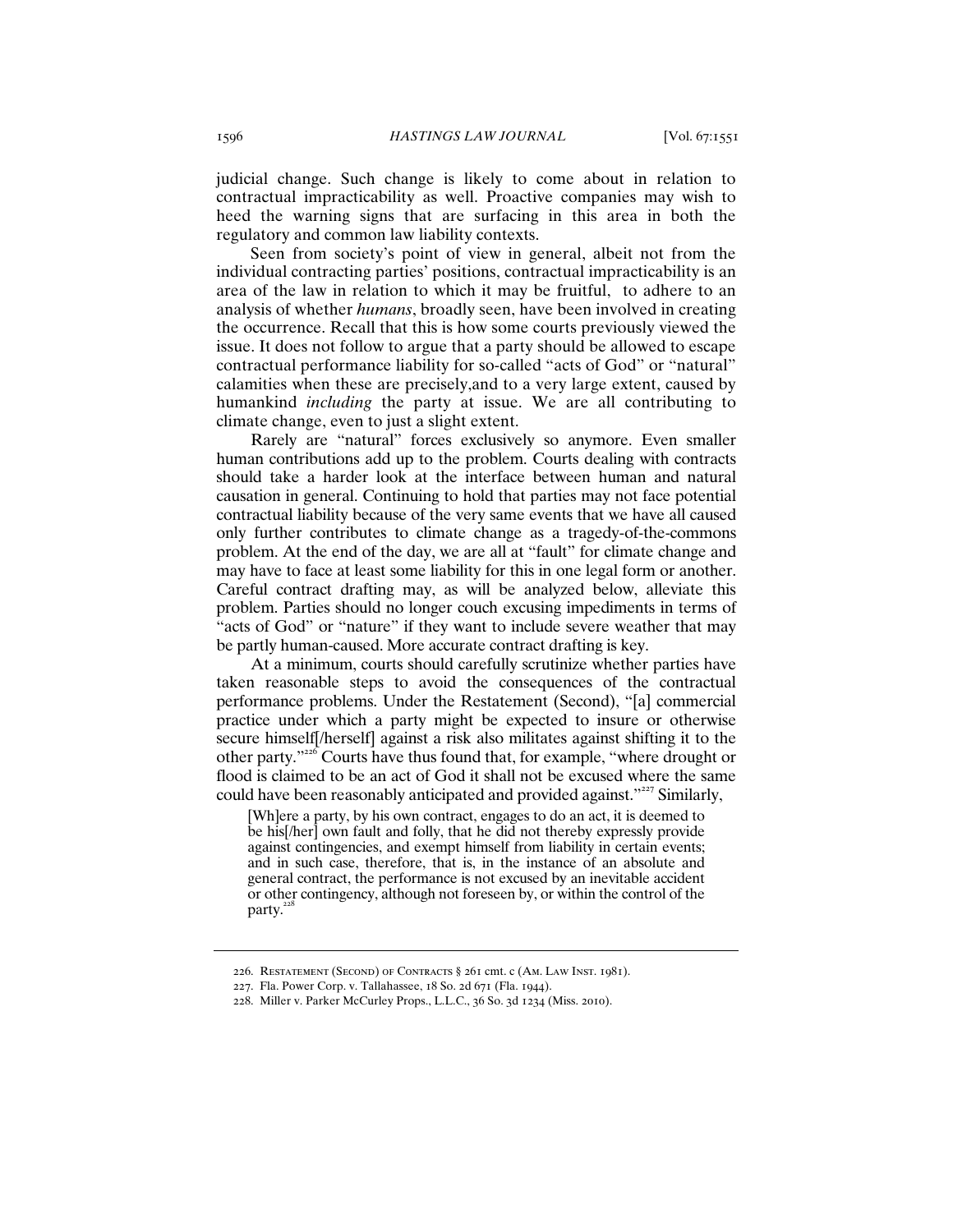There are several practical steps that prudent parties can take to guard against the negative impacts of extreme weather events on their performances. Insurance is highly relevant. Contracting parties increasingly are looking not only to weather insurance, but also new products such as "weather derivatives" and other types of "prediction markets" to mitigate the risk of greatly increased costs or losses, especially as "the evolution and proliferation of these products has made them more transparent, more broadly acceptable, and more accessible."<sup>229</sup> It is outside the scope of this Article to analyze the impacts of climate change on prediction markets or the insurance industry in depth. Suffice it to say that the insurance industry is facing and recognizing potentially tremendous risk under both first-party coverage (such as for personal and commercial property policies), business interruptions,and builders' risks, but also under third-party theories such as for commercial general liability coverage, products liability, environmental liability, professional liability, and directors and officers ("D&O") coverage.<sup>230</sup> D&O coverage is particularly relevant to this discussion because some regulators have begun taking action on climate change disclosures just as shareholders may sue for the failure to sufficiently disclose a company's climate change causing-activities. Thus, "[i]nsureds facing claims related to concealment, misrepresentation, and mismanagement of climate-change related risk may look for reimbursement of defense costs and indemnification provisions pursuant to D&O policies."<sup>231</sup> Shareholders are unlikely to continue to pay for insurance or liability for events which corporate officers could have foreseen and prevented.<sup>232</sup>

The insurance industry recognizes that "[g]iven the challenges facing plaintiffs in climate change tort litigation, climate change risk disclosure issues may become the focal point of the plaintiffs' bar's efforts"<sup>233</sup> in the future. The chairman of Lloyd's of London thus stated that "climate change is the number one issue for the insurance market."<sup>234</sup> The leading global reinsurance company Swiss Re has similarly acknowledged that no less than eighty-five percent of insured

<sup>229.</sup> Meyers & Shreinkin, *supra* note 26, at 5. "Prediction markets—also called 'idea futures' or 'information markets'—are designed to aggregate information and produce predictions about future events: for example, a political candidate's re-election, or a box-office take, or the probability that the Federal Reserve will increase interest rates at its next meeting. To elicit such predictions, contract payoffs are tied to unknown future 'event outcomes.' For example, a contract might pay \$100 if George W. Bush is re-elected in 2004, or nothing if he is not. Thus, until the outcome is decided, the trading price reflects the traders' collective consensus about the expected value of the contract, which in this case would be proportional to the probability of Bush's re-election." Emile Servan-Schreiber et al., *Prediction Markets: Does Money Matter?*, 14–3 Elec. Mkts. 243, (Sept. 2004).

<sup>230</sup>. Christina M. Carroll et al., Climate Change and Insurance 135 (2012).

<sup>231</sup>. *Id.* at 138.

<sup>232</sup>. *Asset Owners Disclosure Project*, *supra* note 225*.*

<sup>233</sup>. *Id.*

<sup>234</sup>. Greg Munro, *Insurance and Climate Change*, Univ. Mont. Sch. L. Faculty J. Articles & Other Writings 27 (Summer 2010).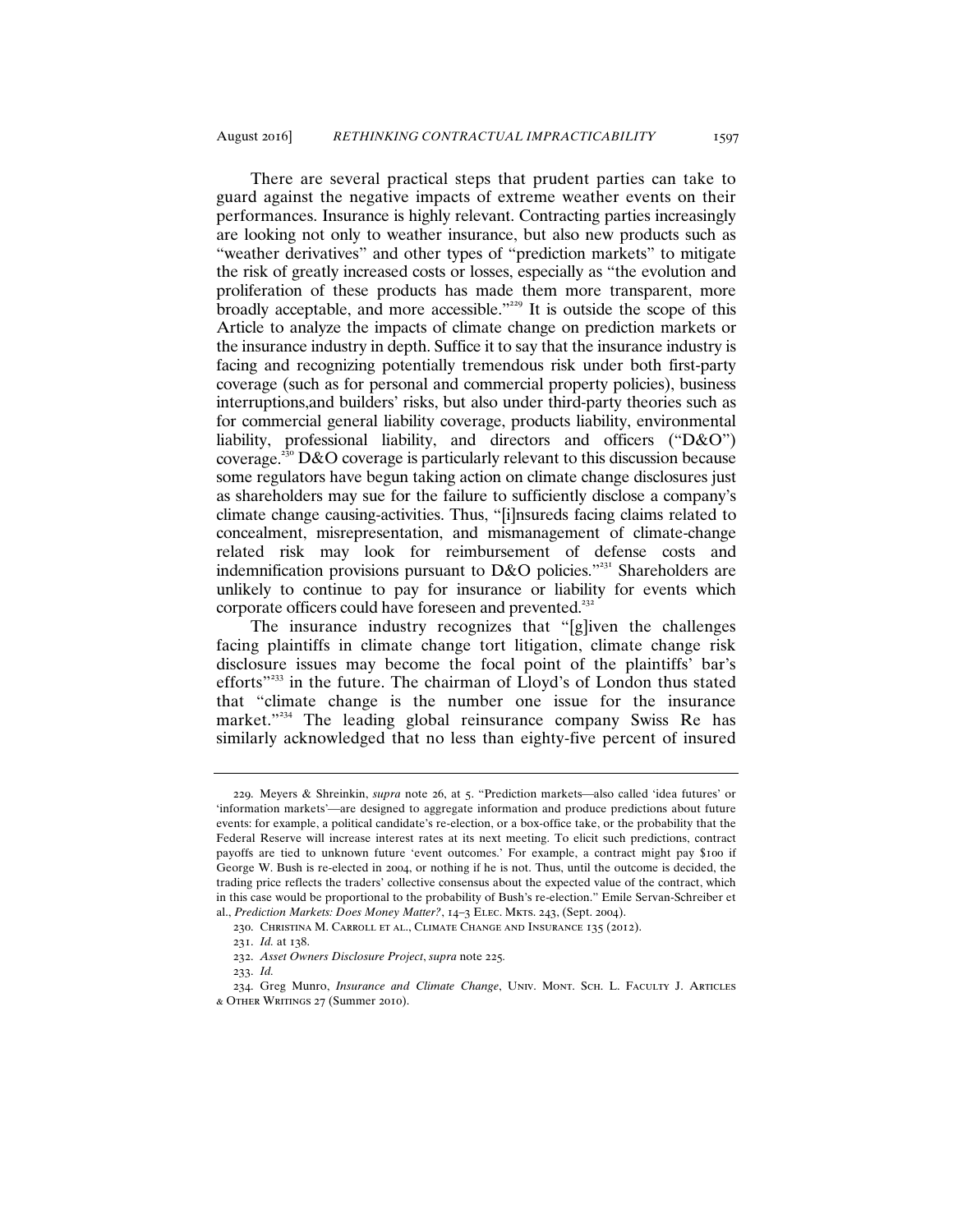losses in the property casualty arena are "coming out of the atmosphere."<sup>235</sup> Thus, climate change will either be an "opportunity for the insurance industry or a threat to it."<sup>236</sup> Time will tell which it will be. But for contracting parties, insurance coverage is highly relevant. If insurance is available to cover a certain risk, parties are well advised to take out such insurance rather than merely relying on contractual provisions, thus arguably using a contractual partner as "insurance."

## *4. Risk Allocation*

Both the UCC and the Restatement (Second) of Contracts recognize the right of the parties to contractually allocate the risks in a way that differs from the risk allocation doctrines that would apply without such an agreement. This is so because the risk allocation principles of the Restatement (Second) are post-qualified by the phrase "unless the language or the circumstances indicate the contrary."<sup> $337$ </sup> The UCC prequalifies its risk principles as follows: "Except so far as a seller may have assumed a greater obligation and subject to the preceding section on substituted performance . . . . "238

Today, many of the theory's "historic underpinnings have fallen by the wayside" with the result that force majeure is now "little more than a descriptive phrase without much inherent substance*.* <sup>239</sup> Thus, what is of foremost importance to courts when considering an impracticability argument is exactly *how* the parties themselves have allocated the risk of the supervening event, if at all. Courts examine whether the parties have allocated the risk either explicitly or implicitly.<sup>240</sup> Some courts apply the common law defense of impracticability even if parties have not addressed the issue expressly. One court recognized, for example, that in the absence of a force majeure clause, a power failure is the kind of unexpected occurrence that may relieve a party of the duty to perform if the availability of electricity is essential for satisfactory performance.<sup>241</sup> However, because many courts have held that the failure to cover a foreseeable risk in the contract deprives a party of the defense of impracticability, the best way to protect a client from this rule is to provide against foreseeable risks in the agreement with as much foresight

<sup>235</sup>. *Id.* at 29.

<sup>236</sup>. *Id.*

<sup>237</sup>. Restatement (Second) of Contracts § 261 (Am. Law Inst. 1981).

<sup>238</sup>. *Id.* § 2–615 (Comment 8 indicates that in spite of the words "greater obligation," the provisions of the section may both be enlarged upon or supplanted entirely).

<sup>239</sup>. Specialty Foods of Ind., Inc. v. City of S. Bend, 997 N.E.2d 23, (Ind. Ct. App. 2013).

<sup>240</sup>. Murray Jr., *supra* note 41, § 113(C)(4).

<sup>241</sup>. Opera Co. of Boston v. Wolf Trap Found. for Performing Arts, 817 F.2d 1094 (4th Cir. 1987) (remanding the case to the district court to make findings of whether the possible forseeability of the power failure in the case was of such a degree of reasonable likelihood that the defense of impossibility of performance could be invoked).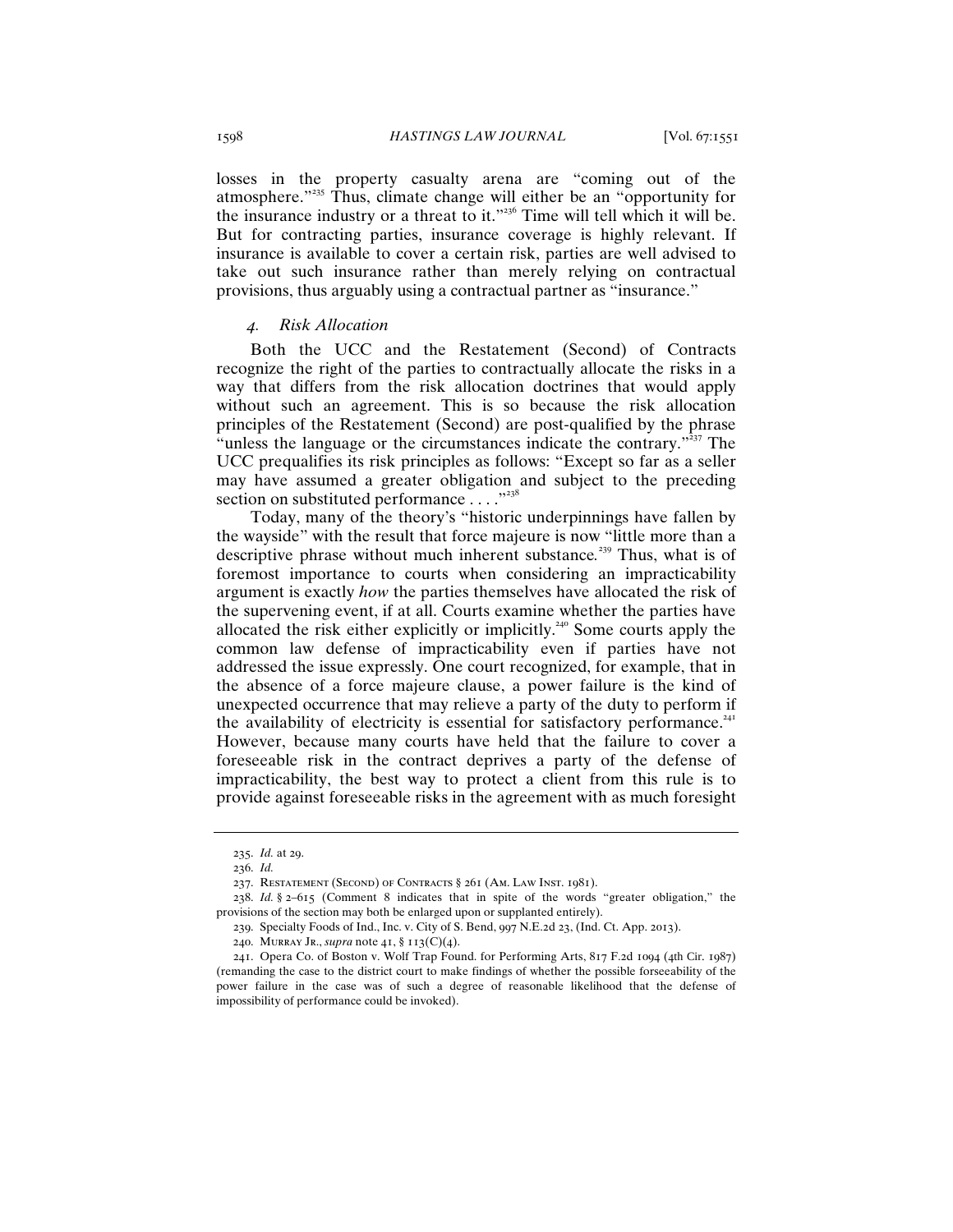and accuracy as possible. This is further so because courts consistently

[w]here the parties have defined the nature of force majeure in their agreement, that nature dictates the application, effect, and scope of force majeure with regard to that agreement and those parties, and reviewing courts are not at liberty to rewrite the contract or interpret it in a manner which the parties never intended. $24$ 

Because of this well-known freedom of contract principle, courts very typically enforce the contracts as written. Elaborated one court: "Since impossibility and related doctrines are devices for shifting risk in accordance with the parties' presumed intentions, . . . they have no place when the contract explicitly assigns a particular risk to one party or the other."<sup>243</sup> However, where parties do not allocate the risk with sufficient clarity, course of dealing, course of performance, or trade usage may also be used to identify the parties' intent.<sup>244</sup>

Courts are at liberty to, and indeed must, solve the exculpation issue where the contract is not as descriptive of a particular problem as could have been the case. The cases analyzed for purposes of this Article demonstrate that this is surprisingly often the case with respect to weather-related events. Accordingly, courts have some leeway to bring the doctrine into a greater degree of conformity with weather-related reality than what appears to be the case at first blush, given notions of freedom of contract.

It is worth noting that at least some courts take a very narrow view when examining whether or not the parties intended a certain event to be covered by an express force majeure clause. For example, New York courts have held that non-performance based on a force majeure clause is excusable "only if the force majeure clause *specifically* includes the event that actually prevents a party's performance."<sup>245</sup> This may be said to be a judicial oversimplification of the issue because,

hold that

<sup>242</sup>. *Specialty Foods of Ind. Inc.*, 997 N.E.2d at 27; *see* Va. Power Energy Mktg. Inc. v. Apache Corp., 297 S.W. 3d 397, 398, 402 (Tex. App. 2009) ("The scope and effect of a '*force majeure'* clause depends on the specific contract language, and not on any traditional definition of the term." "Courts may not rewrite parties' contract under the guise of interpretation."); Entzel v. Moriz Sport Marine, 841 N.W.2d 774, 784 (N.D. 2014) ("To determine which party bears the risk of loss, we look to the provisions of the contract itself."); "Force majeure clauses are to be interpreted in accord with their function, which is to relieve a party of liability when the parties' expectations are frustrated due to an event that is an extreme and unforeseeable occurrence, that was beyond the party's control and without its fault or negligence." 30 WILLISTON ON CONTRACTS § 77:31 (4th ed. 2009).

<sup>243</sup>. Murray Jr., *supra* note 41, § 113(C)(4).

<sup>244</sup>. *Id.*

<sup>245</sup>. Kel Kim Corp. v. Cent. Mkts., Inc., 519 N.E.2d 295 (N.Y. 1987) (emphasis added).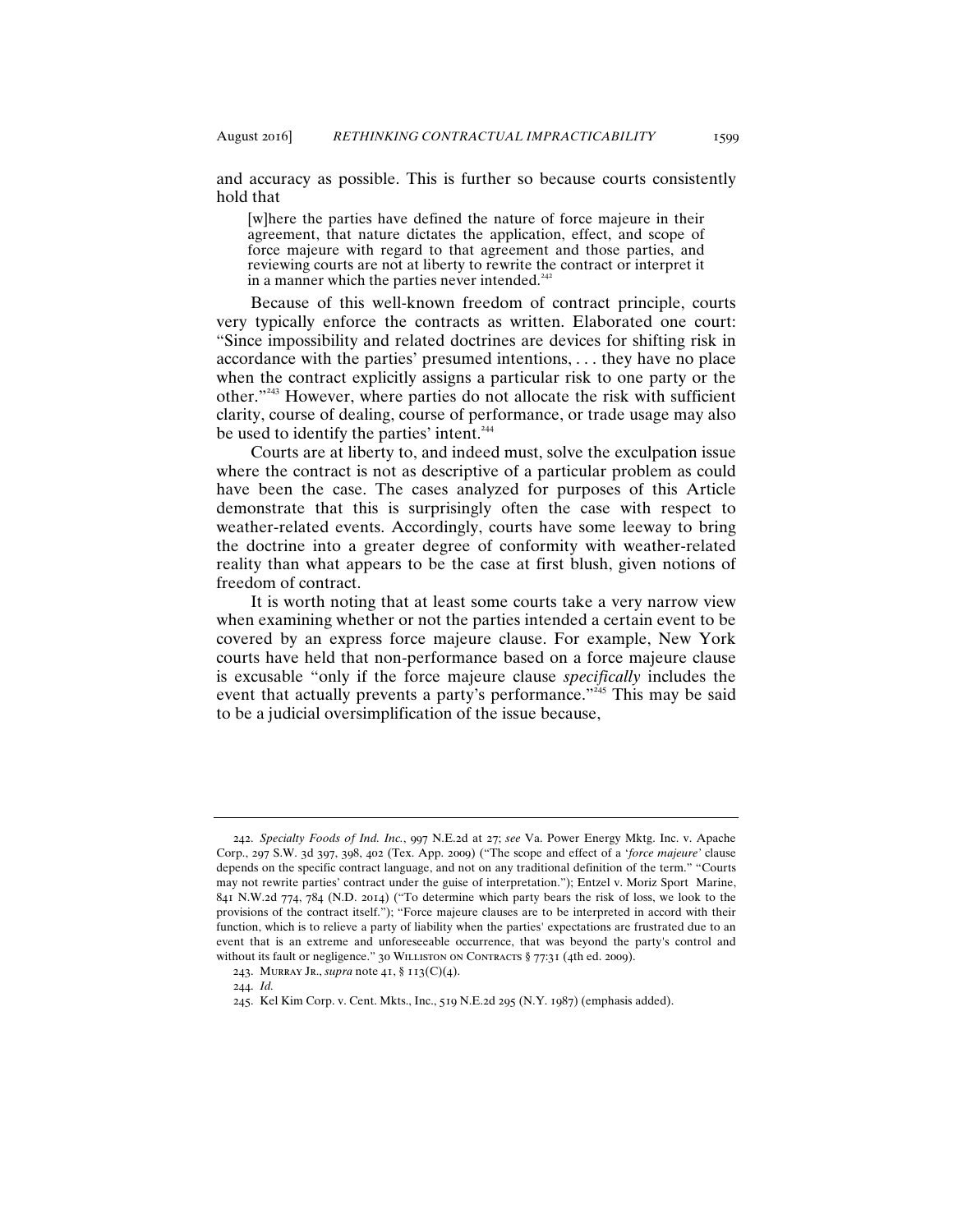[n]o matter how complete a force majeure clause may appear, an unlisted event may occur on which the promisor may base [his/]her claim for excusable nonperformance. After . . . September 11, 2001, major issues arose concerning the effectiveness of war exemption and other insurance clauses in the absence of an officially declared war and the necessity for new terrorism exemption clauses in insurance policies.<sup>246</sup>

Contracting parties should thus be aware of the fact that drafting force majeure clauses is no longer a matter of simply classifying something as an "act of God" or "force majeure" and hoping that courts will give effect accordingly:

That a party labels a condition or event a "force majeure" in a contract does not make that event a force majeure in the traditional sense of the term. Therefore, courts should not be diverted by this "red herring." Instead, they should look to the language that the parties specifically bargained for in the contract to determine the parties' intent concerning whether the event complained of excuses performance.<sup>24</sup>

The latter may, however, be a circular argument in relation to weather events. This is so because the impracticability defense very often in actuality leads courts to analyze whether the parties could or should reasonably have foreseen the event *regardless* of the language used in the contract. As will be discussed further below, this is sound policy given not only current weather reality, but also bargaining power and adhesion contract issues.

In spite of much foresight and careful contract drafting, doubt may arise to the exact nature and extent of the intended risk allocation. In that case, regular contract interpretation principles apply. Force majeure clauses will, like any other contractual provision, be construed in light of "the contractual terms, the surrounding circumstances, and the purpose of the contract  $\dots$ . When an unforeseen event affecting performance of a contract occurs, such a clause will be given a reasonable construction in light of the circumstances."<sup>248</sup> Similarly, the principle of *ejusdem generis* applies. Thus, for example, where "'the event that prevents performance is not enumerated, but the clause contains an expansive catchall phrase in addition to specific events, the precept of *ejusdem generis* as a construction guide is appropriate'—that is, 'words constituting general language of excuse are not to be given the most expansive meaning possible, but are held to apply only to the same general kind or class as those specifically mentioned.<sup>'">249</sup> In drafting contracts, it is thus "wise to follow the listing of specific items with a phrase such as 'including but not limited to' so as to preserve the general protection that would be

<sup>246</sup>. Murray Jr., *supra* note 41, § 113(C )( 4).

<sup>247</sup>. Perlman v. Pioneer P'ship, 918 F.2d 1244, 1251 n.5 (5th Cir. 1990).

<sup>248</sup>. Facto v. Pantagis, 390 N.J.Super 227, 232 (2007).

<sup>249</sup>. Team Mktg. US Corp. v. Power Pact, LLW, 41 A.D.3d 939, 942–43 (N.Y. App. Div. 2007) (quoting Kel Kim Corp. v. Cent. Mkts. 131 AD.2d 945, 950 (N.Y. App. Div. 1987).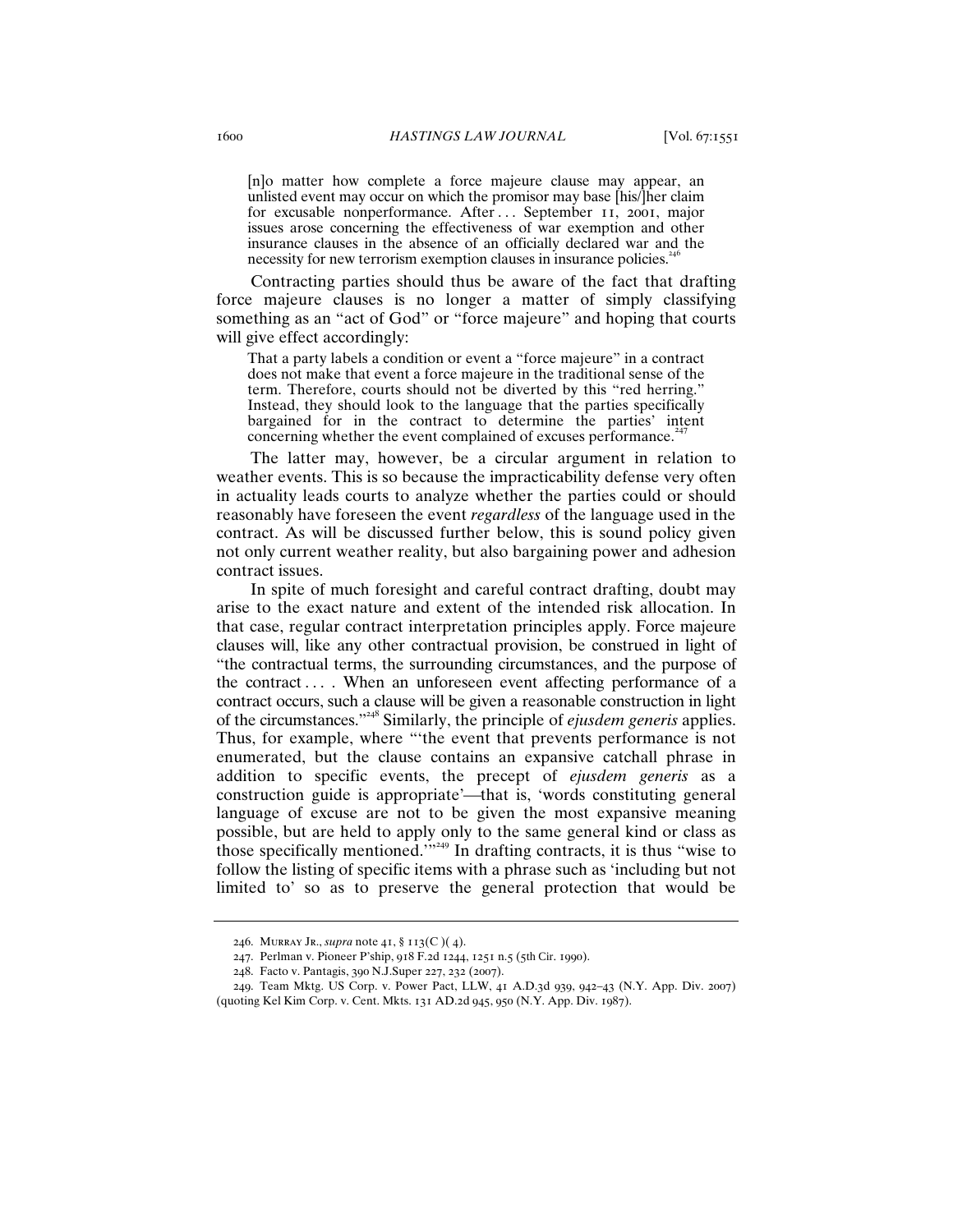automatically afforded ... without such a clause."<sup>250</sup> Some authority indicates that the rule of *ejusdem generis* may be avoided by using the phrase "including but not limited to" rather than simply "including."<sup>25</sup>

Further, when a general provision in a contract conflicts with a specific provision, the specific provision controls. Thus, in a case where a contract contained both a general force majeure clause (exculpating a marina from liability for damages for "acts of God or any other cause") and an exception from that in cases of the promisor's own negligence ("unless such damage or loss is directly caused by the negligent act or omission of the marina"), the court found that the more specifically worded exception determined the outcome.<sup>252</sup> Importantly, many courts have, as analyzed above, concluded that exculpatory provisions that are phrased in general terms only excuse *unforeseen* events that make the performance impracticable.<sup>253</sup> Thus, the foreseeability aspect is key in this respect as well.

Some courts still classify an event as being an "act of God" without analyzing *why* this is the case. For example, where parties did not dispute that freezing weather was an act of God, the court simply held this to be the case without conducting any analysis.<sup>254</sup> Superstorm Sandy has also been held to "unquestionably" be an "act of God"<sup>255</sup> although scientists have cast serious doubt on this claim. Such conclusory judicial findings are, however, proving undesirable given the rapidly changing natural climate. More judicial scrutiny into whether an event truly can be said to be extreme and potentially unforeseen, or conversely, whether the parties cannot reasonably be said to have contracted on the basis of the assumption the subsequently complained-of event would not occur would arguably promote a more careful risk assessment and allocation. As is often the case, parties still frequently use anachronistic force majeure clauses with courts appearing to, at least in some instances, merely rubberstamp these as effective. This is inexpedient if the goal is to further a business climate that more closely takes the risk of severe weather events into account in the contracting stages.

Even if courts find the weather event to be an "act of God," this does not end the inquiry. Along with the other elements, negligence often forms part of either the common law argument, the contract, or both.<sup>256</sup> Further, even though a certain event is not referred to as either

<sup>250</sup>. Murray Jr., *supra* note 41, § 113(C)( 4).

<sup>251</sup>. Perillo, *supra* note 37, § 13.19.

<sup>252</sup>. Garofoli v. Whiskey Island Partners Ltd., 25 N.E.3d 400, 407 (Ohio Ct. App. 2014).

<sup>253</sup>. Perillo, *supra* note 37, § 13.19.

<sup>254</sup>. Tejas Power Corp. v. Amerada Hess Corp., No. 14-98-00346-CV, 1999 WL 605550 at \*8 (Aug. 12, 1999).

<sup>255</sup>. *Garofoli*, 25 N.E.3d at 407.

<sup>256</sup>. *See, e.g.*, *id.*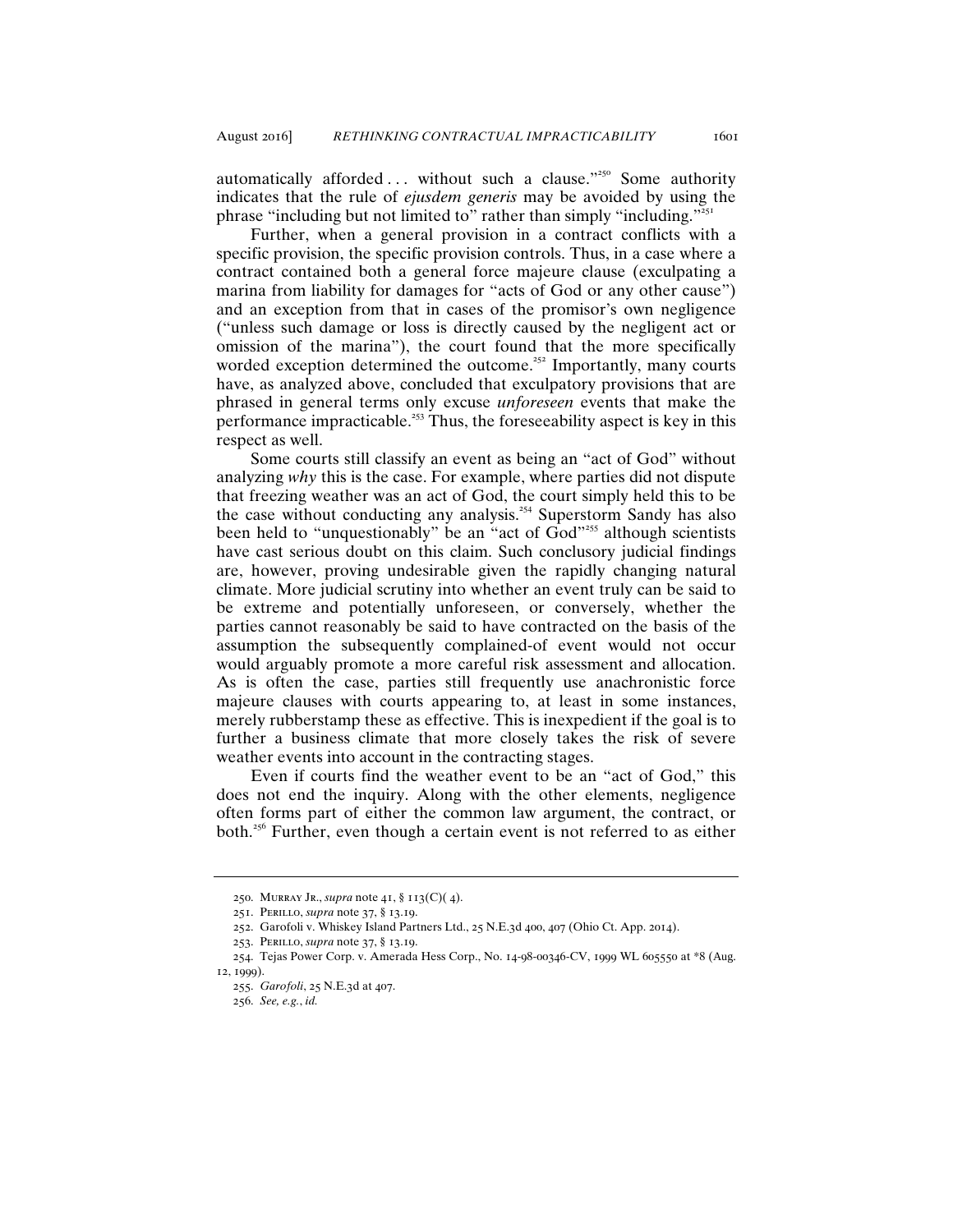an "act of God" or force majeure by the court or the parties, it may still simply be considered to be the "event" that made the performance impracticable, no matter what it is called. For that reason, courts arguably do not have to determine whether the event was an act of God at all. They could simply consider it the "act" that caused the impracticability.

Setting aside phraseology, the impracticability defense often requires extensive factual judicial analyses to determine whether the problematic event warrants the excuse. Recent cases illustrate just how fact-specific such analyses may be. For example, where rain delayed a construction project, one court meticulously analyzed the total level of precipitation causing the delay compared to the previous five-year totals and twenty-four year average. In doing so, it carefully scrutinized scientific testimony made by a National Oceanic and Atmospheric Administration ("NOAA") expert. $257$ 

In a construction case, extensions of time were expressly allowed by contract for construction delays caused by "adverse weather conditions not reasonably anticipated. $\frac{1}{258}$  The contract also stated that the "contractor shall not allow reasonably foreseeable weather conditions to impede the progress of the work."<sup>259</sup> The contractor sought first an extension of time, and when that was denied, sought \$266,828 in additional compensation for overtime work because of an alleged "unusually high level of precipitation" during two winter months.<sup>260</sup> The court carefully analyzed data from NOAA showing that there were a total of nineteen days of measurable participation (twelve of which involved snow) during the thirty-six day period in question. The court noted that the total level of precipitation was

13% below normal when compared to the previous five years, and 29% below normal compared to the past twenty-four-year average. Moreover, during the [relevant] time period, there were 13 rain days with a minimum of 0.1 inch of rainfall, compared to the average 12 rain days occurring during the past five years.<sup>2</sup>

On this basis, the court found that the higher levels of precipitation for the relevant time period could have been reasonably anticipated by the contractor and noted that it "should have come as no surprise to [the contractor] that it rains and snows a good deal during the winter in northern Virginia."<sup>262</sup> Even assuming *arguendo,* that the rain and snowfall that winter were greater than the mean for the preceding

<sup>257</sup>. McDevitt & Street Co. v. Marriott Corp., 713 F. Supp. 906, 911–12 (E.D. Va. 1989).

<sup>258</sup>. *Id.* at 913.

<sup>259</sup>. *Id*.

<sup>260</sup>. *Id.* at 910.

<sup>261</sup>. *Id.* at 912 (citation omitted).

<sup>262</sup>. *Id.* at 915.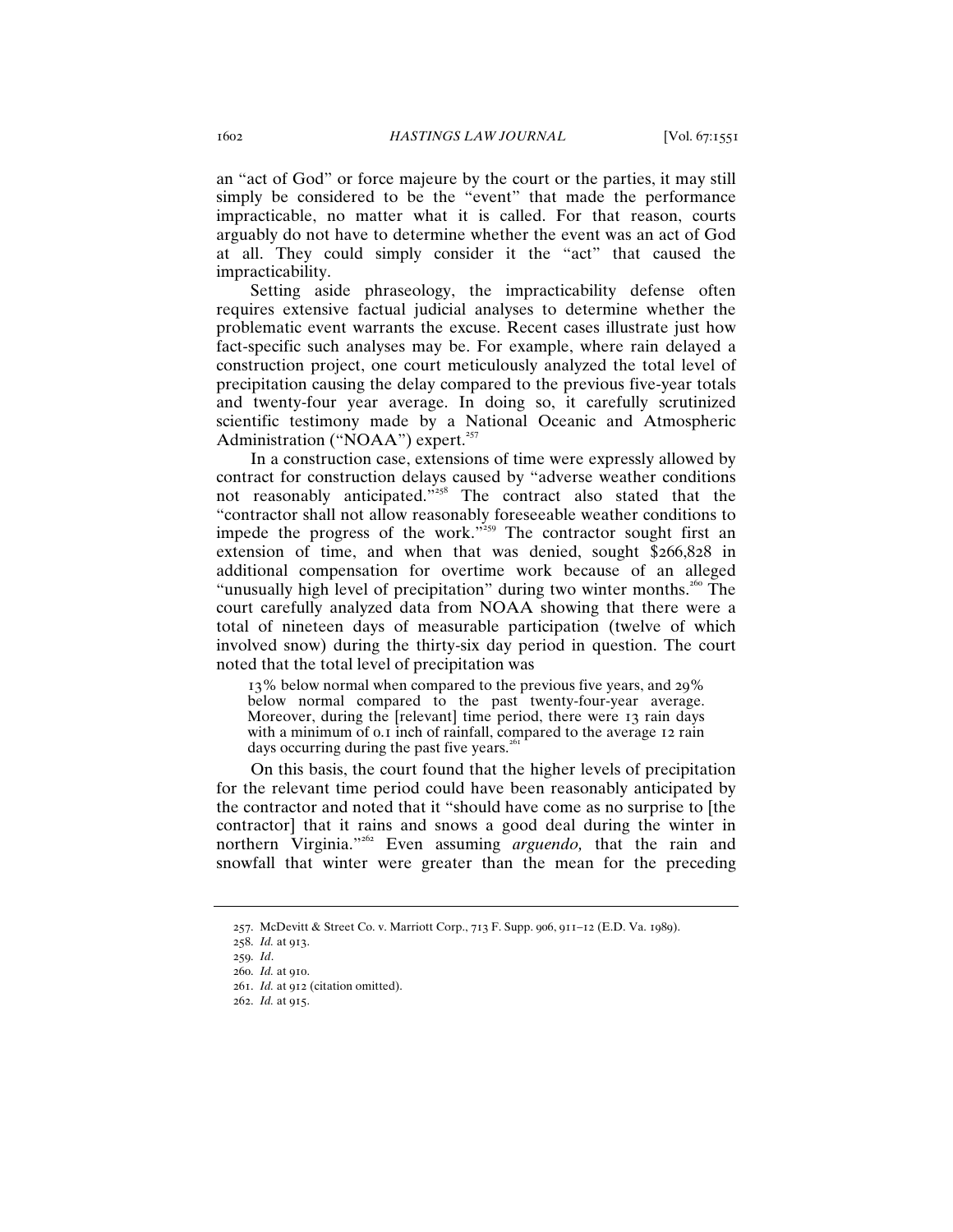twenty-year period, they were "far from the highest recorded and not so unusual as to have been beyond reasonable anticipation." $263$  The contractor was thus not excused under the force majeure clause.<sup>264</sup> This also demonstrates the specificity with which some courts will undertake the above-mentioned foreseeability analyses.

In another construction case, the contract at issue stated that the contractor would not be charged with liquidated damages or any excess cost when the delay in completion was due to, among other things, "unforeseeable cause . . . including, but not restricted to, acts of God . . . and severe weather[.]"<sup>265</sup> The contractor sought exculpation from performance liability based on "unusually wet weather conditions."<sup>266</sup> In rejecting the defense, the court found that during the entire eight month period at issue, there was only a "'plus departure' of 2.82 inches. The total normal rainfall for the period is 30.99 inches."<sup>267</sup> The court closely analyzed the following weather data from the National Weather Service, demonstrating the harder look modern courts are taking towards claims of unforeseeability and alleged acts of God:

| <b>MONTH</b> | NORMAL<br>RAINFALL | ACTUAL<br><b>RAINFALL</b> | <b>DEVALUATION</b><br>FROM NORM |
|--------------|--------------------|---------------------------|---------------------------------|
| Jan.         | 4.04               | 5.65                      | $+.85$                          |
| Feb.         | 3.71               | I.52                      | $-2.57$                         |
| Mar.         | 4.10               | 5.01                      | $+.86$                          |
| Apr.         | 5.19               | 6.44                      | $+1.87$                         |
| May          | 5.04               | 2.00                      | $-2.79$                         |
| June         | 3.34               | 5.84                      | $+2.50$                         |
| July         | 2.89               | 7.63                      | $+3.88$                         |
| Aug.         | 2.68               | 0.77                      | 1.78                            |
| <b>Total</b> | 30.99              | 20.2I                     | $+2.82$                         |

Table 1: Deviation from Rainfall Norms

An expectation and analysis of clarity in contract drafting also pertains in Louisiana. Thus, where a contract specifically referred to "abnormal weather" but did not define it, the court found that mere "adverse" weather in the form of rain causing flooding after Tropical

<sup>263</sup>. *Id.*

<sup>264</sup>. *Id.*

<sup>265</sup>. Roger Johnson Constr. Co. v. Bossier City, 330 So. 2d 338, 340 (Ct. App. La. 1976).

<sup>266</sup>. *Id.*

<sup>267</sup>. *Id.* at 341.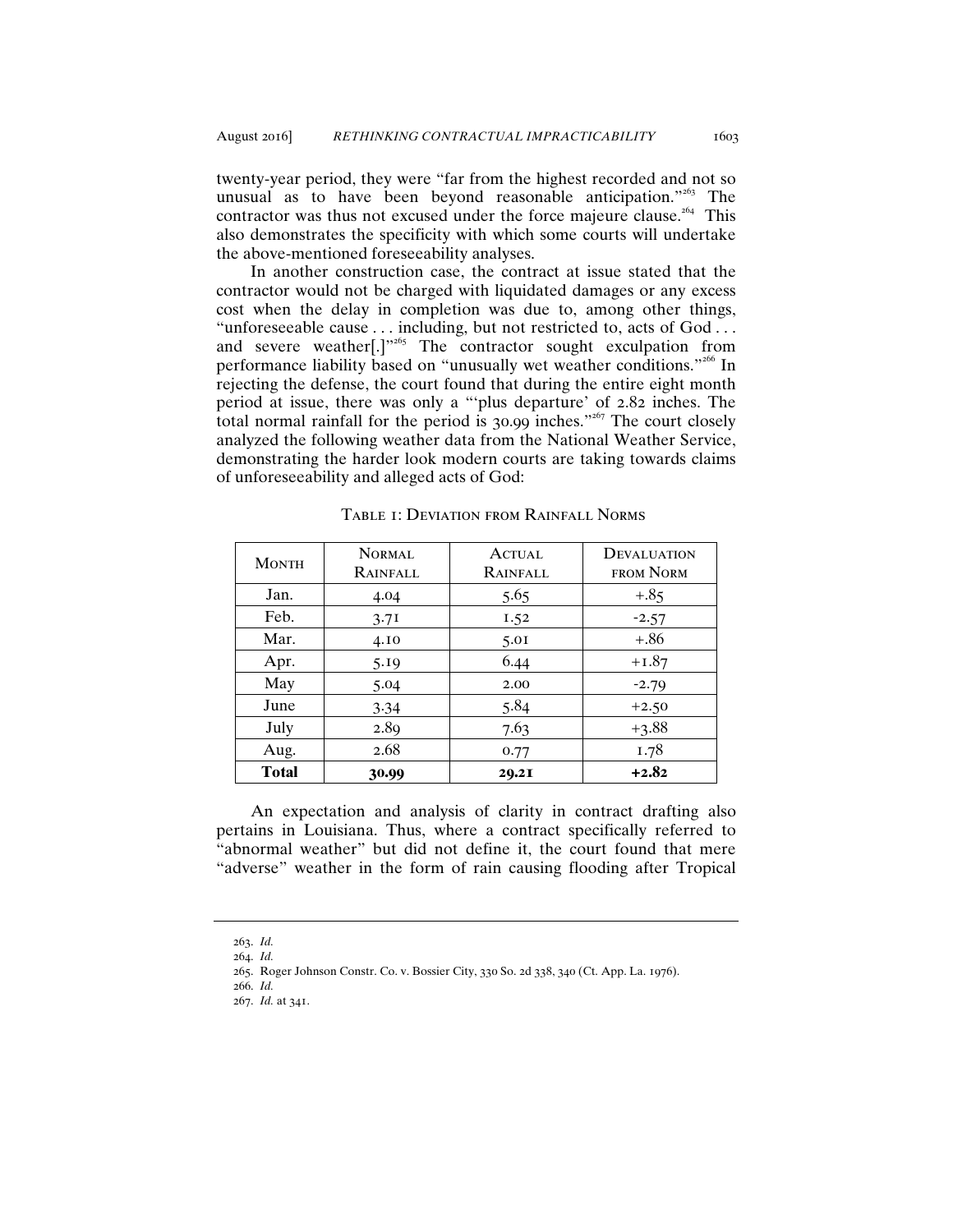Storm Allison did not amount to an "abnormal" weather condition.<sup>268</sup> Courts look very carefully not only at any applicable force majeure clause, but also for example, at what are deemed to be "normal" or "average" and "extreme" weather patterns in any given geographical locale at the time of year in question. It stands to reason that some natural occurrences are quite foreseeable and even expected in certain areas. "Thus, hurricanes in Florida would not constitute a sufficient *implied* cause for impracticability of performance in Florida, though they may be sufficient in Nebraska."<sup>269</sup>

Of course, courts analyze *all* contractual provisions carefully, and not just those pertaining to weather. Thus, where a contract stated that "[n]either party shall be entitled to the benefit of the provisions of *Force Majeure* to the extent performance is affected by . . . the loss or failure of Seller's gas supply or depletion of reserves," a very fact-specific inquiry into what constituted a "gas supply" followed.<sup> $270$ </sup> Contractual accuracy is always important, but perhaps especially so in relation to severe weather.

The more specific parties can be when allocating weather risks to contractual performances, the more likely it is that they can accurately control the outcome of potential litigation without courts resorting to gap-filling or other contract interpretation methods. Parties should undertake a realistic risk evaluation at the contract drafting stage and specify exactly under *which* conditions *who* should be able to escape which promised performance(s), if any. Instead of merely making use of the boilerplate phrase "act of God" or even "extreme weather events" as currently is often the case, parties should specify exactly *what* is meant by such phrases. For example, do potentially liability-exculpating events include earthquakes or tornadoes in areas where these have not so far been common? Do they include hurricanes or storm surges above, but not below, a certain level? How about snowstorms that continue for a certain length of time or that happen at what was previously unusual times of the year? Droughts that exceed certain levels, time periods, or that occur in traditionally more rain-prone areas?

Although courts in general are not free to interpret contracts against the parties' intent, they may gap-fill as needed. Courts will not treat contractual clauses as dispositive without examining the circumstances of the case in order to ensure the creation of intended and equitable outcomes. This, for example, also holds true for various other standard contractual clauses, such as "time is of the essence" clauses, merger clauses and personal satisfaction clauses. However, specificity of contract

<sup>268</sup>. Hartec Corp. v. GSE Assocs., 91 So. 3d 375 (La. Ct. App. 2012).

<sup>269</sup>. Thrifty Rent-A-Car Sys. v. S. Fla. Transp., No. 04-CV-0751-CVE-SAJ, 2005 Dist. LEXIS 38489, at \*13–14 (N.D. Okla. 2005).

<sup>270</sup>. Va. Power Energy Mktg. Inc. v. Apache Corp., 297 S.W. 3d 397, 403 (Tex. App. 2009).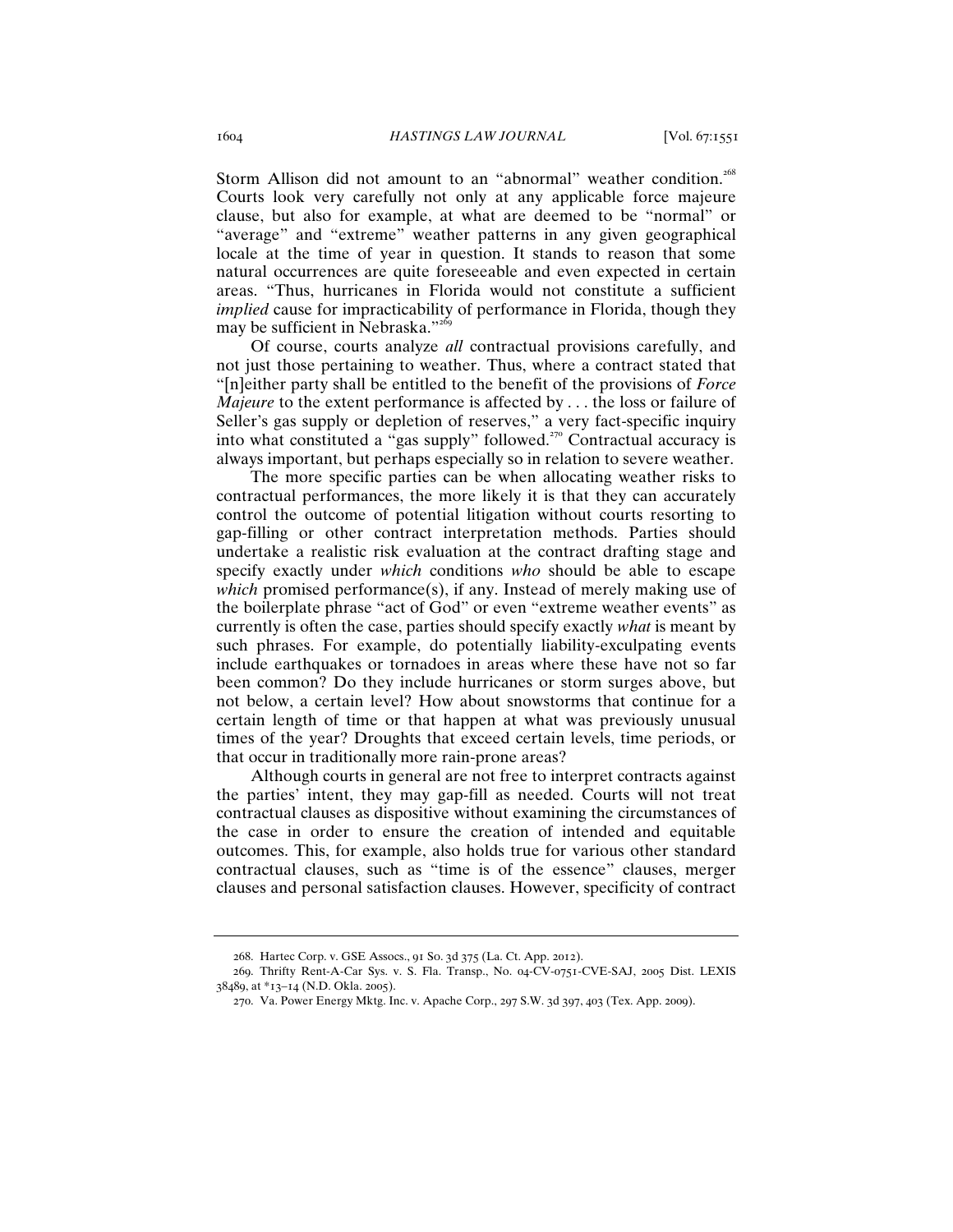drafting will be key to ensuring as much predictability and certainty of judicial outcomes as is possible in this particular area. Parties may also benefit from revisiting the provisions throughout the contractual performance, and adjusting the contract as necessary and feasible $271$ . This may be particularly relevant where the contractual performance runs over more than just a few months, as is the case of many power and warranty contracts.

Under established principles of contract law, parties can, with few limits, determine their own "law of the contract." Courts are not at liberty to construe contracts in a manner that goes against the clear intent of the parties. In the words of Judge Posner:

[A]n essential function of contracts is to allocate risk, and would be defeated if courts treated the materializing of a bargained-over, allocated risk as a misfortune the burden of which is required to be shared between the parties . . . rather than borne entirely by the party to whom the risk has been allocated by mutual agreement.<sup> $272$ </sup>

 It is unlikely that courts will disturb this principle. They should not do so where parties explicitly and truly reached a mutual agreement upon a certain risk allocation. However, if-as often happens-parties fail to bargain over and accurately allocate their risks, courts should examine the defense much more critically than before for reasons of contractual clarity and expectations as well as for public policy purposes. The doctrine was developed to encompass certain very unusual situations and should not be broadened beyond this. If anything, as previously mentioned, it should be narrowed.

Where courts have sometimes appeared willing to more or less "rubberstamp" a weather event as an "act of God" or force majeure, this may become less and less likely to remain so. Contracts have, after all, also been recognized to serve as *more* than a mere risk allocation vehicle:

[C]ontracts do not just allocate risk. They also ... set in motion a cooperative enterprise, which may to some extent place one party at the other's mercy. "The parties to a contract are embarked on a cooperative venture, and a minimum of cooperativeness in the event unforeseen problems arise at the performance stage is required even if not an explicit duty of the contract."<sup>273</sup>

To a large extent, the matter is one of the enforceability or limitation of contractual terms for reasons of public policy notwithstanding how parties have phrased them. Other contract clauses that were broadly held enforceable for a long time have modernly been held unenforceable for reasons of public policy. Non-compete clauses, for example, were traditionally considered a matter of purely private

<sup>271</sup>. Meyers & Shreinkin, *supra* note 26, at 2.

<sup>272</sup>. Mkt. St. Assocs. Ltd. P'ship v. Frey, 941 F.2d 588, 595 (7th Cir. 1991).

<sup>273</sup>. *Id.*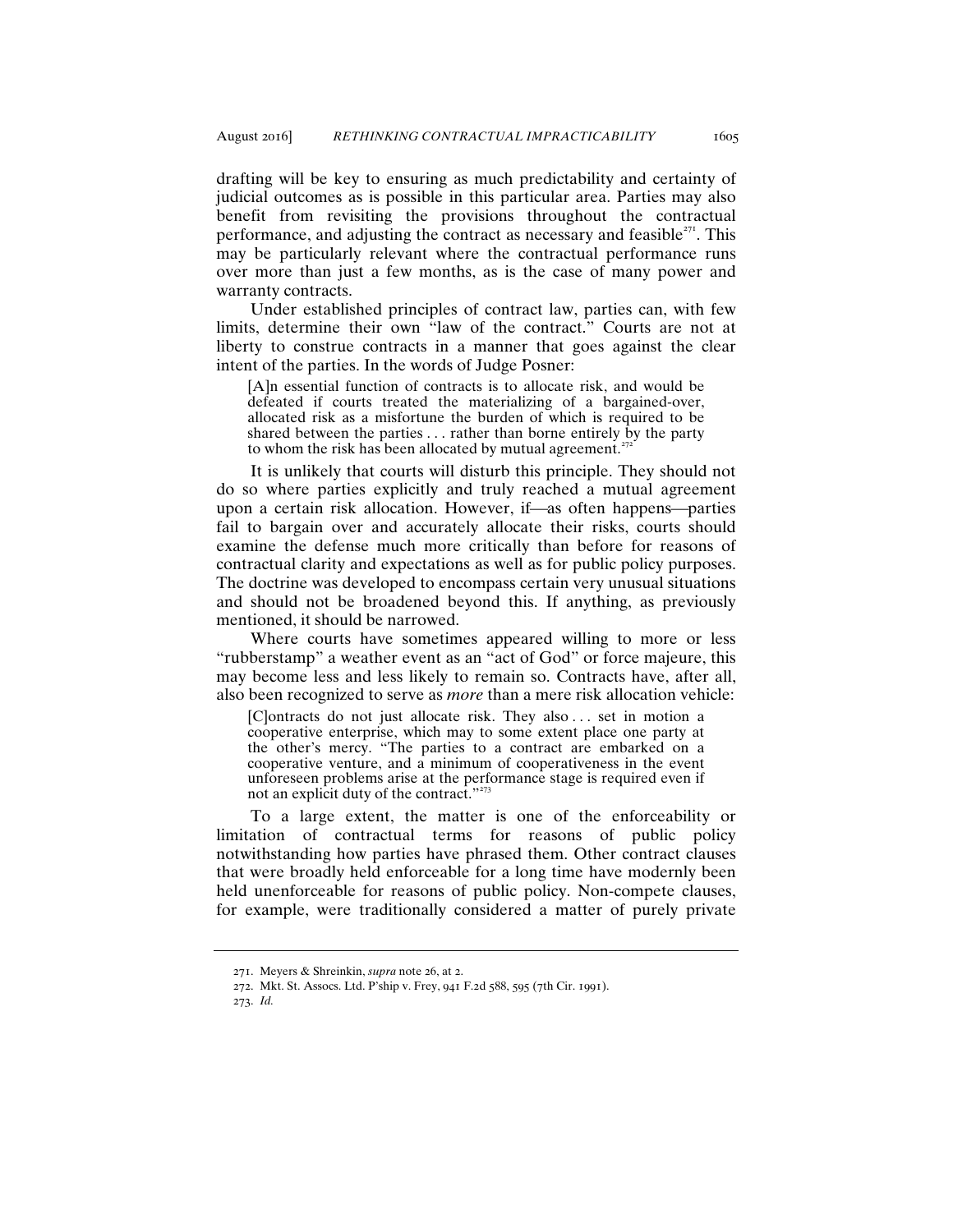contracting without much scrutiny of their broader consequences for society. Whereas this is still the case in some states, other states have started to question the desirability of non-compete clauses seen from a broader societal point of view. The California Supreme Court, for example, has unanimously held that Business & Professions Code Section 16600, which states that "every contract by which anyone is restrained from engaging in a lawful profession, trade, or business of any kind is to that extent void" means, for reasons of public policy, that noncompete clauses are invalid.<sup> $274$ </sup> "Indeed, no reported California state court decision has endorsed the Ninth Circuit's reasoning [otherwise], and we are of the view that California courts have been clear in their expression that section 16600 represents a strong public policy of the state which should not be diluted by judicial fiat." $275$ 

Another example of the same tension is also apparent in arbitration clauses where the interface between the right to remedy one's injury in court and contractual stipulations to the contrary is evident. In these and other cases, the law is "flipping" to better take employees and private individuals into account instead of merely relying on the express provisions of the contract. Similarly, in the case of force majeure clauses, courts should more closely scrutinize whether such clauses were freely bargained for or, as has been the case with many arbitration clauses, the result of more one-sided, uneven bargaining powers. They should also take a hard look from society's point of view at the desirability of allowing contract parties to exculpate themselves from liability for events that have become an almost everyday occurrence. The costs of weather calamities must, simply, be better internalized by all societal players including contracting parties.

The normative values of law including concerns of fairness and public policy are at issue with many contracts clauses and certainly among them force majeure clauses. As Judge Posner pointed out: Contract law should not protect opportunistic behavior when such behavior exceeds taking advantage of superior market knowledge and ventures into bad faith conduct.<sup>276</sup> If, for example, one party has more knowledge about the potential implications of severe weather on a contractual performance, yet does not disclose this and perhaps even takes advantage of it, an issue of bad faith arises. So will the issue of whether the parties have truly "mutually" agreed upon the force majeure term to begin with. In short, simply because a contract contains a certain term, an analysis of potentially overshadowing issues is not precluded.

<sup>274</sup>. Edwards v. Arthur Andersen LLP, 189 P.3d 285, 293 (Cal. 2008) (providing examples of noncompete and other restrictive contract clauses that were held invalid).

<sup>275</sup>. *Id*. at 297.

<sup>276</sup>. *Mkt. St. Assocs. Ltd. P'ship*, 941 F.2d at 595.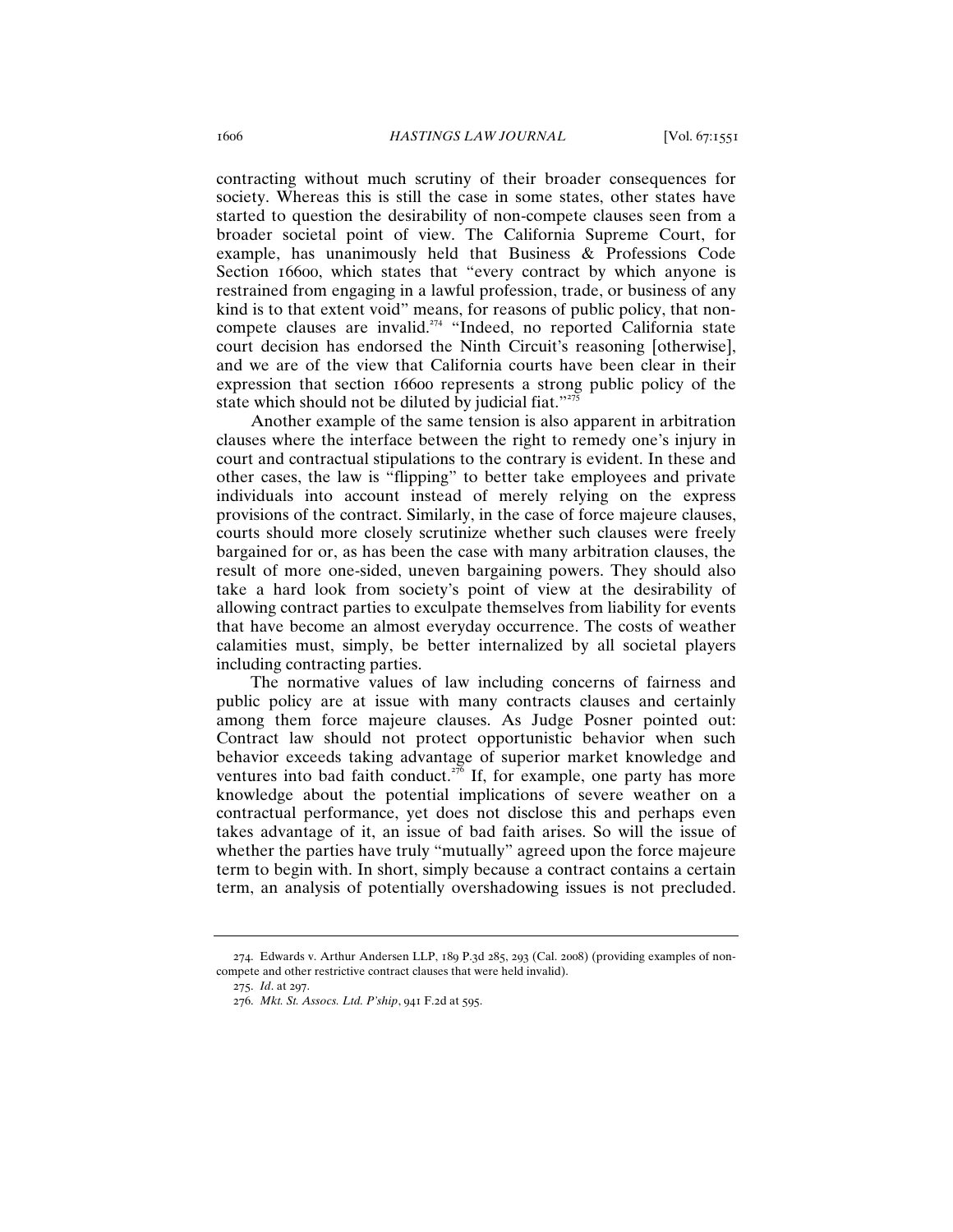Merely concluding that parties are "sophisticated" and could have negotiated a term differently is another binary falsity that should be considered when analyzing force majeure terms. Some parties simply have more resources than others. Some negotiating and drafting attorneys are more sophisticated than others. The circumstances behind the drafting of the clauses should, in short, be taken into account by courts in the context of climate and beyond. The view that the contractual language binds is simply too narrow for reasons of contractual fairness. This has been widely recognized in the area of unconscionability, which is alive and well in many states. It should be in relation to the drafting and application of force majeure clauses as well.

Where no force majeure clause is at issue, courts should apply a critical examination of the overall doctrine of impracticability and more sparsely allow for this defense in the case of severe weather events. This will send a signal to contracting parties that they should be prepared to internalize even arguably unexpected costs of impracticable events in their bargains. This could, for example, be accomplished via insurance coverage. On the one hand, such cost internalization may be passed on to clients and thus be unwelcome by many. On the other hand, a more careful risk evaluation and potential acceptance of the true costs of climate change by contracting parties and the business sector in general would force a higher awareness of the by-now established financial consequences of climate change at both the government, but also at the private levels. Impracticability is, granted, an established doctrine, even in relation to "extreme" weather. But importantly, it is one that originated under very different knowledge bases than are available now.

 Courts serve not only a dispute-resolution function, but also an important signaling function. For the public policy justification of creating the broader awareness of climate change necessary in order to timely alleviate the problem or, as is unfortunately becoming more realistic, to prepare to adapt to climate change and the severe costs stemming from it, courts could and should be alert to the shift in realities—scientific, economic and otherwise—that is happening in this area. Thus, courts should, for both contractual and public policy purposes, more carefully than before examine whether a given weather calamity conforms to the notions of impracticability for which the doctrine was developed.

Time has come to discard legally and factually outdated phrases such as "acts of God" and "force majeure" in relation to severe weather events. Such events are to an increasing extent manmade. Thus, drafting parties should be prepared to allocate possible contractual risks much more accurately than before, avoiding such generic, anachronistic descriptions. Courts should also no longer discuss the excuse in such terms, but rather reference the modern impracticability doctrine in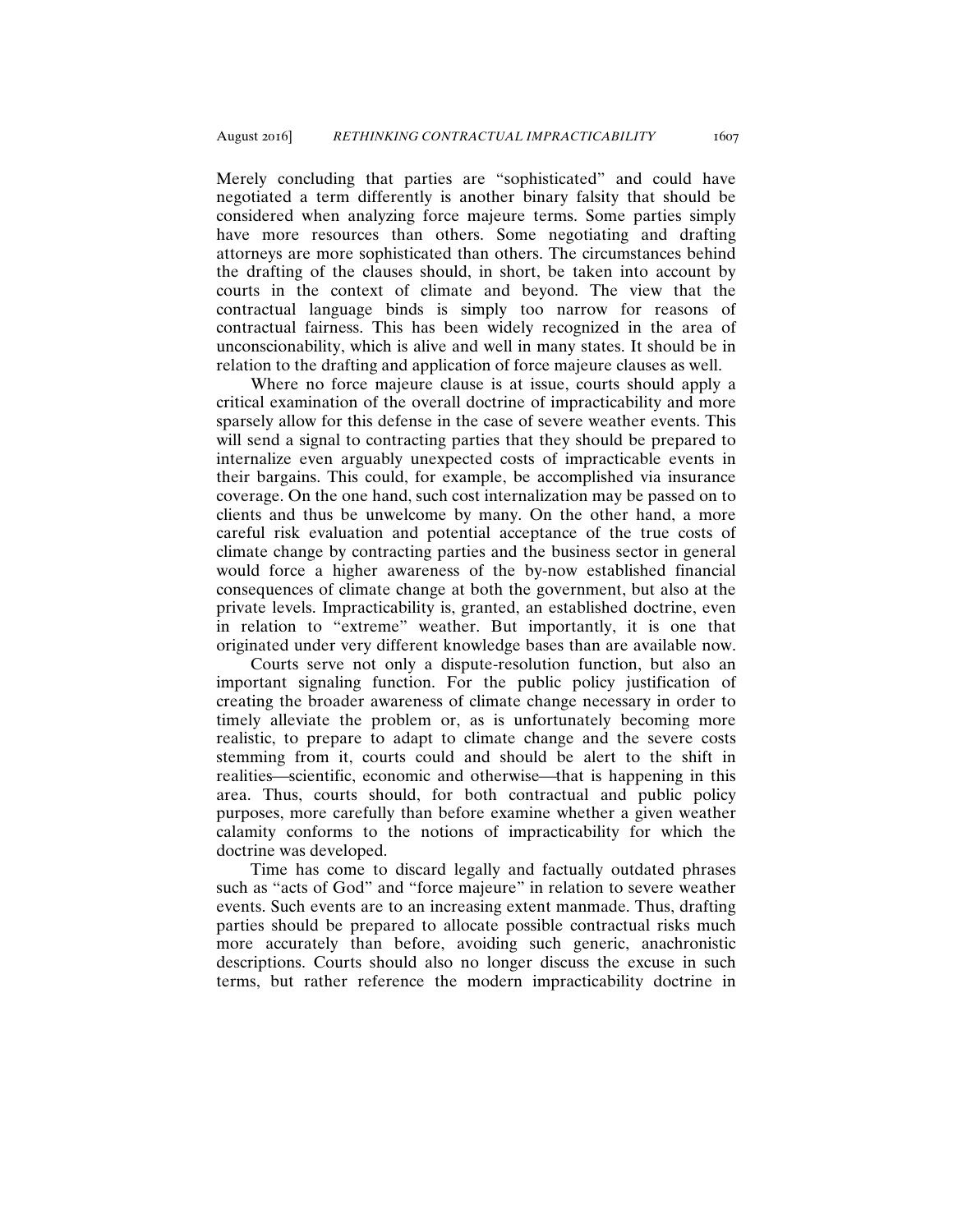general. By doing so, courts may reach the desired results without resorting to outmoded legal language that has arguably become an undesirable legal fiction. This and other broader concerns will be discussed in the following Part.

#### V. Broader Reasons for Change

Above, I set forth some of the considerations that warrant taking a new, hard look at the closely related doctrines that support exculpation from contractual liability based on weather calamities. Broader reasons exist as well.

Contracts may not be an area of the law that frequently changes, but it does also change over time as it should. The doctrine of impracticability has already changed much over time. Where at its very early stages, it only covered deaths or unavoidable illness in personal services contracts and supervening changes of the law that made performances unlawful and thus legally impossible,<sup> $277$ </sup> the doctrine now covers many more circumstances. Similarly, where actual "impossibility" was once required, courts now grant the excuse where severe performance difficulties have arisen. Commercial risks are, with technological and other innovations, currently very different than those of even just a few decades ago. Courts should narrow the applications of the impracticability defense in the context of so-called "extreme" weather events. This would send a signal to contracting parties to conduct more careful risk evaluations before—and with more timeextensive contracts, during—their contractual performances. Crucially, narrowing the implications of the doctrine would act as an impetus for parties to draft force majeure clauses more carefully than ever before in order to avoid courts allocating the costs of delayed performances or non-performances in manners that the parties did not predict. It would also encourage parties to take further steps to prevent or overcome the negative effects of weather events rather than resorting to after-the-fact litigation.

Although parties take precautions to avoid contractual performance difficulties, cases on this issue, of course, may nonetheless proceed to trial. In that case, parties should be prepared to propose jury instructions that adequately and accurately describe how the contract allocated the risk of weather events as well as what an "act of God" or force majeure is considered to be in the particular location in question. Jury members can neither be expected to have sufficient knowledge of climatic trends in general or if the impact of severe weather on the particular parties' promised performances. Jury instructions should carefully match the contract at issue. This should be obvious, but is not always so. For

<sup>277</sup>. Perillo, *supra* note 37, § 13.1.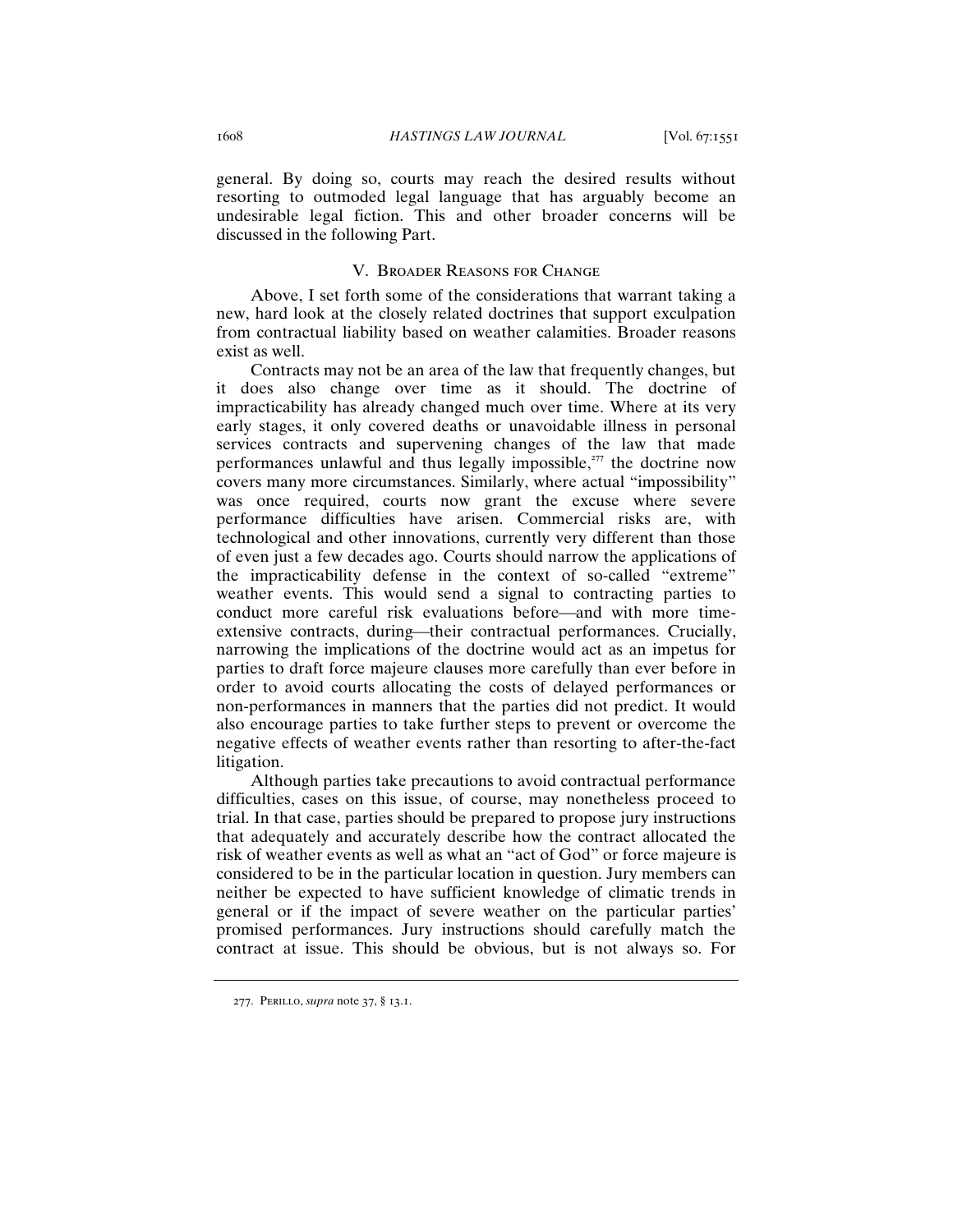example, in one case, the jury was instructed that before an occurrence may constitute force majeure, certain workmen "must have exercised due diligence and taken all reasonable steps to avoid, remove and overcome the effect of 'force majeure.'"<sup>278</sup> However, because nothing in the contract "expressly obligated" the workmen to actually exercise due diligence in order to take steps to avoid the effects of force majeure, the court refused to impose such a duty on the party, emphasizing that the parties had "merely agreed that when certain specified acts occurred, any resulting delay or interruption ... was not to 'be counted against Lessee. $\cdots$ <sup>279</sup>

A deterrent to invoking impracticability in the context of weatherrelated contractual problems could be achieved by the implementation of attorney's fee-shifting provisions or statutes. Under the "American Rule," each party bears its own attorney's fees in litigation absent a statutory or contractual exception.<sup>280</sup> If parties were required by law or by contract to bear the costs of a failed attempt to seek the excuse based on severe weather unless the contract was clear on the issue, they may be more likely to consider the potential impacts of severe weather on their contractual promises more carefully, and take further precautions against such problems at the drafting stage. As mentioned, clearer contractual stipulations are currently needed in relation to weather disasters. At a minimum, fee-shifting provisions may be more likely to settle any problems out of court; a desirable result from a judicial efficiency point of view.

The question has been raised whether it matters *who* ultimately ends up being financially liable for contractual problems as long as the outcome is based on existing legal theory. To unsuspecting parties, this may very well matter. Whereas parties ought, of course, to conduct a careful risk evaluation before contracting, it is also true that some parties will necessarily find themselves at the weaker end of the negotiation spectrum and thus ultimately unable to reach a different risk allocation even if they *have* predicted the risks accurately. For example, just as courts hearing arbitration and unconscionability cases generally take the relative bargaining positions and sophistication of the parties into account, so it is relevant for courts to consider whether force majeure clauses should be given as much weight as is currently the case where the party seeking exculpation is that with the stronger bargaining power. Risk allocation in the weather context is not one of the issues to which contracting parties and thus courts have given much weight until now. As

<sup>278</sup>. Sun Operating P'ship v. Holt, 984 S.W.2d 277, 281 (Tex. App. 1998).

<sup>279</sup>. *Id.* at 283.

<sup>280</sup>. *See* Alyeska Pipeline Serv. Co. v. Wilderness Soc'y, 421 U.S. 240, 247 (1975); *see also* Ly v. Nystrom, 615 N.W.2d 302, 314 (Minn. 2000).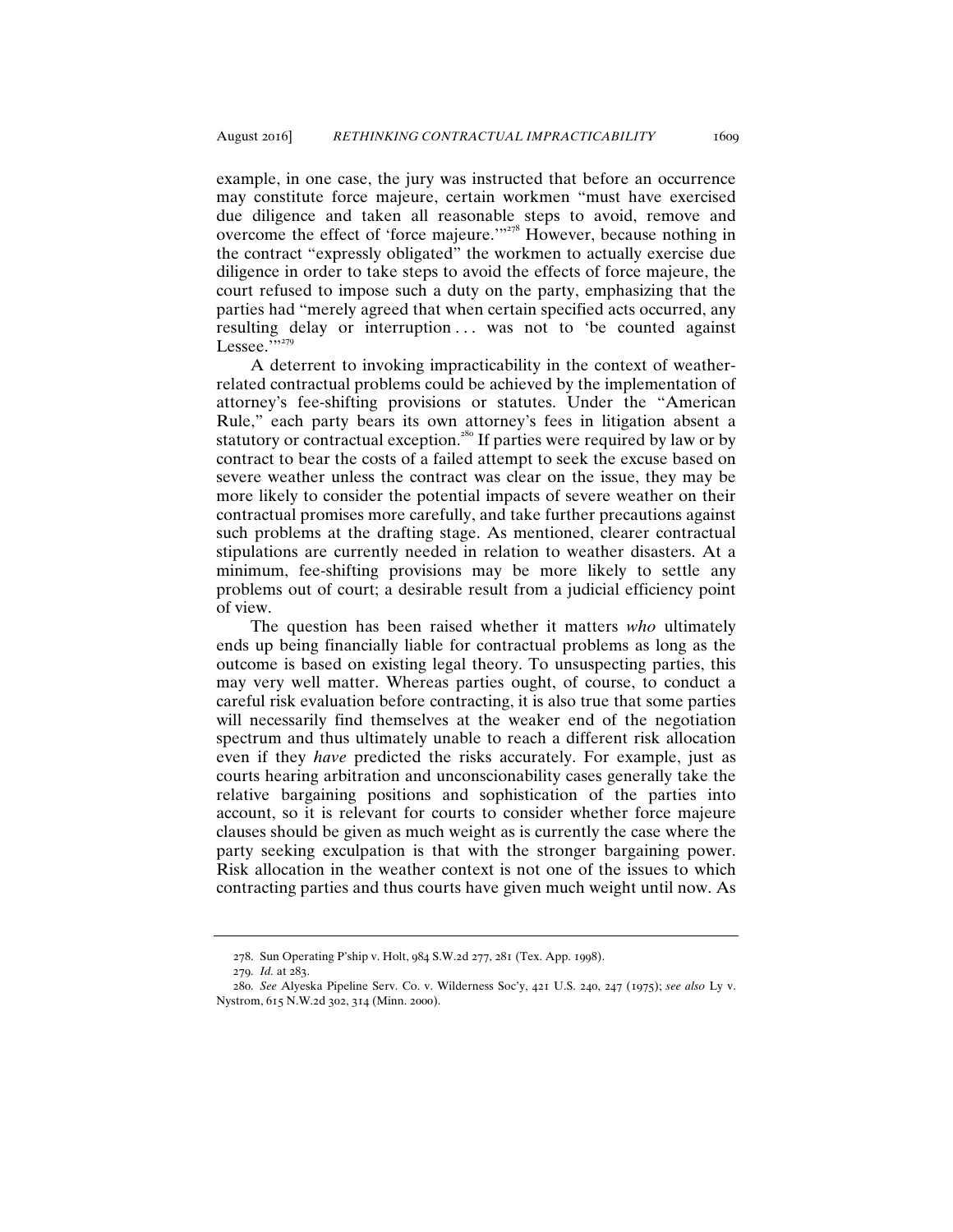this situation is changing, weaker parties in the bargaining equation should be aware that this issue could turn out to be as financially important as other aspects of the bargain. In turn, courts should take a very close look at not only the language of the parties, but also whether both parties' intent and expectations were, in fact, as freely bargained for as is often the presumption.

Because of the already existing overlap between the applications of force majeure in tort and contract law, it makes sense for courts hearing contract cases to follow a recommendation by tors scholars, namely that a separate "act of God" or force majeure notion is not even needed at all. In tort, regular negligence analyses amply cover the problems caused by an alleged failure to take the potential for adverse effects of severe weather into account when parties interact with each other in ways that may result in legal liability. "The time has come to recognize the act of God defense for what it is: an anachronistic, mirror image of existing negligence principles. The defense no longer serves an independent useful purpose and should be subsumed into the duty issue of general negligence analysis."<sup>281</sup> In cases of alleged breaches of contract, the notion of negligence may thus not only overlap, but maybe even cover the disputed problem on a standalone basis. Where parties have not specifically allocated their risks, the interrelated notions of foreseeability and basic assumption of the risk will, when analyzing the matter in conjunction with negligence, cover the matter. Archaic phrases such as "act of God" and "force majeure" in the contractual weather context have proved to be insufficient without deeper analyses of who should, under the circumstances, bear the responsibility for the contractual mishap.

Importantly, time may have come to borrow another concept from tort, namely the notion of relative liability similar to the tort system of comparative negligence. Historically, if a party contributed to the problem underlying tort liability in any way, that party would not be able to obtain damages ("pure contributory negligence"). Today, only four states and the District of Columbia apply that doctrine.<sup>282</sup> Instead, the majority of states now examine the extent to which a party may have contributed to the problem and reduce the available damages

<sup>281</sup>. Binder, *supra* note 69, at 4; *see* Restatement (Third) of Torts § 3 comments (Am. Law Inst., Proposed Final Draft No. 1) ("[c]ases involving serious and unusual adverse natural events—'acts of God'-essentially call for application of the factors that enter into an ordinary analysis of negligence. Accordingly . . . a separate instruction on act of God may not be necessary"); DAN B. DOBBS, THE LAW OF Torts (2000) ("Courts often speak of natural forces as if special rules are needed in those cases, but . . . the decisions comport with the general rules of negligence and proximate cause. It is thus entirely possible to drop terms like 'act of God' altogether").

<sup>282</sup>. *See, e.g.*, Gary L. Wickert, Automobile Insurance Subrogation in All 50 States, § 4.01[15] (2nd ed. 2014).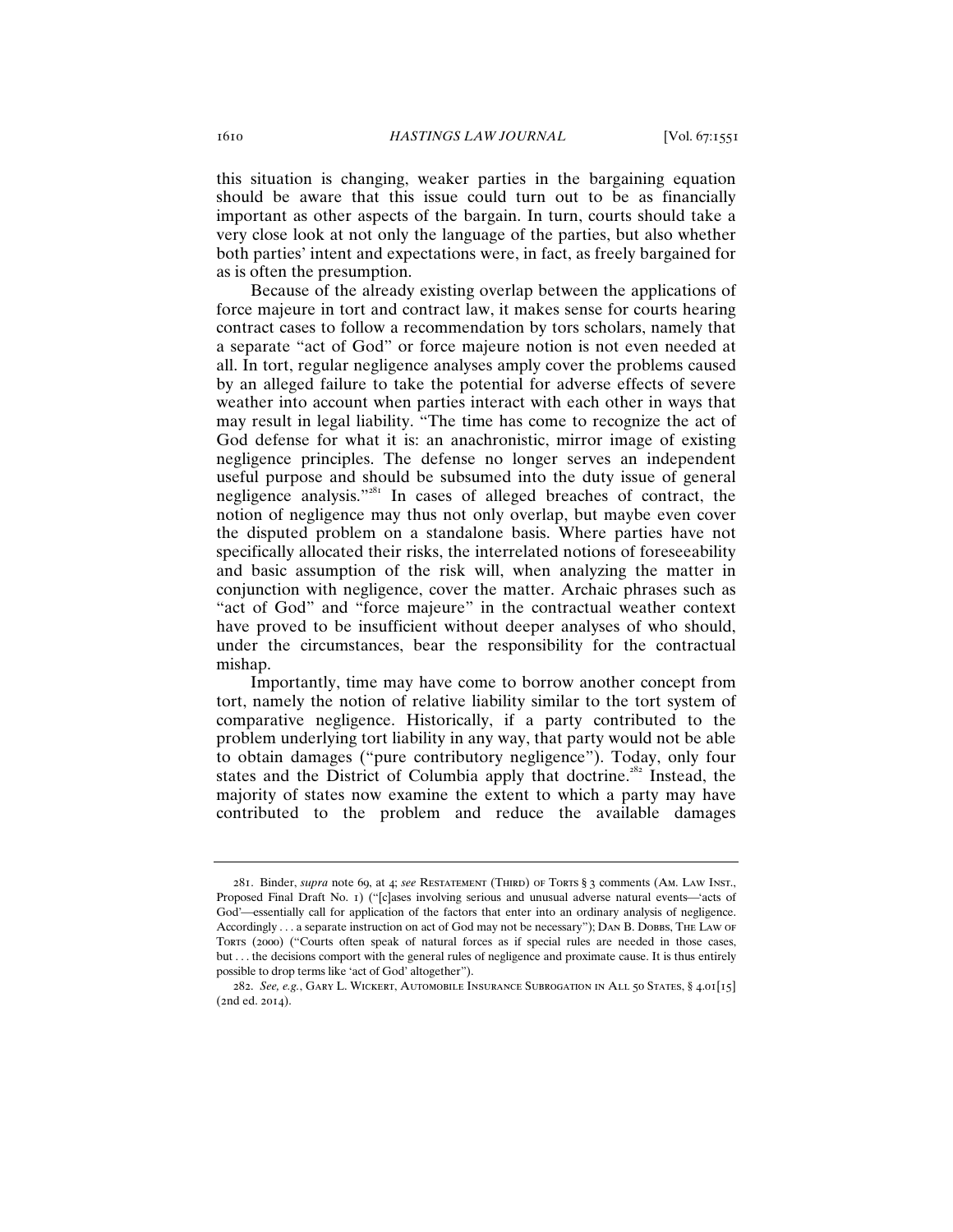accordingly ("comparative negligence"). In contract law, courts could introduce the notion of "comparative risk allocation." Instead of the current binary solution of either exculpating a party completely from contractual performance liability, or not at all, when parties have failed to expressly allocate their risks, courts could examine the extent to which that party should have foreseen the event at issue and taken appropriate precautions against it. On this basis, damages could also be allocated proportionally between the parties. This may lead to a more equitable risk allocation.

In other words, just as tort litigants share negligence by judicial allocation, so could contracting parties be made to share the risk based on a modernized framework of relative, and thus not pure, risk allocation. To be sure, contract law is, in contrast to tort law, based on the observance of antecedent risk agreements. However, where parties have either not addressed the issue of risk with sufficient accuracy or not done so at all (in which case the common law doctrine of impracticability still applies), judges would not run afoul of the law of the contract or, arguably, established contract law principles by allocating the risk equitably under the circumstances. At bottom, this is because the doctrine of impracticability is precisely geared towards courts conducting an after-the-fact investigation into who should be responsible for financially unexpected outcomes. Nothing in existing contract law requires an all-or-nothing result such as is frequently the case today. Rather, the relevant analysis and actual outcomes should be shifted towards a more equitable risk *sharing* system, taking into consideration such factors as who was in the better position to have avoided the contractual problem in the first place, the relative bargaining powers of the parties, and, crucially, the principle of reasonable foreseeability given modern scientific knowledge of the causes and effects of extreme weather.

Similarly, cases are often said to sound in either "tort law" or "contract law." This may also be an overly restrictive binary framework that does not sufficiently reflect the complexity of today's business situations. Instead of such "either/or" solutions, "both/and" solutions would better reflect the reality of modern contract law. This is especially so in relation to climatic problems where both parties may actually be at "fault" for not predicting or preventing the problem at issue, although to varying degrees. Although a new comparative risk allocation system may be seen to break with established contract law and tradition, modern reality warrants this.

Just as tort law moved away from a system that was considered to no longer be efficient and equitable, so can and should contract law be modernized in relation to impracticability caused by extreme weather events. Society has now developed a much greater and more multi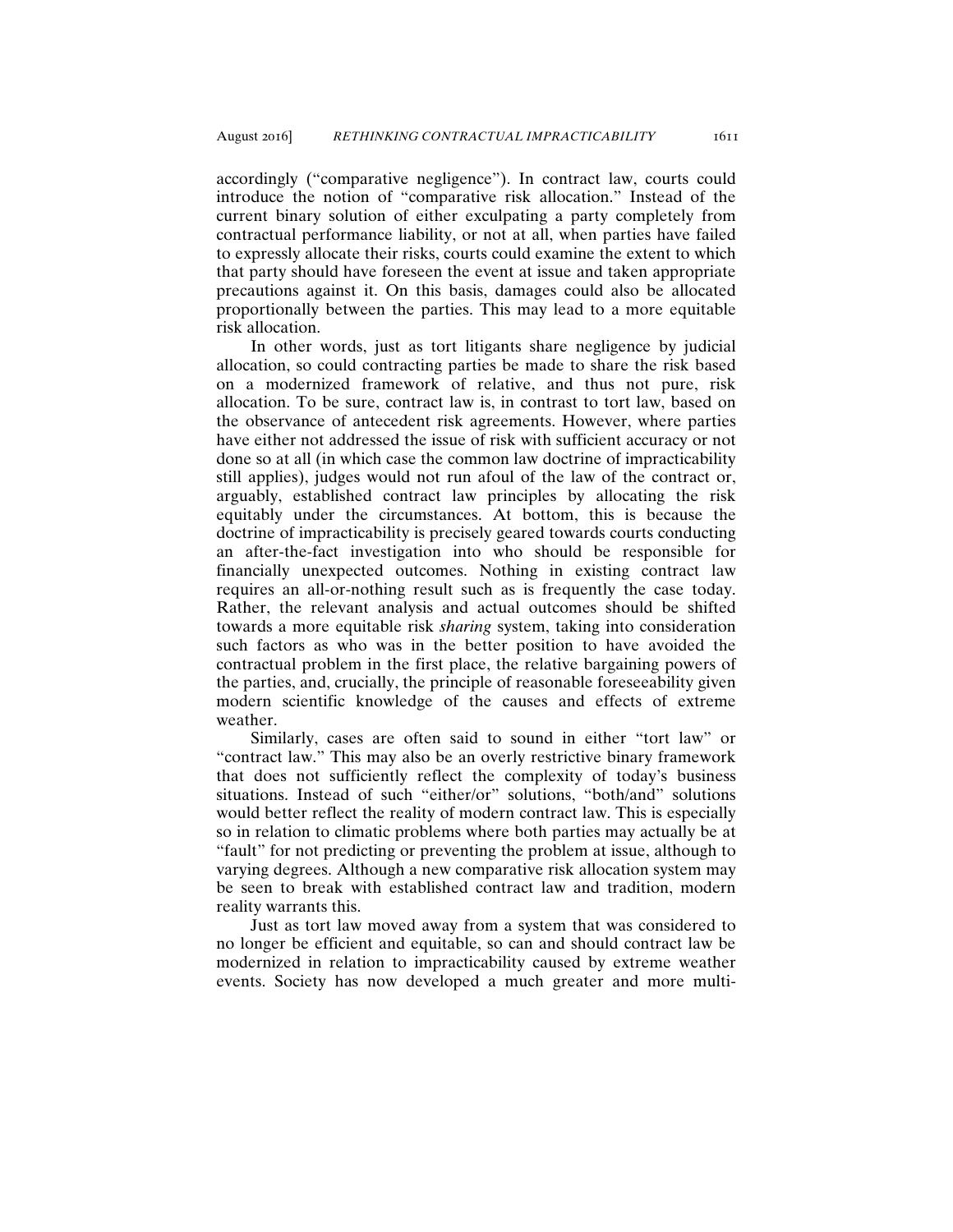faceted understanding of this issue than even just a few years ago. Both the judiciary and legal practitioners are struggling with the general public's lack of faith in the the legal system's ability to respond appropriately and quickly to some of today's most pressing and urgent problems. As mentioned, only fifty-three percent of Americans have a "fair" or "great deal" of faith in the judiciary today. Climate change is an area where the judiciary has the chance to regain some relevance in relation to at least the contractual implications of one of the worst contemporary problems of modern society. For the general public to retain or regain its faith in the judicial system and the law in general, the law must reflect on-the-ground reality. The judiciary itself started questioning the modern-day applications of the doctrine to weather problems decades ago. $283$  For this and other reasons, the time has come to reconsider the impracticability doctrine as it relates to severe weather events.

However, the greater question remains: *who* may and should ultimately be held responsible for climate change: Civil society actors who have created much of the underlying problem or governments failing to implement rules sufficiently curbing the problem? If governments are considered to be ultimately responsible, should litigants be able to implead government entities as third-party defendants in relation to claims of contractual liability for weather-related problems thus proximately caused by the government's inaction? Alternatively, may litigants implead sectoral players such as those in the energy generation and fossil fuel extraction industries for their very significant role in the problem? This may not currently be legally feasible because of the difficulty of proving proximate causation by each individual corporation or government entity's contribution to climate change; the so-called "slice of the pie." The broader legal implications of this problem on other areas of the law such as civil procedure and evidence, however, are apparent.

In this Article, I promote taking a new, hard look at contractual impracticability for contractual, equitable, and public policy reasons. The most important of the policy reasons is arguably the fact that climate change is recognized as a tragedy-of-the-commons type problem. Something must be done about it, but it is not yet clear *who* must do what. Many parties at many private and governance levels are responsible for the underlying pollution problem. Nations have very divergent technological, financial, and other resource-based capabilities for implementing action against climate change. Some nations are more motivated to do so than others. Meanwhile, the problem is rapidly getting worse. As insufficient action is being taken to curb the problem at

<sup>283</sup>. Joseph Resnick Co. v. Nippon Yusen Kaisha, 241 N.Y.S.2d 134 (N.Y. Civ. Ct. 1963).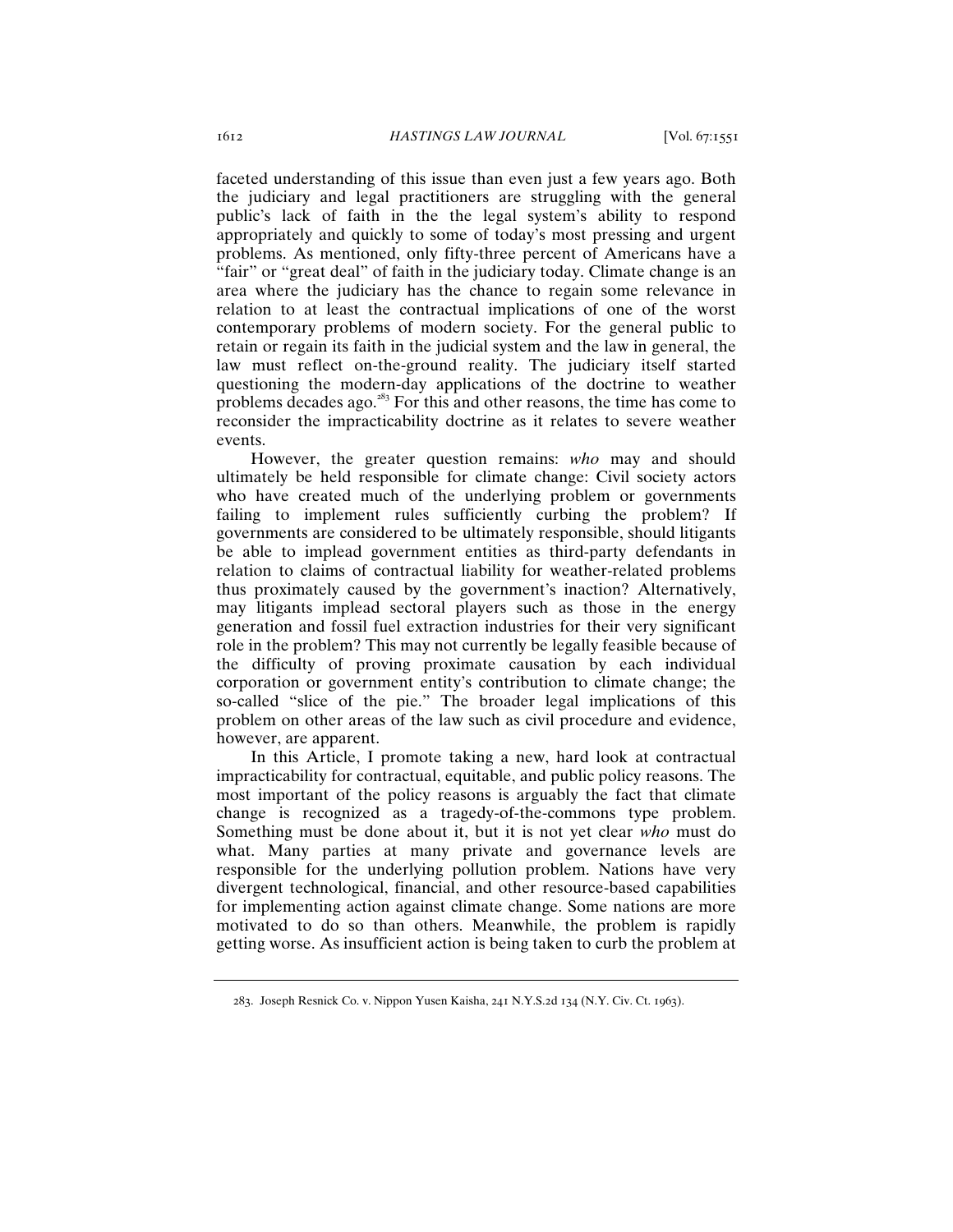the purely private level and, arguably, regulatory levels, action should be incentivized by all branches of the government including, to the extent possible, the judiciary. Granted, judicial action in this context will require some courage. However, the judiciary must respond to the realities of society at any given point in time. This is surely the case when it comes to something as relatively uncontroversial as the contractual aspects of climate change.

Public policy arguments already play an important role in contract law cases and should continue to do so. Recall, for example, the general rule that parties cannot excuse themselves contractually from their own negligence. In a case where an applicable statute dictated that

[a]ll contracts which have for their object, directly or indirectly, to exempt anyone from responsibility for his own . . . violation of law, whether willful or negligent, are against the policy of the law," the court noted that "an exculpatory contract is valid *only if the public interest is not involved.*"

 In the case of climate change, the public interest *is* precisely involved. In contrast, a Texas court found that where a contractual force majeure clause said nothing about requiring a party to "exercise due diligence and take all reasonable steps to avoid, remove and overcome the effects of 'force majeure,'" instructing a jury to consider whether this had been done was erroneous.<sup>285</sup> However, while the Texas court noted that "there is no need for us to provide further remedy by implying into every force majeure clause the requirement that [a party] exercise diligence to overcome the effects of force majeure once it occurs," it also emphasized the fact that the public policy reasons weighing in favor of requiring diligent, reasonable conduct to avoid the effects of force majeure were, in that case, adequately addressed via other bodies of oil and gas law. Where no other body of law adequately addresses the issue of whether a contracting party has acted diligently and reasonably in relation to their performances given potentially problematic weather events, public policy warrants a result that ties the analysis closely to the concept of negligence given modern knowledge of weather patterns and risks. Some courts still hold, in an almost per se manner, that "[i]t would be against public policy to hold one liable for acts of God" and that "inclement weather[] [is]  $\ldots$  'obviously outside of [a party's] control[,]"<sup>286</sup> without analyzing whether the event at issue was truly an unforeseeable event—whether considered an "act of God" or simply an impracticability—and whether granting an excuse for contractual liability

<sup>284</sup>. Ungar v. Skinner Swim Pool Plastering, No. B196602, 2008 WL 1809689, at \*5 (Cal. Ct. App. Apr. 23, 2008).

<sup>285</sup>. Sun Operating P'ship v. Holt, 984 S.W.2d 277, 284 (Tex. App. 1998).

<sup>286</sup>. Krautsack v. Anderson, 861 N.E.2d 633, 639 (Ill. 2006).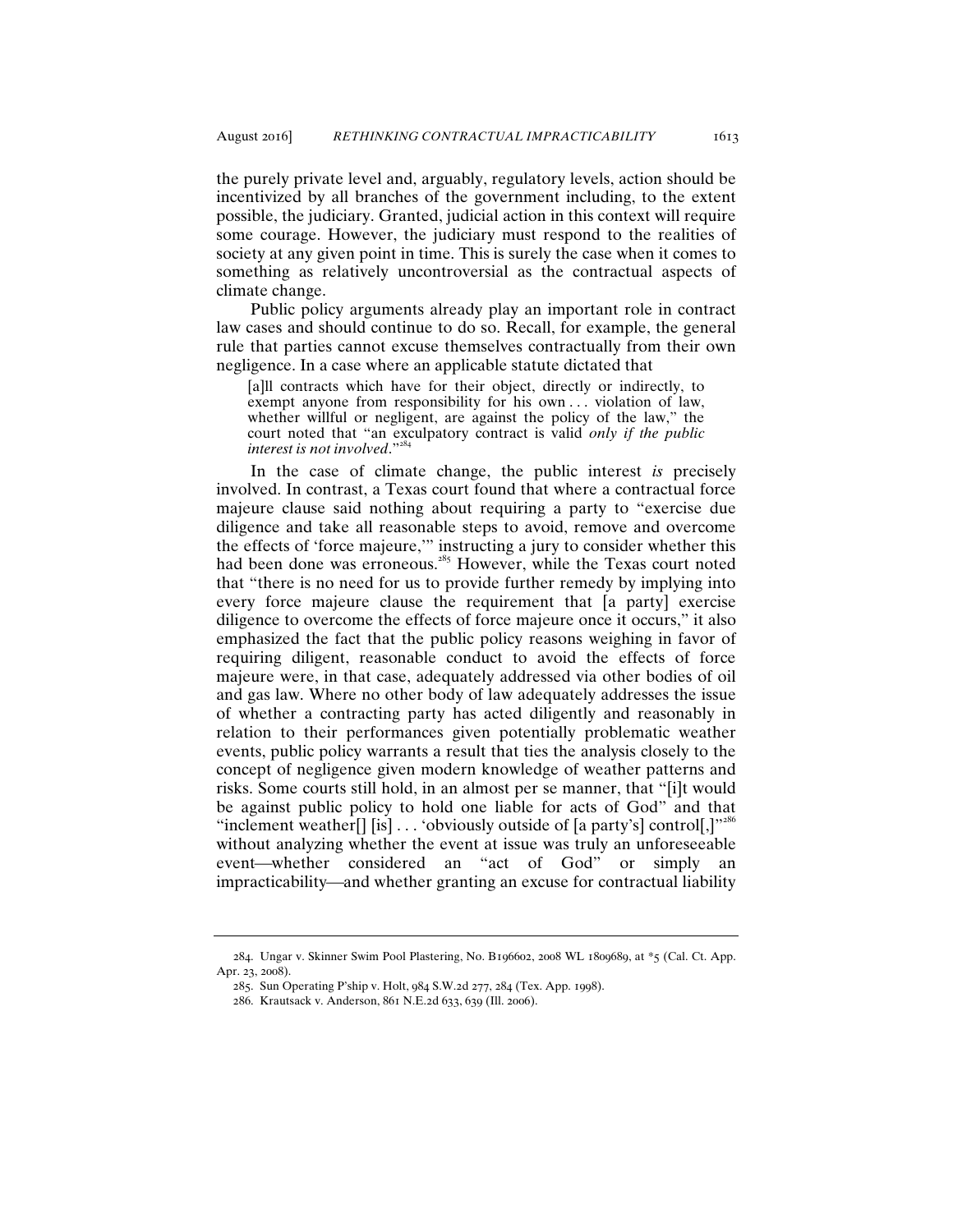would support the underlying rationale for such holdings. Doing so is counter to public policy today.

Taking the promoted hard look at the doctrine of impracticability as it relates to severe weather events begs the question of whether doing so would be considered a "political question" best left to be addressed by legislatures at various levels in various nations. Further, if courts take action in this context, would they violate the separation of powers doctrine?

Both can be answered in the negative. First, the legislative branch is, of course, responsible for enacting the positive laws of the state. It can do so or refrain from doing so as regards climate change regulation as voters demand it to do. However, the change promoted in this Article relates much more narrowly to the common law of contract. The doctrine of impracticability in contract law is well established, but nonetheless can be interpreted and thus eventually changed as the judiciary finds appropriate in the absence of contrary legislation given how relevant societal norms and situations change. Courts always interpret existing law—including, of course, the common law—to determine what the law is at any given point in time. This principle of American law has been established for hundreds of years since the days of *Marbury v. Madison*. <sup>287</sup> Such interpretation must necessarily take into consideration new situations and facts such as anthropogenic climate change. The common law has always evolved and continues to do so as well as it should. In today's marked absence of positive law on climate change, courts can and indeed must address the effects of reality on the common law of contracts. Further, it is fair and frankly realistic to note that "[n]o democratic system exists with an absolute separation of powers or an absolute lack of separation of powers. Governmental powers and responsibilities intentionally overlap; they are too complex and interrelated to be neatly compartmentalized."<sup>288</sup> Judges are, within limits, at liberty to (re)interpret the doctrine of impracticability so long as they do not violate legislation on point.

Reinterpreting the impracticability doctrine would also not violate the political question doctrine. This doctrine is invoked by the judiciary in four situations: (1) when there is a lack of judicially discoverable and manageable standards to decide the case on the merits; (2) when judicial intervention might show insufficient respect for other branches of government; (3) when the issue is otherwise best left to other branches of the government to resolve; or (4) when a judicial decision might threaten

<sup>287</sup>. Marbury v. Madison, 5 U.S. 137, 177 (1803) ("It is emphatically the province and duty of the judicial department to say what the law is. Those who apply the rule to particular cases, must of necessity expound and interpret that rule.").

<sup>288</sup>. *Separation of PowersAn Overview*, Nat'l Conf. of St. Legislatures, http://www.ncsl.org/ research/about-state-legislatures/separation-of-powers-an-overview.aspx (last visited Aug. 5, 2016).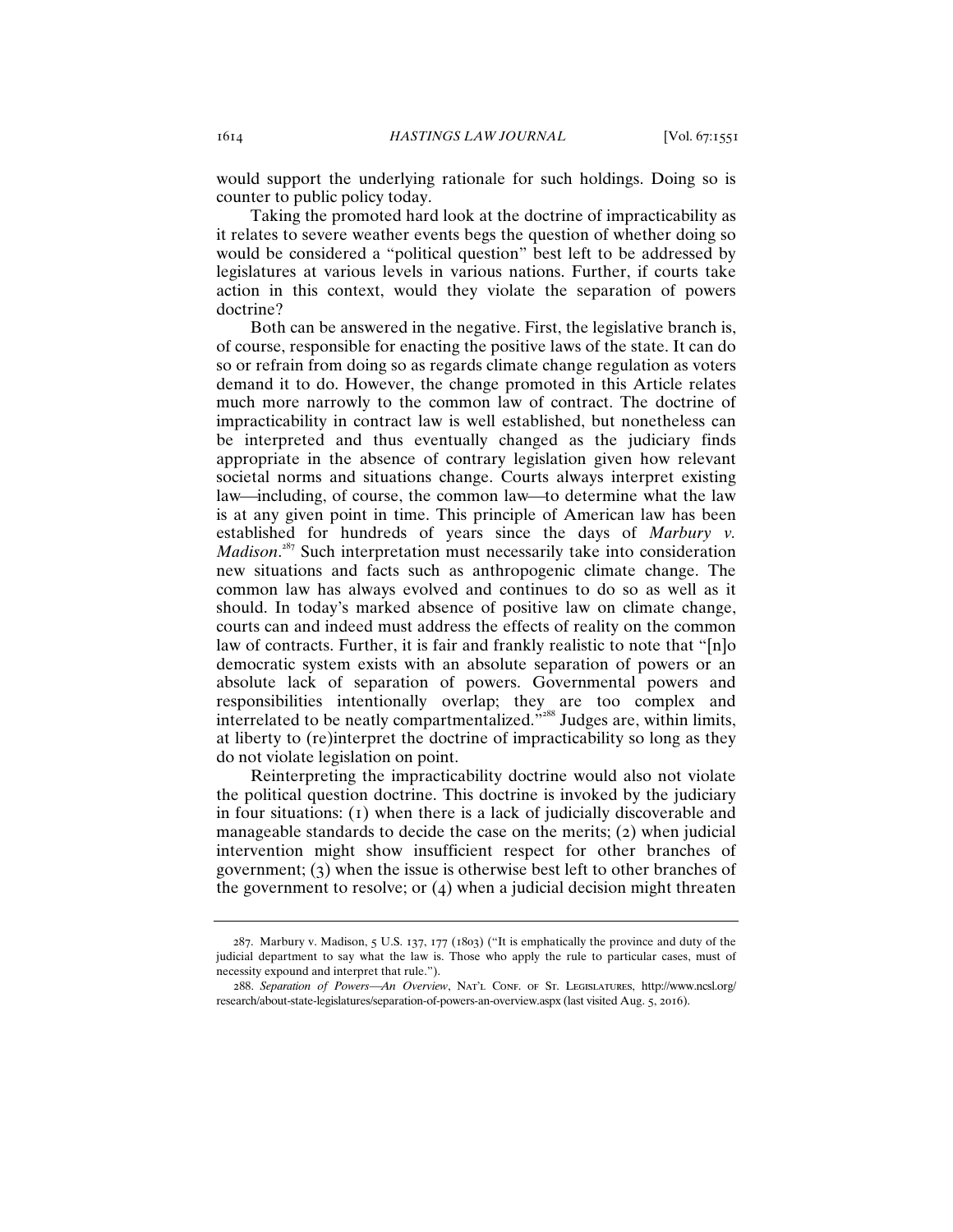the integrity of the judicial branch.<sup>289</sup> In other words, when courts believe that the issue properly belongs to the decisionmaking powers of elected government officials, they may refrain from ruling on the issue at all.<sup>290</sup> They have frequently done so in relation to climate change arguments made under, for example, private and public nuisance theories and the public trust theory. Such claims have also faltered on issues of separation of powers, causation, and the practicability of judicial relief. The issue addressed in this Article is, importantly, *not* a matter of citizen relief or of extending the common law of contracts to issues of regulatory action. Rather, it is simply a matter of developing already existing contract law principles while addressing harm to particular contracting parties caused by weather events. The solutions propounded in this Article are tied narrowly to existing contract law, although offering a new take on some of those aspects of law. Other much more "controversial" issues have been resolved by courts in recent decades: abortion rights, affirmative action, interracial marriage, and LGBT issues. Contract law is arguably much less controversial than these turned out to be in the United States. Its interface to climate change events can thus be judicially reviewed without violating the political question doctrine.

Finally, seeing extreme weather events as "acts of God" is arguably an outmoded legal fiction; "[a]n assumption that something is true even though it may be untrue, made especially in judicial reasoning to alter how a legal rule operates"<sup>291</sup> or "false factual suppositions that serve as the basis for judge-made legal rules."<sup>292</sup> They derive their legitimacy from their origins as ad hoc remedies forged to avoid overly harsh legal outcomes or unforeseen and undesirable situations. Recall that in contract law, this is precisely how the impracticability doctrine was originally applied, namely to excuse parties from liability to perform given certain unforeseen and uncontrollable events, even though the law otherwise would have required the contractual performance agreed upon. Courts still use legal fictions as a mechanism of reaching equitable results when this would not be possible via other venues. But, legal fictions should not be used to circumvent facts that *can* be addressed otherwise. They should not be extended beyond the plausible. And, they should not be allowed to work an injustice. $293$ 

<sup>289</sup>. *See* Baker v. Carr, 369 U.S. 186 (1962); Vieth v. Jubelirer, 541 U.S. 267 (2004).

<sup>290</sup>. Luther v. Borden, 48 U.S. 1 (1849).

<sup>291</sup>. *Act of God*, *supra* note 94.

<sup>292</sup>. Peter J. Smith, *New Legal Fictions*, 95 Geo. L.J. 1435 (2007) (giving examples of modern legal fictions such as corporate personhood, constructive eviction, considering adoptive parents to be the parents of their children, consent given by others on behalf of children and the mentally ill, and the reasonable person standard).

<sup>293</sup>. For example, even though the notion of the "corporate entity" protects much behavior, courts nonetheless "pierce the corporate veil" when it is warranted in order to avoid using a legal fiction to circumvent existing law.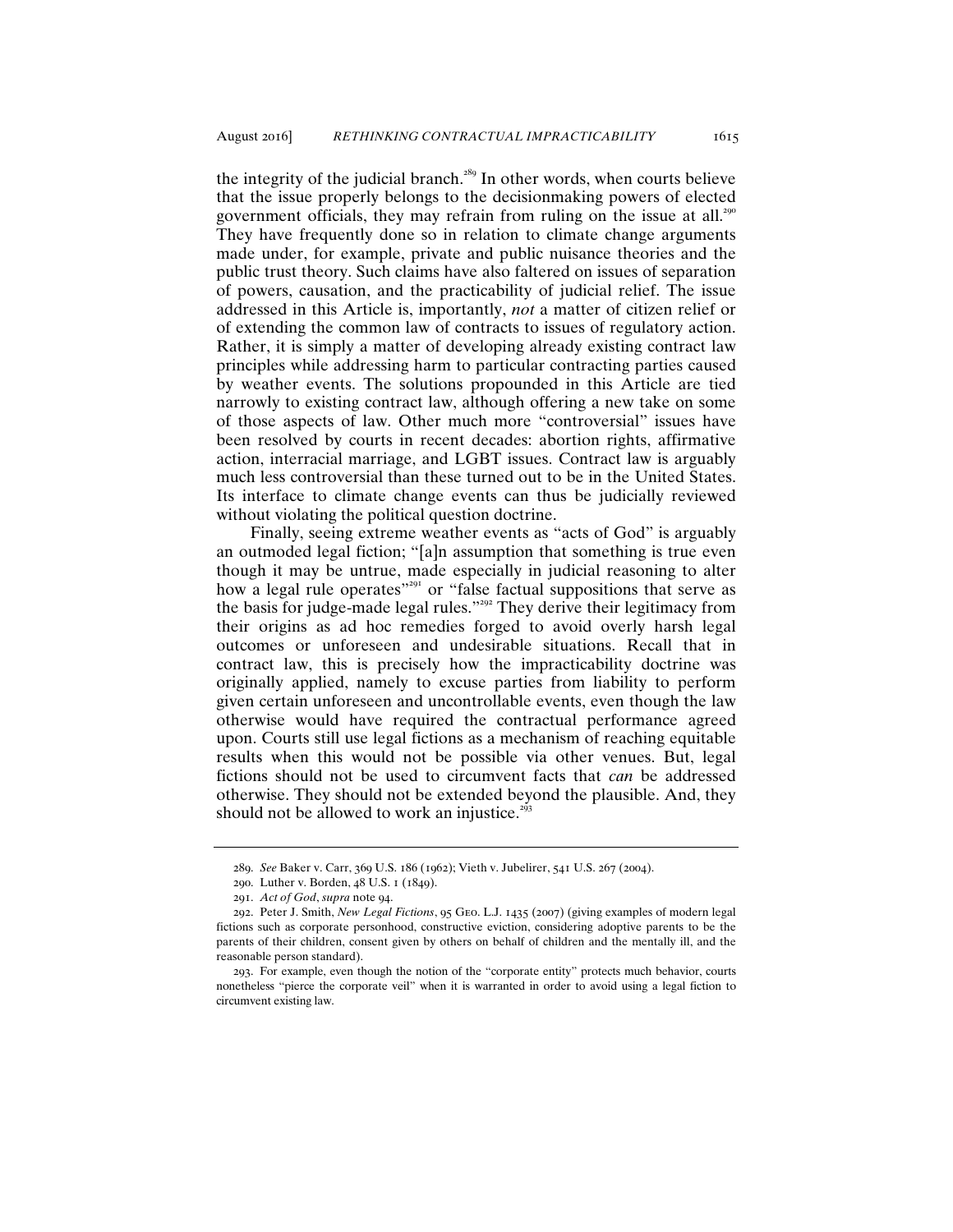Further, a "serious question"<sup>294</sup> has been raised as to whether the often unarticulated rationales used by judges when applying legal fictions outweigh the general interest in judicial candor. It is outside the scope of this Article to go in depth with whether the "act of God" doctrine is for sure a legal fiction with respect to contractual problems caused by weather events. To the extent that it is, it becomes especially important to recall that whereas until recently, weather was for then-good reason—considered to be something beyond the control of man, much awareness of the falseness of this supposition has arisen. We are deceiving ourselves if we continue to disregard modern climate knowledge. Courts should certainly not do so given their role in creating equitable and rational results. Whether or not it is fair to exculpate a contracting party from performance liability given extreme weather under the circumstances will remain a fact-specific inquiry. However, it stands to reason that continuing to treat extreme weather events as "acts of God" or force majeure is becoming implausible without at least taking the extent to which man is now known to contribute to the problem, as well as the foreseeability of extreme weather, into full consideration. Said one court:

This court has applied the traditional common law principle embodied in the tried if not tired phrase "act of God." . . . Is it not time to relieve Nature of even the formal blame for many acts which now seem to be within the scope of man's prowess? Perhaps the term "act of God" should be replaced by a concept which reflects the possibility of human causality as well as that of the Divine. In determining liability ... what is more important than the identification or nomenclature of the unknown cause is the answer to the question of whether there was any intervention or foreseeability or control on the part of defendant. If there is a negative answer to this question, then the result simply must be damnum fatale, in that the damage to plaintiff's goods must be borne by him and not by the [thus excused defendant].<sup>295</sup>

Modernly, however, the answer to this question is positive: parties often have had a chance to foresee the problem and intervene. Some courts seem to rely on a contemporarily inappropriate and inexpedient extent on standard contract phrases and traditional holdings of contract law that, as demonstrated, have become or are rapidly becoming outdated. Because what used to be seen as unpredictable and uncontrollable weather events are now much less so, the contractual doctrine of impracticability should be reconsidered in relation to extreme weather.

<sup>294</sup>. Smith, *supra* note 292.

<sup>295</sup>. Joseph Resnick Co. v. Nippon Yusen Kaisha, 241 N.Y.S.2d 134 (N.Y. Civ. Ct. 1963).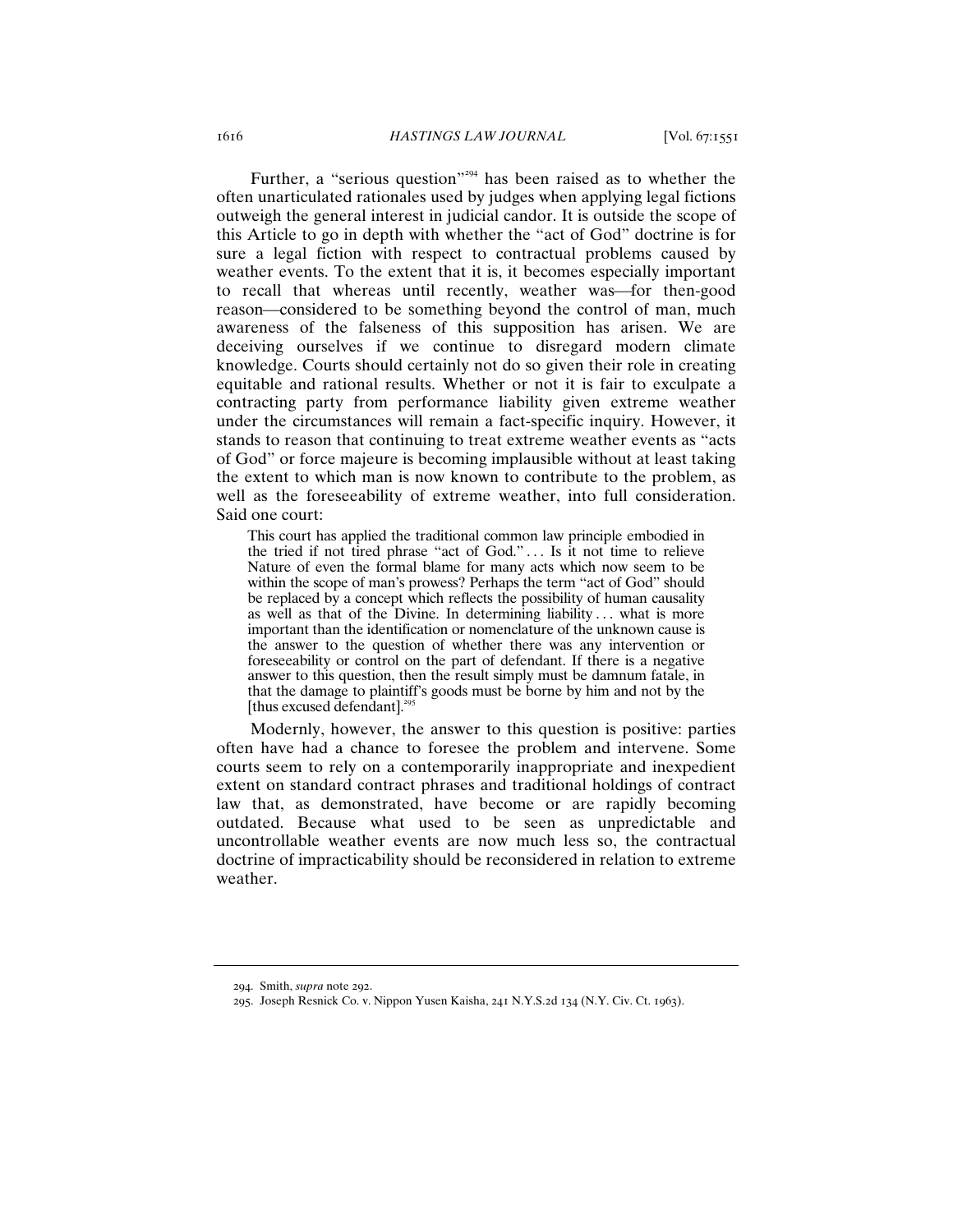#### **CONCLUSION**

Anthropogenic climate change is rapidly blurring what used to be a factually and rationally supportable distinction between "natural" and "man-made" weather events. Severe weather events that were traditionally considered to be "extreme" and unpreventable "acts of God" can no longer be said to be so to nearly the same extent as before. It makes little legal or logical sense to attribute costly and otherwise detrimental weather events to "superior forces" or "God" to which we now know that we—mankind—have contributed to a very large extent. Whereas such events may not be completely preventable by man, we now know that they are not completely unpreventable by mankind either. If the global community decided to take effective action against climate change, the dangerous track upon which we currently find ourselves could still be reversed, preventing many events with very costly consequences.

In the meantime, everyone—including contracting parties—must pay heed in order to better protect themselves both practically and legally from the realities of an increasingly volatile climate. The judiciary should reconsider the impracticability doctrine and potential contractual force majeure clauses in contract law as these concepts relate to weather. Even though the doctrine is well established, the law is never static and should not be. The common law must be reexamined and potentially changed when circumstances warrant it. This is such a time. Three aspects stand out in relation to impracticability based on extreme weather: prediction, preparedness, and risk allocation.

First, contracting parties should assess the risks posed by climatic events more carefully than ever before. In today's world, increasingly volatile weather is to be expected in most geographical locations as well as at different times of the year than before. Weather is becoming increasingly "extreme" both in relation to degree and level of unexpectedness. Parties should carefully negotiate, assess, and contractually allocate risks posed by severe weather events and not assume that such events will *not* affect their contracts. They may very well do so.

Second, parties should become better prepared to take both legal and practical steps to protect themselves against potential negative effects of weather events on their contractual performances *before* these become reality. Such protections should consist of more closely preparing for the performance to be undertaken given the time of year and location of the executory promises and, in the case of contracting performances of longer durations, reevaluating the risk allocation during performances. Insurance is highly advisable, if available. If a climatic event happens, parties should of course take immediate steps to alleviate the negative impacts to the furthest extent possible. Contracting parties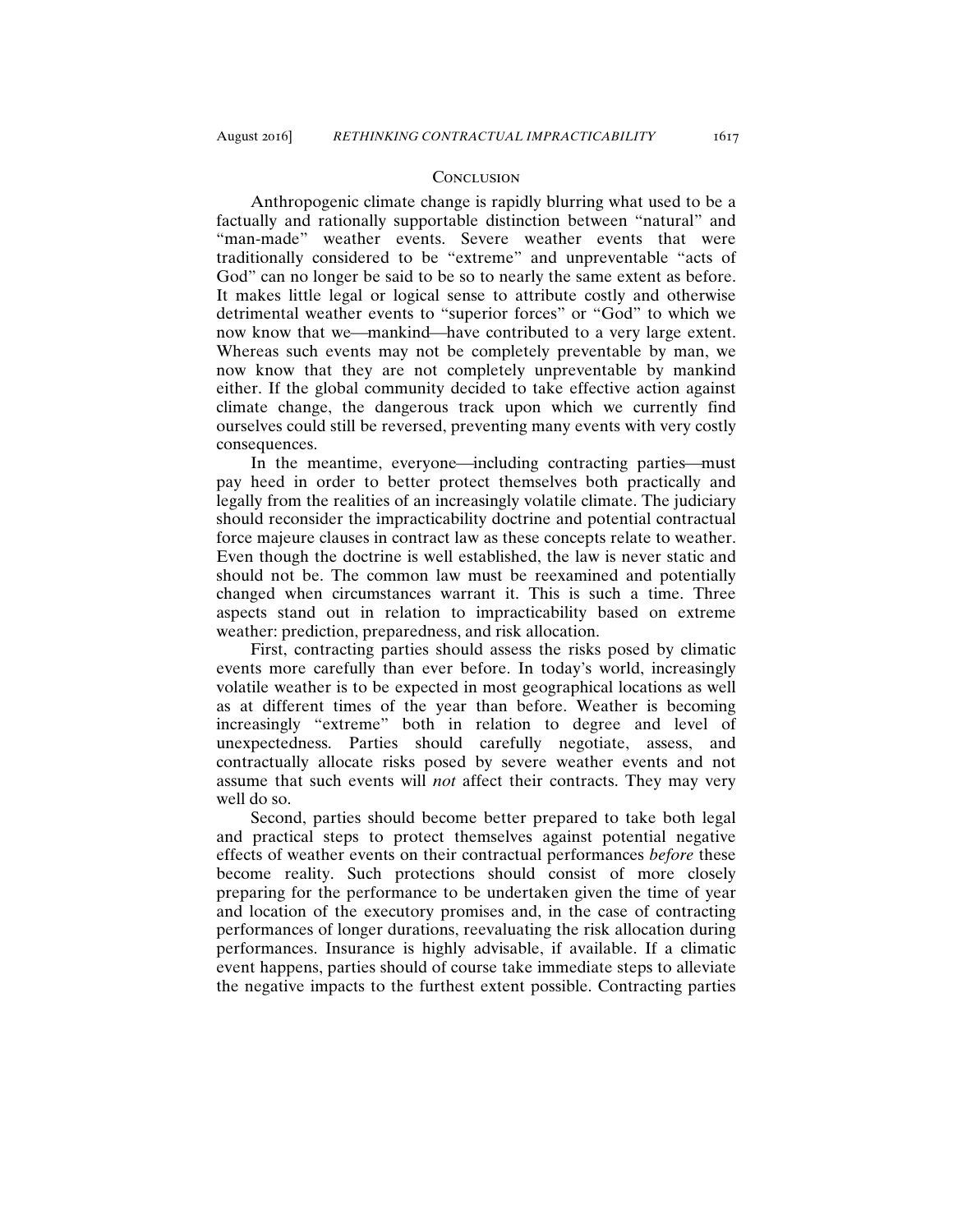are expected to exercise reasonable diligence, skill, and good faith in their interactions. These factors are more relevant in relation to the effects of extreme weather events on contractual performances than ever before. Gone are the days when parties could generally expect to be exculpated from liability simply because of an extreme weather event referenced (or not) in the contract. Instead, parties must now be prepared to much more precisely articulate what risks they anticipated ahead of their performances than before and, if the risks turn into reality, what they did to avoid negative outcomes. This is sound, modern judicial interpretation of the common law applied to new situations and facts. Parties should expect closer scrutiny of their weather-related arguments in the future. Parties may also wish to consider pricing issues in response to potentially having to internalize the costs of weather events on their performances to a larger extent than before.

In turn, the judiciary should more closely scrutinize arguments that parties did not actually foresee or could not reasonably have foreseen the problematic weather event. Exculpating a party from contractual liability based on the argument that the party assumed a certain supervening event would *not* become reality is troublesome from both a legal and a public policy point of view. At bottom, impracticability arguments on the basis of weather problems are becoming increasingly implausible. Parties should thus exercise more caution in this respect than in even recent decades. The law is likely to change.

Third, the time has come to reconsider the current risk allocation framework. Instead of the existing binary approach, a comparative risk allocation system could be devised similarly to how tort law moved away from contributory, towards comparative, negligence in almost all states. It may in many cases be more equitable to require parties to share the financial problems caused by the effects of severe weather events. This is especially so in cases of significant disparities in sophistication and bargaining powers. In today's market place and economic climate, with a seemingly ever-increasing amount of large corporations seemingly weighing more and more heavily on the scale of market force, the traditional argument that parties have freely allocated their risks as each saw economically fit may not be factually supportable. The risk of one party strong-arming the other party into accepting a certain risk allocation that favors the more sophisticated party exists in this context as well as in others. The market may have traditionally accepted this situation, but for equitable and policy reasons, the judiciary may also take a harder look at this aspect of the doctrine than before.

Of course, where parties have allocated their risks fairly and precisely in antecedent agreements, these will typically be upheld because of the principle that courts will not rewrite the parties' contract. However, preciseness in risk prediction and allocation is currently often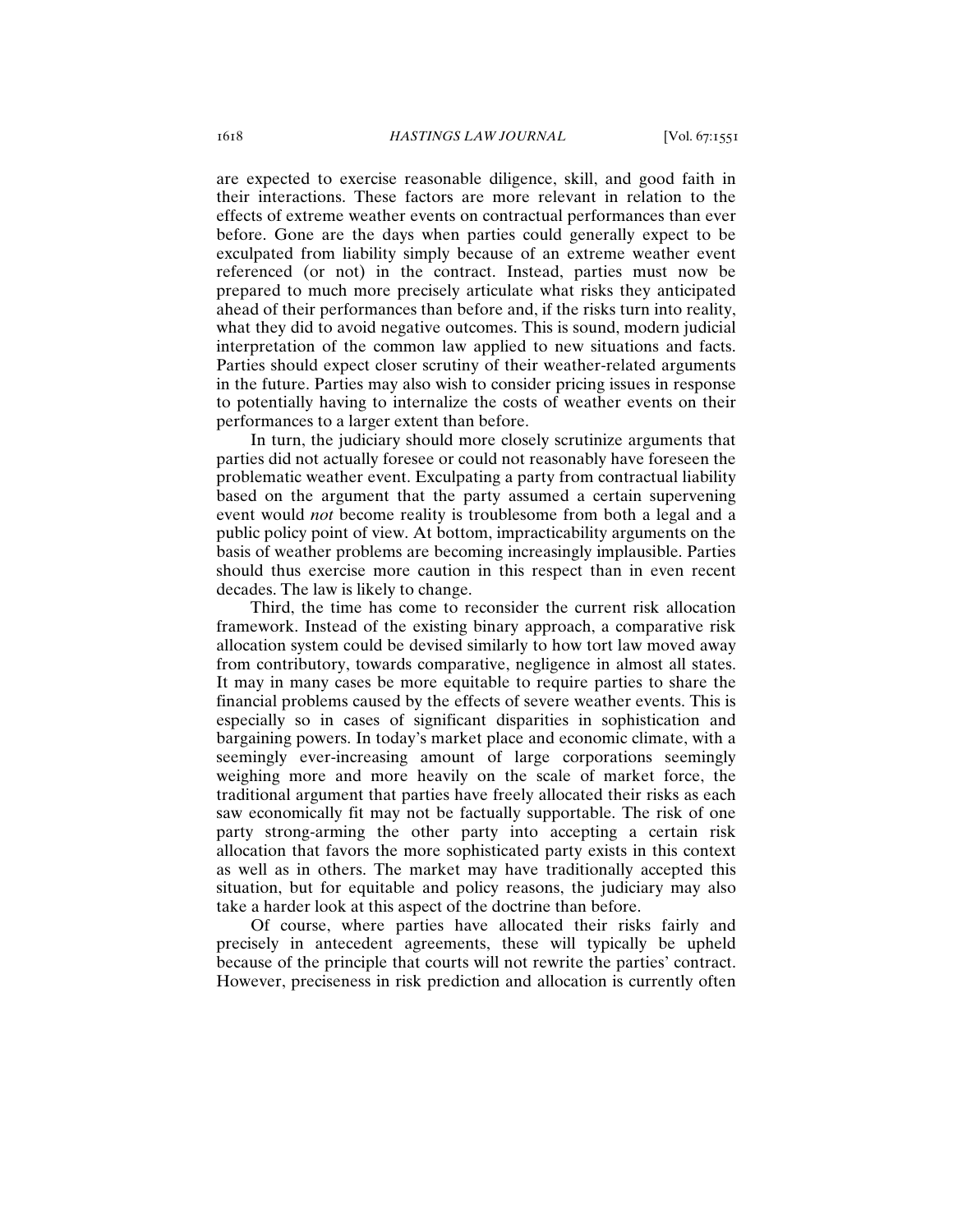*not* the order of the day. In such cases, courts have more freedom to allocate the risk in a more equitable, shared manner. Introducing a comparative risk allocation scheme would very likely have the additional advantage of increasing awareness not only by contracting parties, but also broader segments of society of the severe financial risks that climatic events are known to pose. Such a scheme might thus function as an additional driver for a more effective solution to climate change at the legislative and other governance levels where action arguably should be taken.

The use of such phrases as "act of God" or "force majeure" in boilerplate or closely drafted agreements is not and should not be dispositive. The crux of the matter is whether the event causing the alleged impracticability should have been reasonably foreseen and, at bottom, whether the parties were reasonable in assuming that the event would not occur. The issue may, in fact, not be the problematic weather event itself, but rather, the fact that the parties failed to take sufficient precautions against the potential negative consequences of it in hopes that the event would not take place. Failing to take such precautions against severe weather has become highly risky. Thus, courts should analyze causation and prevention more so in relation to the actor seeking the defense, rather than the nature of the event itself.

When it comes to impracticability as an excuse for contractual performances, not just one, but several notions of law collide. The matter is *not* just one of freedom of contract. It is also a matter of concerns of fairness and broader public policy considerations. For example, whether it is desirable to enforce certain contractual clauses in light of the way society is coming to view issues such as the effects of humans on the environment, as well as how nature—including more volatile weather situations—will save financial and other tolls on *us*. The common law of contracts often develops based on public policy reasons. Time has come to consider impracticability relating to extreme whether from that angle as well. What was the law for a long time should not necessarily remain judicially untouched simply because it is established law unless, of course, it is also still *good* law. With regards to the interface between weather problems and contract law, currently established law is not good law. It is becoming archaic and does not match on-the-ground reality.

Like clouds clearing after a storm, knowledge about most natural events is now clear: climate change is to a very large extent anthropogenic. With climate change comes more frequent and more severe weather events. Hopefully, regulatory and other action will be taken to stem the underlying substantive problem in a timely fashion. In the meantime, severe weather events have vast financial implications for private parties and government entities alike. Thus, the time has come to rethink the doctrine of impracticability in contract law in relation to weather-related problems.